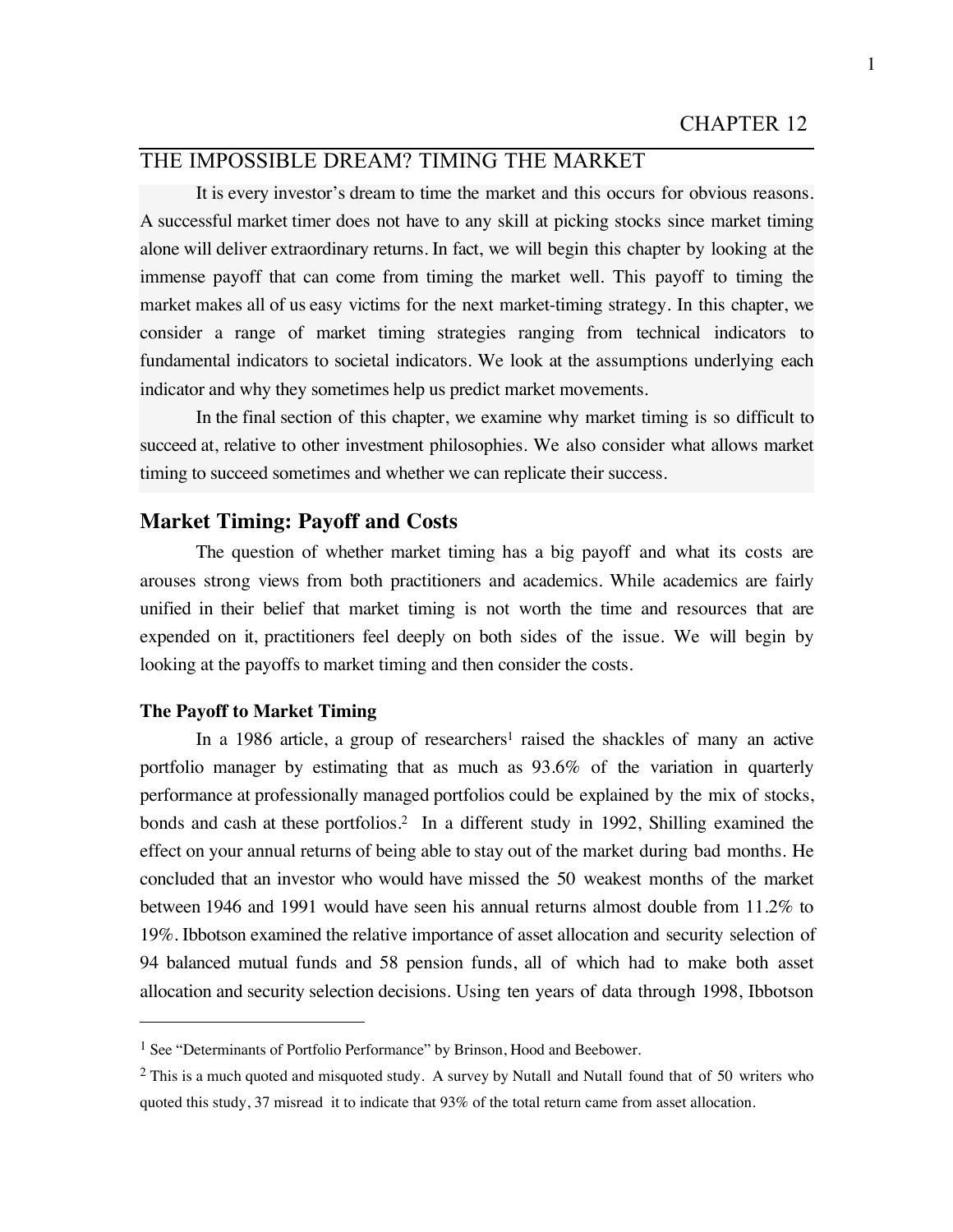finds that about 40% of the differences in returns across funds can be explained by their asset allocation decisions and 60% by security selection. When it comes to the level of returns, almost all of the returns can be explained by the asset allocation decision. Collectively, these studies suggest that the asset allocation decision has important consequences for your returns, and its importance increases with your time horizon.

While how much of actual portfolio returns are due to asset allocation is open to debate, there can be no denying its importance to overall portfolio returns. While the researchers looked at the allocation across financial assets – stocks, bonds and bills - alone, we would define the asset allocation decision much more broadly to include real assets, including real estate, and in the most general case, human capital. The asset allocation decision follows logically from the assessment of the risk preferences, cash needs and tax status of the investor. The portfolio manager has to decide on the mix of assets that maximizes the after-tax returns subject to the risk and cash flow constraints of the investor. This is what we would term the passive approach to asset allocation, where the investor's characteristics determine the right mix for the portfolio. In coming up with the mix, we draw on the lessons of diversification; asset classes tend to be influenced differently by macro economic events such a recessions or changes in inflation, and do not move in tandem. This, in turn, implies that diversifying across asset classes will yield better trade offs between risk and return than investing in any one asset class. The same can be said about expanding portfolios to include both domestic and foreign assets.

There is, however, an active component to asset allocation, which leads portfolio managers to deviate from the passive mix defined above, and one component is market timing. To the extent that portfolio managers believe that they can time markets, i.e., determine which markets are likely to go up more than expected and which less than expected, they will alter the asset mixes accordingly. Thus, a portfolio manager who believes that the stock market is over valued and is ripe for a correction, while real estate is under valued, may reduce the proportion of the portfolio that is allocated to equities and increase the proportion allocated to real estate. It should be noted that there are some who differentiate between these actions, that they call tactical asset allocation, and more drastic switches from stock to cash, which they call market timing. We see only a difference in degree and will draw no such distinction.

#### **The Cost of Market Timing**

If market timing were costless, you could argue that everyone should try to time markets, given the huge returns to getting it right. There are, however, significant costs associated with trying to time markets (and getting it wrong):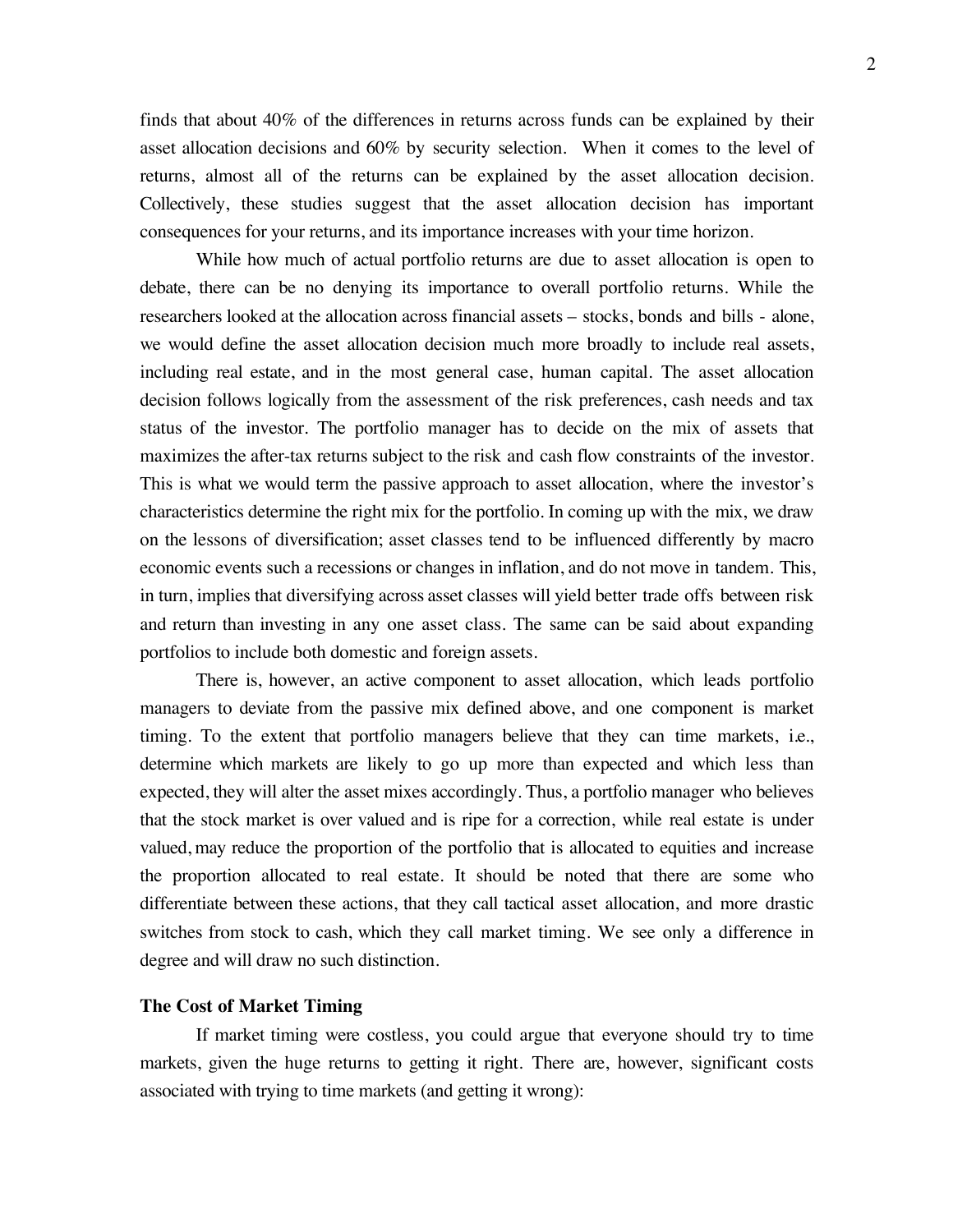- In the process of switching from stocks to cash and back, you may miss the best years of the market. In an article, titled "The Folly of Stock Market Timing", Jeffrey examined the effects of annually switching from stock to cash and back from 1926 to 1982 and concluded that the potential downside vastly exceeds the potential upside. In his article on market timing in 1975, Bill Sharpe suggested that unless you can tell a good year from a bad year 7 times out of 10, you should not try market timing. This result is confirmed by Chua, Woodward and To, who use Monte Carlo simulations on the Canadian market and confirm you have to be right 70-80% of the time to break even from market timing.
- These studies do not consider the additional transactions costs that inevitably flow from market timing strategies, since you will trade far more extensively with these strategies. At the limit, a stock/cash switching strategy will mean that you will have to liquidate your entire equity portfolio if you decide to switch into cash and start from scratch again the next time you want to be in stocks.
- A market timing strategy will also increase your potential tax liabilities. To see why, assume that you have a strategy of selling your stocks after two good years in the market, based upon the empirical findings that a bad year is more likely to follow. You will have to pay capital gains taxes when you sell your stocks, and over your lifetime as an investor, you will pay far more in taxes.

### **In Summary**

The perceived payoff from market timing is large and apparent, whereas the costs are often less visible. This must explain why so many portfolio managers and investors, their protestations to the contrary, engage in some market timing. In addition, the high profile of market strategists at all of the major investment firms suggests that the asset allocation decision is perceived to be an important one.

Its appeal to investors, notwithstanding, market timing remains an elusive dream for most. Looking back at market history, there have been far fewer successful market timers than successful stock selectors, and it is not clear whether even the few successes that can be attributed to market timing are more attributable to luck. Why is it so difficult to succeed at market timing? One very important reason is that there are fewer potential differential advantages that investors can build on when it comes to timing markets. For instance, it is unlikely that one can acquire an informational advantage over other investors at timing markets, but it is still possible, with sufficient research and private information, to get an informational advantage at picking stocks. Market timers contend that they can take existing information and use it more creatively or in better models to arrive at predictions for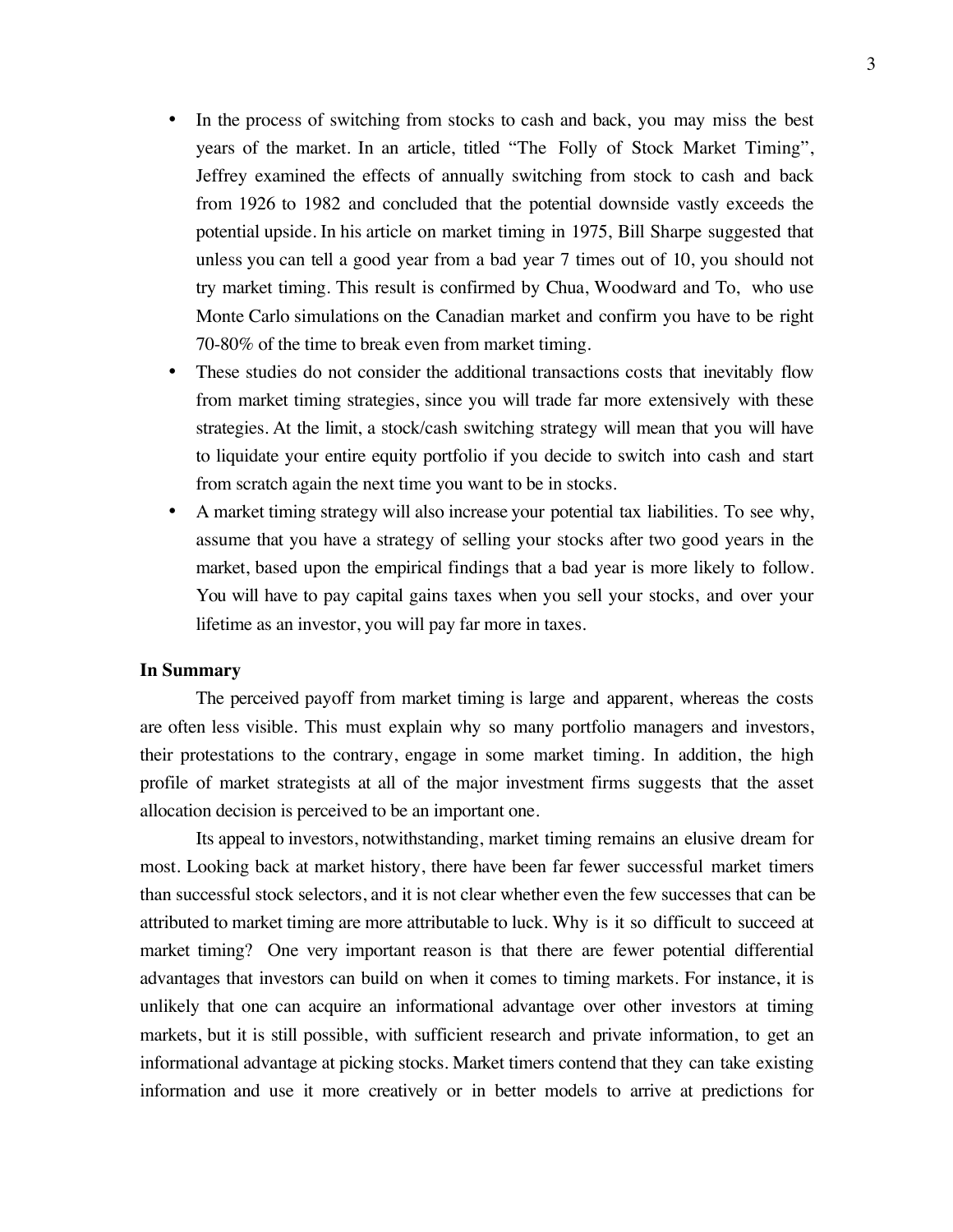markets, but such approaches can be easily imitated, and imitation is the kiss of death for successful investment strategies.

### **Market Timing Approaches**

There as probably as many market timing approaches as there are investors. Some of these approaches are based upon non-financial indicators, some on macroeconomic variables such as interest rates and business cycles and some draw on the valuation tools that we used to analyze individual stocks – discounted cashflow and relative valuation models.

#### **Market Timing based upon Non-financial Indicators**

Through the decades, there are some investors who have claimed to foretell the market's future by looking at non-financial indicators. Some of these indicators, such as whether the NFC or AFC team wins the Super Bowl are clearly of dubious origin and would fall into a category that we title spurious indicators. Other indicators such as the hemline index, which relates stock prices to the length of hemlines on skirts, fall into the grouping of "feel good indicators" that measure the overall mood of people in the economy, who after all are both the consumers who act as the engine for the economy and as investors determining prices. Finally, there are the "hype indicators" that measure whether market prices are becoming disconnected from reality.

#### *Spurious Indicators*

 $\overline{a}$ 

Millions of investors track what happens to their stocks and to the market every day and it is not surprising that they find other occurrences that seem to predict what the market will do in the next period. Consider one very widely talked-about indicator – who wins the Super Bowl.3 In the 35 years that the Super Bowl has been played from 1966 to 2001, the winner has come from the National Football Conference (or is an old pre-merger NFL team like the Steelers or Colts) 25 years, and the market has risen in 22 out of the 25 years. In the 10 years that an American Football Conference team has won, the market has fallen 7 times. In fact, there are academic researchers who claim that the success rate of 83% (29 out of 35 years) is far too high to due to chance. 4

 $3$  For those unfamiliar with the Super Bowl, it is played between the winner of the American Football Conference (AFC) and the winners of the National Football Conference (NFC). It is played on the last Sunday in January.

<sup>&</sup>lt;sup>4</sup> See Krueger and Kennedy, who claim to have been first to spot the correlation.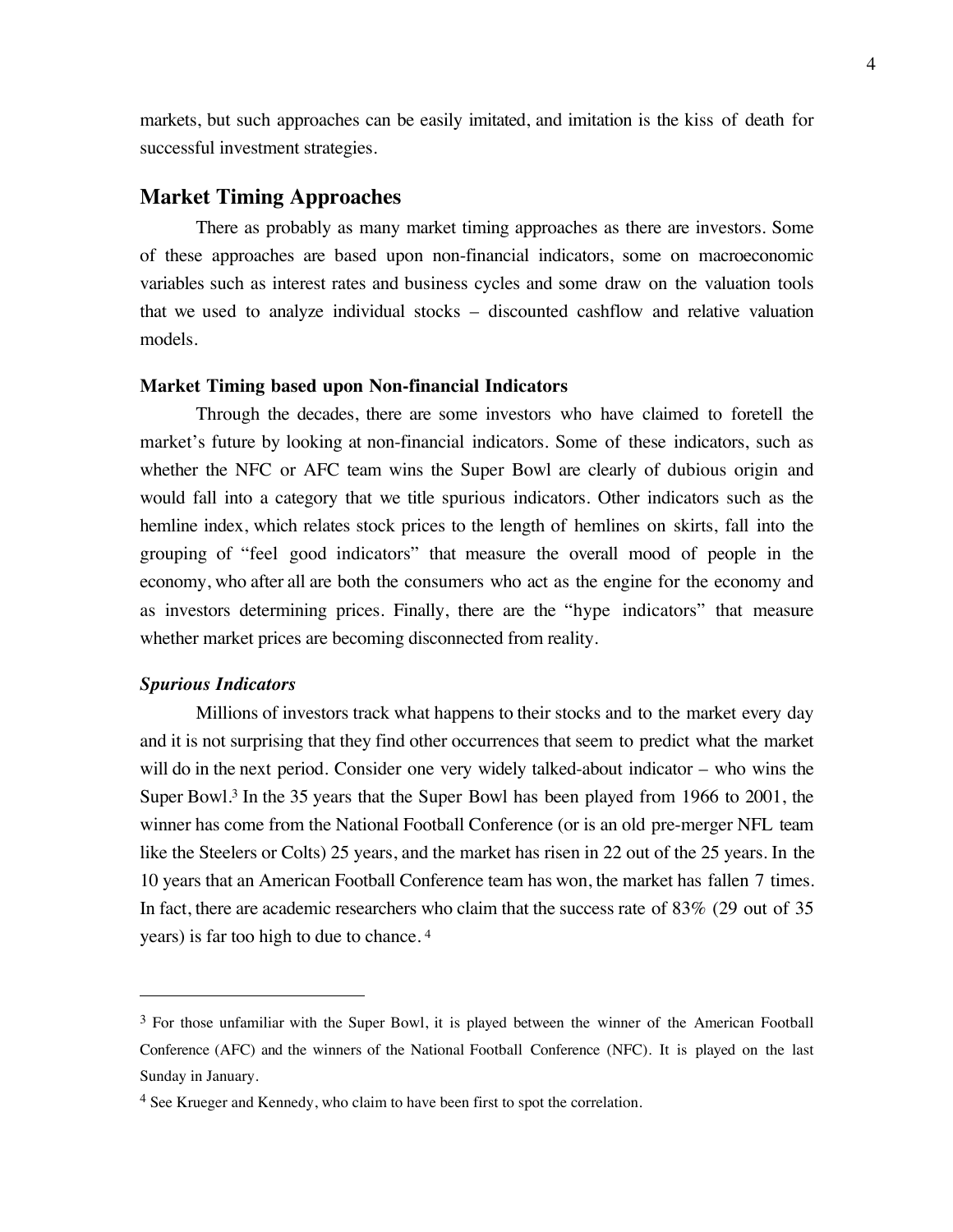So why not invest in the market after observing who wins the Super Bowl? There are several potential problems. First, we disagree that chance cannot explain this phenomenon. When you have hundreds of potential indicators that you can use to time markets, there will be some that show an unusually high correlation purely by chance. Second, a forecast of market direction (up or down) does not really qualify as market timing, since how much the market goes up clearly does make a difference. Third, you should always be cautious when you can find no economic link between a market timing indicator and the market. There is no conceivable reason who wins the Super Bowl should affect or be correlated with overall economic performance. Indicators such as these may make for amusing anecdotes at parties but can be lethal to your portfolio as market timing devices.

#### *Feel Good Indicators*

When people feel optimistic about the future, it is not just stock prices that are affected by this optimism. Often, there are social consequences as well, with styles and social mores affected by the fact that investors and consumers feel good about the economy. In the 1920s, for instance, you had the Great Gatsby and the go-go years, as people partied and the markets zoomed up. In the 1980s, in another big bull market, you had the storied excesses of Wall Street, documented in books like Liars Poker and movies like Wall Street. It is not surprising, therefore, that people have discovered linkages between social indicators and Wall Street. Consider, for instance, an index that has been around for decades called the hemline index that finds a correlation between the hemlines on women's skirts and the stock market. This politically incorrect index is based on the notion that shorter dresses and skirts are associated with rising stock prices whereas longer dresses are predictors of stock market decline. Assuming the index works, we would argue that you are seeing a manifestation of the same phenomenon. As people get more upbeat, fashions do seem to get more daring (with higher hemlines following) and markets also seem to go up. You could undoubtedly construct other indices that have similar correlations. For instance, you should expect to see a high correlation between demand at highly priced restaurants at New York City (or wherever young investment bankers and traders go) and the market.

The problem with feel good indicators, in general, is that they tend to be contemporaneous or lagging rather than leading indicators. In other words, the hemlines don't drop before the markets drop but in conjunction with or after a market drop. As an investor, these indicators are off little use, since your objective is to get out before the market drops and to get in before the market goes up.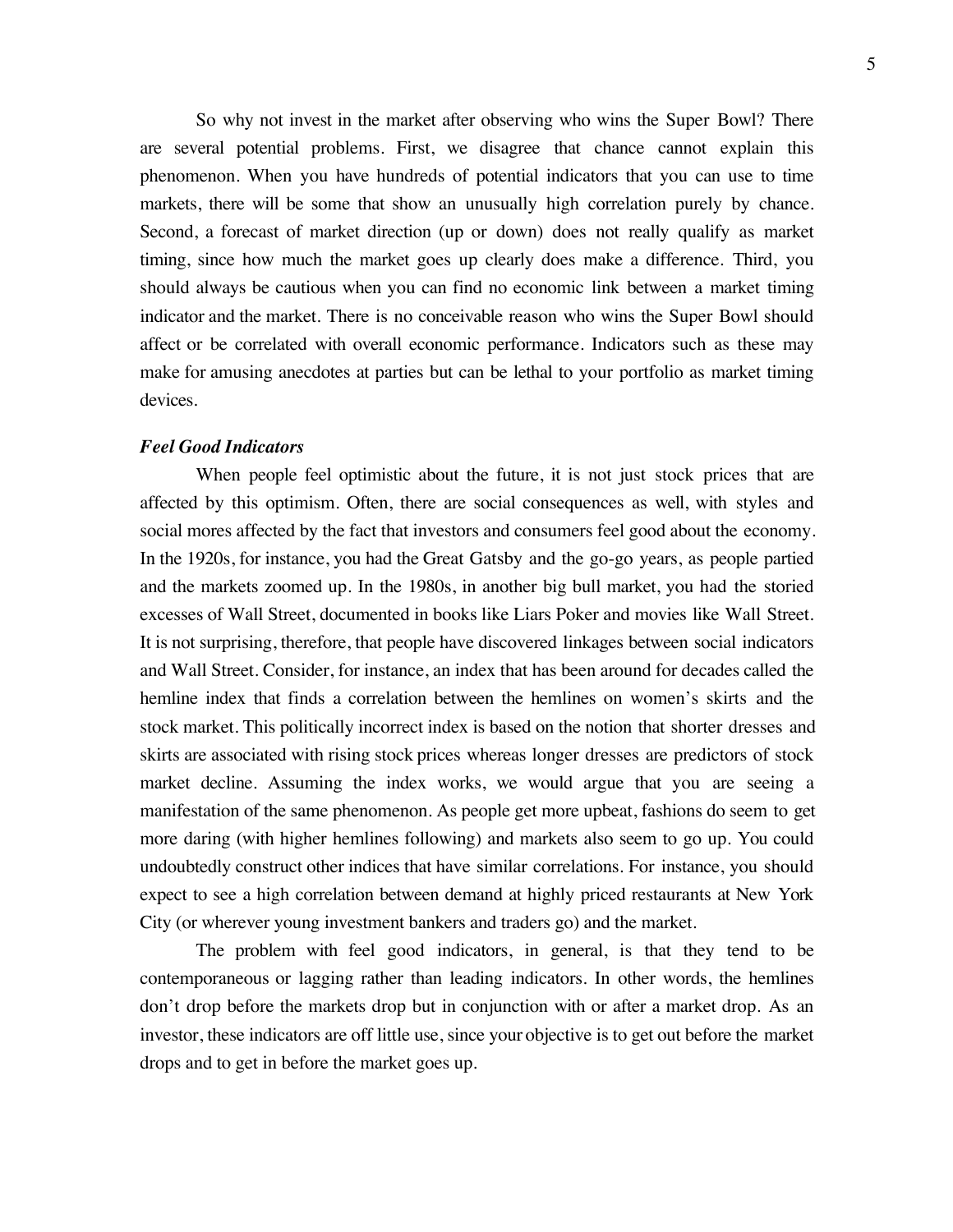### *Hype Indicators*

It is said that Joseph Kennedy, a well known speculator on stocks in his own time, knew it was time to get out of the market when he heard his shoe-shine boy talking about stocks. In our own time, there are some who believe that the market peaked when financial channel CNBC's ratings exceeded those of long-running soap operas. In fact, one recent indicator called the "cocktail party chatter" indicator tracks three measures – the time elapsed at a party before talk turns to stocks, the average age of the people discussing stocks and the fad component of the chatter. According to the indicator, the less time it takes for the talk to turn to stocks, the lower the average age of the market discussants and the greater the fad component, the more negative you should be about future stock price movements.

Harking back to our discussion of bubbles, remember that propagation is critical to bubbles getting bigger. In our media world, this will involve print, television and the internet and an overflow into day-to-day conversations. Thus, the discussion at the water cooler in a typical business is more likely to be about stocks than about football or other such daily (and more normal) obsessions, when markets are buoyant.

While hype indicators, of all non-financial indicators, offer the most promise as predictors of the market, they do suffer from several limitations. For instance, defining what constitutes abnormal can be tricky in a world where standards and tastes are shifting  $-$  a high rating for CNBC may be indicate too much hype or may be just reflecting of the fact that viewers find financial markets to be both more entertaining and less predictable than a typical soap opera. Even if we decide that there is an abnormally high interest in the market today and you conclude (based upon the hype indicators) that stocks are over valued, there is no guarantee that stocks will not get more overvalued before the correction occurs. In other words, hype indicators may tell you that a market is overvalued, but they don't tell you when the correction will occur.

#### **Market Timing based upon Technical Indicators**

In chapter 7, we examined a number of chart patterns and technical indicators used by analysts to differentiate between under and over valued stocks. Many of these indicators are also used by analysts to determine whether and by how much the entire market is under or over valued. In this section, we consider some of these indicators.

### *Past Prices*

In chapter 7, we looked at evidence of negative long term correlation in stock prices – stocks that have gone up the most in recent periods are more likely to go down in future periods. Studies do not seem to find similar evidence when it comes to the overall market. If markets have gone up significantly in the most recent years, there is no evidence that market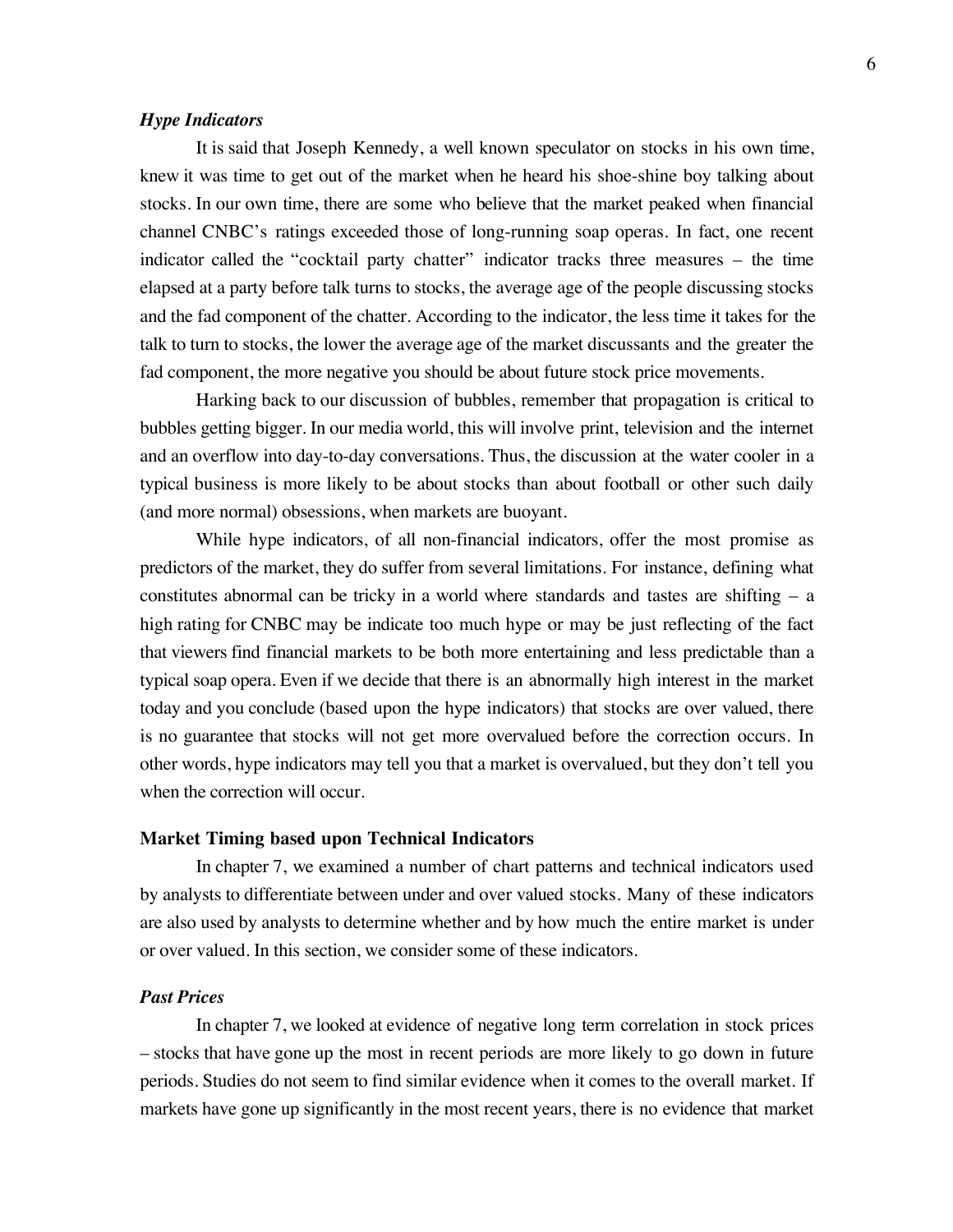returns in future years will be negative. If we consolidate stock returns from 1871 to 2001, into five-year periods, we find a positive correlation of .2085 between five-year period returns – in other words, positive returns over the last five years are more likely to be followed by positive returns than negative returns in the next 5 years. In table 12.1, we report on the probabilities of an up-year and a down-year following a series of scenarios, ranging from 2 down years in a row to 2 up years in a row, based upon actual stock price data from 1871 to 2001.

| <b>Priors</b>        | Number of occurrences | % of positive returns Average return |          |
|----------------------|-----------------------|--------------------------------------|----------|
| After two down years |                       | 57.90%                               | $2.95\%$ |
| After one down year  | 30                    | 60.00%                               | 7.76%    |
| After one up year    | 30                    | 83.33%                               | 10.92%   |
| After two up years   |                       | 50.98%                               | 2.79%    |

*Table 12.1:Market Performance*

It is true that markets are more likely to go down after two years of positive performance than under any other scenario, but there is also evidence of price momentum, with the odds of an up year increasing if the previous year was an up year. Does this mean that we should sell all our stocks after two good years? We don't think so, for two reasons. First, the probabilities of up and down years do change but note that the likelihood of another good year remains more than 50% even after 2 consecutive good years in the market. Thus, the cost of being out of the market is substantial with this market timing strategy. Second, the fact that the market is overpriced does not mean that all stocks are over priced. As a stock picker, you may be able to find under valued stocks even in an over priced market.

Another price-based indicator that receives attention at least from the media at the beginning of each calendar year is the <u>January indicator</u>. The indicator posits that as January goes, so goes the year – if stocks are up, the market will be up for the year, but a bad beginning usually precedes a poor year.5 According to the venerable Stock Trader's Almanac that is compiled every year by Yale Hirsch, this indicator has worked 88% of the time. Note, though that if you exclude January from the year's returns and compute the returns over the remaining 11 months of the year, the signal becomes much weaker and returns are negative only 50% of the time after a bad start in January. Thus, selling your stocks after stocks have gone down in January may not protect you from poor returns.

 $\overline{a}$ 

 $<sup>5</sup>$  Note that there are narrower versions of the January indicator, using just the first 5 or 10 days of January.</sup>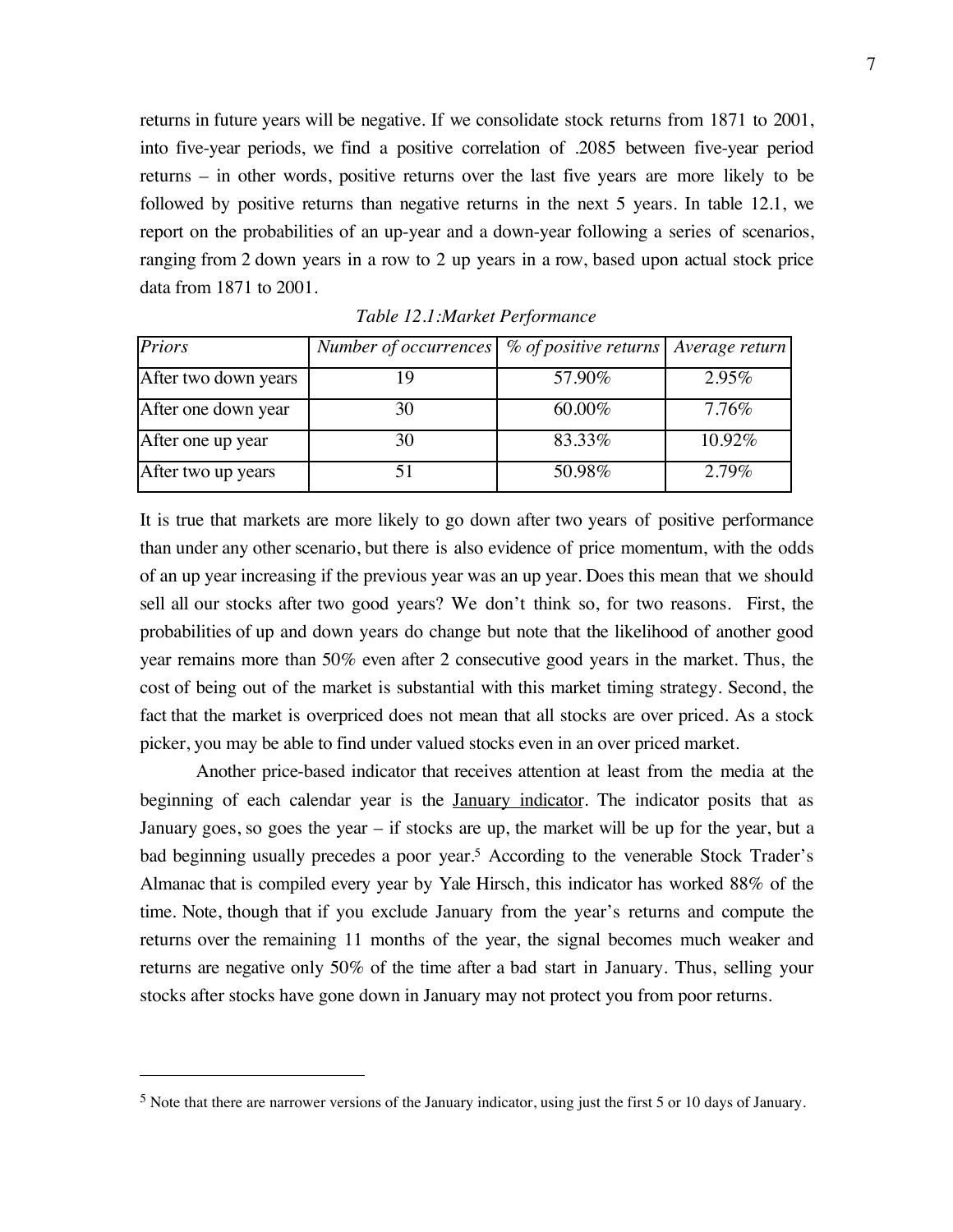#### *Trading Volume*

There are some analysts who believe that trading volume can be a much better indicator of future market returns than past prices. Volume indicators are widely used to forecast future market movements. In fact, price increases that occur without much trading volume are viewed as less likely to carry over into the next trading period than those that are accompanied by heavy volume. At the same time, very heavy volume can also indicate turning points in markets. For instance, a drop in the index with very heavy trading volume is called a selling climax and may be viewed as a sign that the market has hit bottom. This supposedly removes most of the bearish investors from the mix, opening the market up presumably to more optimistic investors. On the other hand, an increase in the index accompanied by heavy trading volume may be viewed as a sign that market has topped out. Another widely used indicator looks at the trading volume on puts as a ratio of the trading volume on calls. This ratio, which is called the put-call ratio is often used as a contrarian indicator. When investors become more bearish, they sell more puts and this (as the contrarian argument goes) is a good sign for the future of the market.

Technical analysts also use money flow, which is the difference between uptick volume and downtick volume, as predictor of market movements. An increase in the money flow is viewed as a positive signal for future market movements whereas a decrease is viewed as a bearish signal. Using daily money flows from July 1997 to June 1998, Bennett and Sias find that money flow is highly correlated with returns in the same period, which is not surprising. While they find no predictive ability with short period returns – five day returns are not correlated with money flow in the previous five days – they do find some predictive ability for longer periods. With 40-day returns and money flow over the prior 40 days, for instance, there is a link between high money flow and positive stock returns.

Chan, Hameed and Tong extend this analysis to global equity markets. They find that equity markets show momentum – markets that have done well in the recent past are more likely to continue doing well,, whereas markets that have done badly remain poor performers. However, they find that the momentum effect is stronger for equity markets that have high trading volume and weaker in markets with low trading volume.

#### *Volatility*

In recent years, a number of studies have uncovered a relationship between changes in market volatility and future returns. One study by Haugen, Talmor and Torous in 1991 found that increases in market volatility cause an immediate drop in stock prices but that stock returns increase in subsequent periods. They looked at daily price volatility from 1897 through 1988 and look for time periods where the volatility has increased or decreased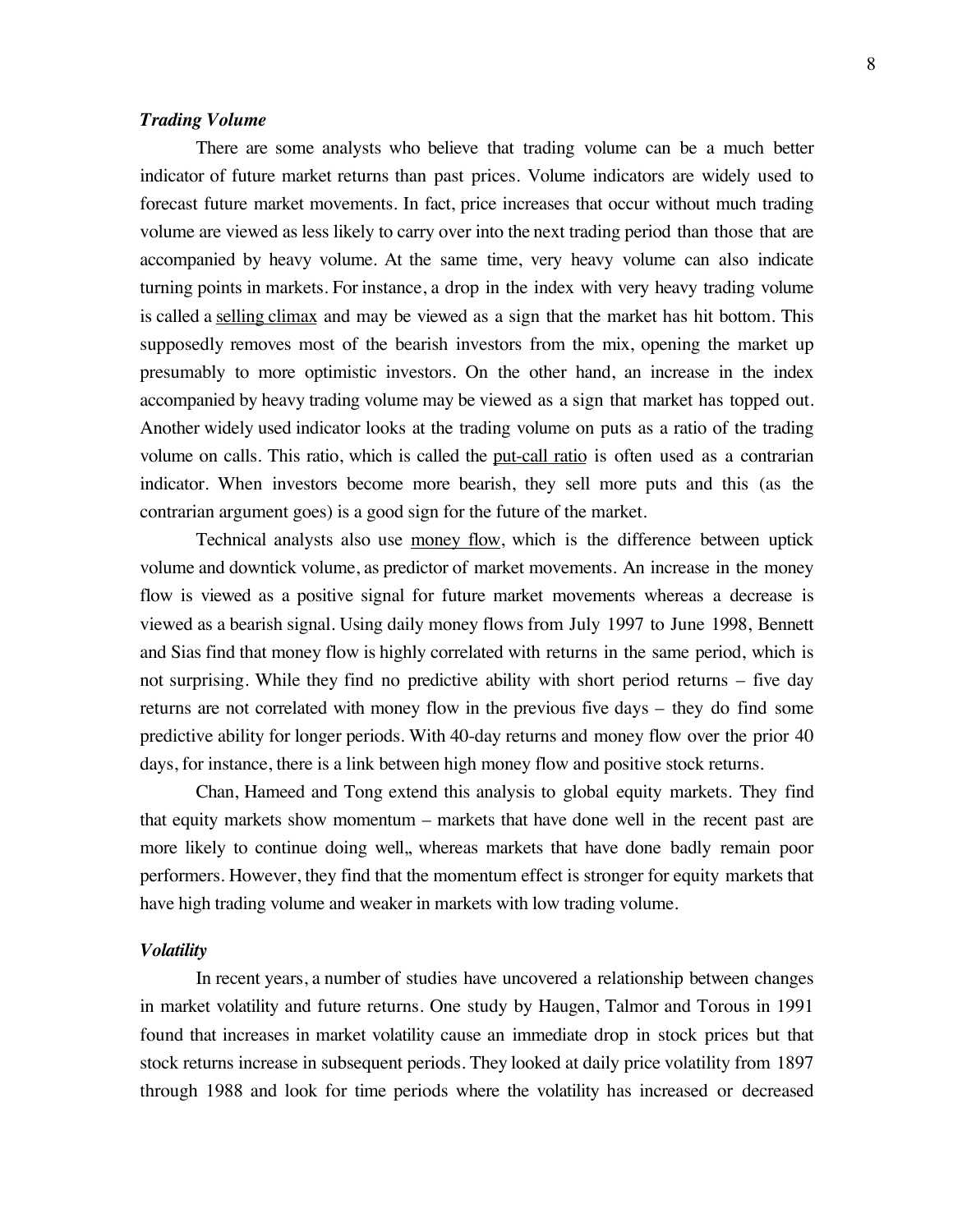significantly, relative to prior periods. <sup>6</sup> They then look at returns both at the time of the volatility change and in the weeks following for both volatility increases and decreases, and their results are summarized in Figure 12.1:



*Figure 12.1: Returns around volatility changes*

#### *Source: Haugen, Talmor and Torous*

Note that volatility increases cause stock prices to drop but that stock prices increase in the following four weeks. With volatility decreases, stock prices increase at the time of the volatility change, and they continue to increase in the weeks after, albeit at a slower pace.

Does this mean that you should buy stocks after an increase in volatility? Not necessarily. The increase in returns in the weeks following a volatility increase may just reflect the reality that stocks are riskier. However, if you believe that a surge in volatility is temporary and that stock volatility will revert back to normal levels, a strategy of buying stocks after an increase in equity market volatility may bear fruit.

#### *Other Technical Indicators*

 $\overline{a}$ 

There are a number of non-price indicators that are used by analysts to forecast future market movements. As with stock-specific technical indicators, market-wide

<sup>&</sup>lt;sup>6</sup> Daily price volatility is estimated over four week windows. If the volatility in any four week window exceeds (falls below) the volatility in the previous four-week window (at a statistical significance level of 99%), it is categorized as an increase (decrease) in volatility.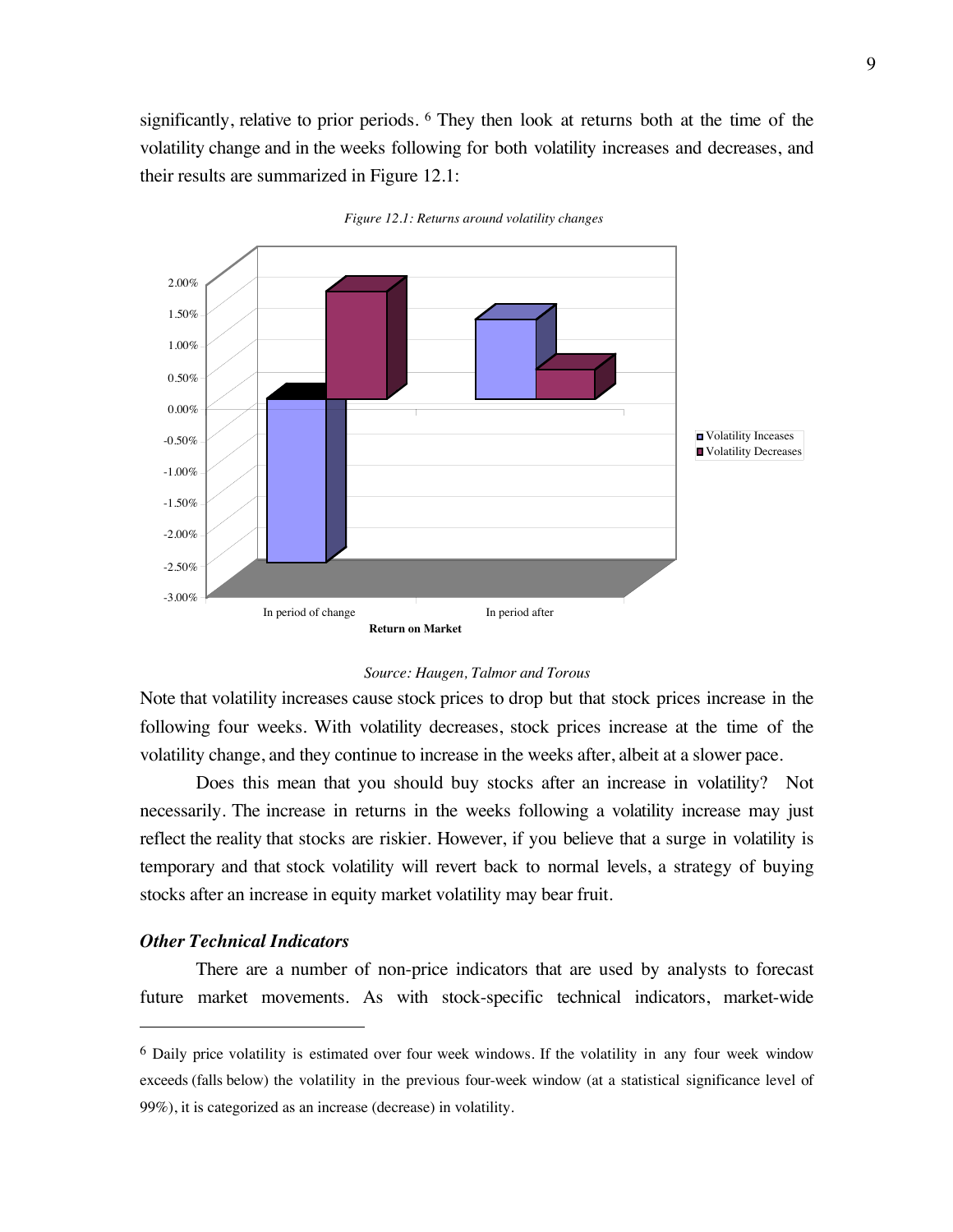indicators are often used in contradictory ways by momentum and contrarian analysts, with an increase in a specific indicator being viewed as bullish by one group and bearish by the other. Since we did cover technical indicators in depth in chapter 7, we will make only a short mention of some of these indicators in this section, categorized into price and sentiment indicators:

- Price indicators include many of the pricing patterns that we discussed in chapter 8. Just as support and resistance lines and trend lines are used to determine when to move in and out of individual stocks, they are also used to decide when to move in and out of the stock market.
- Sentiment indicators try to measure the mood of the market. One widely used measure is the confidence index which is defined to be the ratio of the yield on BBB rated bonds to the yield on AAA rated bonds. If this ratio increases, investors are becoming more risk averse or at least demanding a higher price for taking on risk, which is negative for stocks. Another indicator that is viewed as bullish for stocks is aggregate insider buying of stocks. When this measure increases, according to its proponents, stocks are more likely to go up.7 Other sentiment indicators include mutual fund cash positions and the degree of bullishness among investment advisors/newsletters. These are often used as contrarian indicators – an increase in cash in the hands of mutual funds and more bearish market views among mutual funds is viewed as bullish signs for stock prices.<sup>8</sup>

While many of these indicators are used widely, they are mostly backed with anecdotal rather than empirical evidence.

#### **Market Timing based upon Normal Ranges (Mean Reversion)**

 $\overline{a}$ 

There are many investors who believe that prices tend to revert back to what can be called normal levels after extended periods where they might deviate from these norms. With the equity market, the normal range is defined usually in terms of price earnings (PE) ratios whereas with the bond market, a normal range of interest rates is used to justify betting on market direction.

<sup>&</sup>lt;sup>7</sup> Chowdhury, Howe and Lin (1993) find a positive correlation between aggregate insider buying and market returns but report that a strategy based upon the indicator would not earn enough to cover transactions costs. <sup>8</sup> See "Investor sentiment and Stock Returns' by Fisher and Statman, Financial Analysts Journal, March/april 2000. They examined three sentiment indicators – the views of Wall Street strategists, investment newsletters and individual investors - and concluded that there is indeed evidence supporting a contrarian investment strategy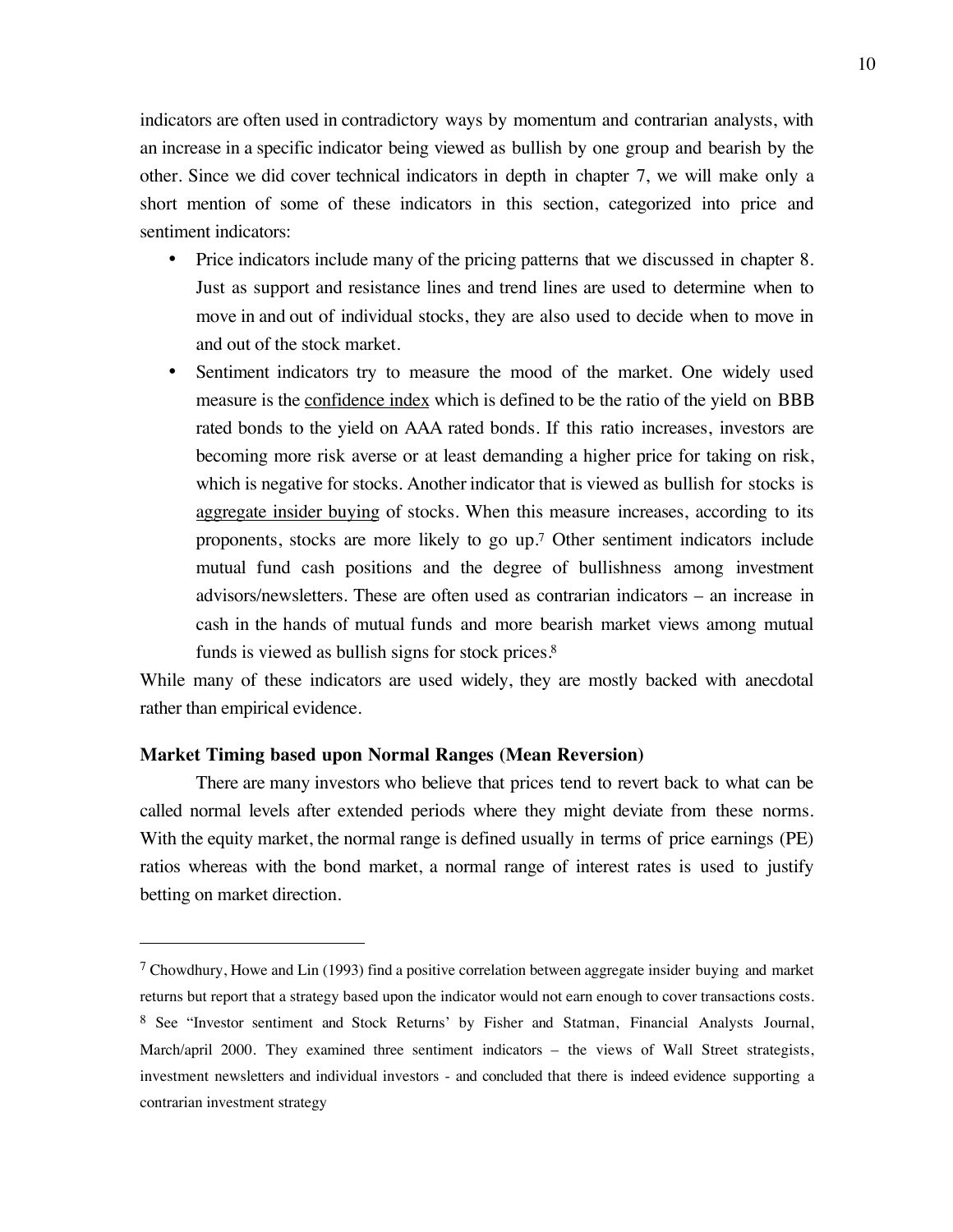#### *Is there a normal range for PE ratios?*

Buy if the PE drops below 12 and sell if it rises above 18. You will see variations of this advice in many market timing newsletters. A more academic version of this argument was made by Campbell and Shiller who looked at PE ratios from 1871 to recent years and concluded that stocks revert back to a PE ratio of about 16 times normalized earnings. They defined normalized earnings as the average earnings over the previous 10 years. The implicit belief here is that there is a normal range for PE ratio and that if the PE rises above the top end of the range, stocks are likely to be overvalued, whereas if they fall below the bottom of the range, they are likely to be overvalued. While the approach is straightforward, where does the normal range of PE ratios come from? In most cases, it seems to come from looking at history and attaching a subjective judgment on the upper and lower limits. A slightly more sophisticated approach to estimating a range would require us to estimate the standard deviation in PE ratios over time and use it to compute a range – two standard deviations on either side of the average would give you a range outside which you should fall only 5% of the time by chance.

Consider, for instance, figure 12.2 which presents PE ratios for the S&P 500 going back to 1960.



*Figure 12.2: PE Ratio for S&P 500: 1960-2001*

We have attempted to draw a normal range for interest rates in the United States, based upon history, though it indicates the subjective judgments that we had to make along the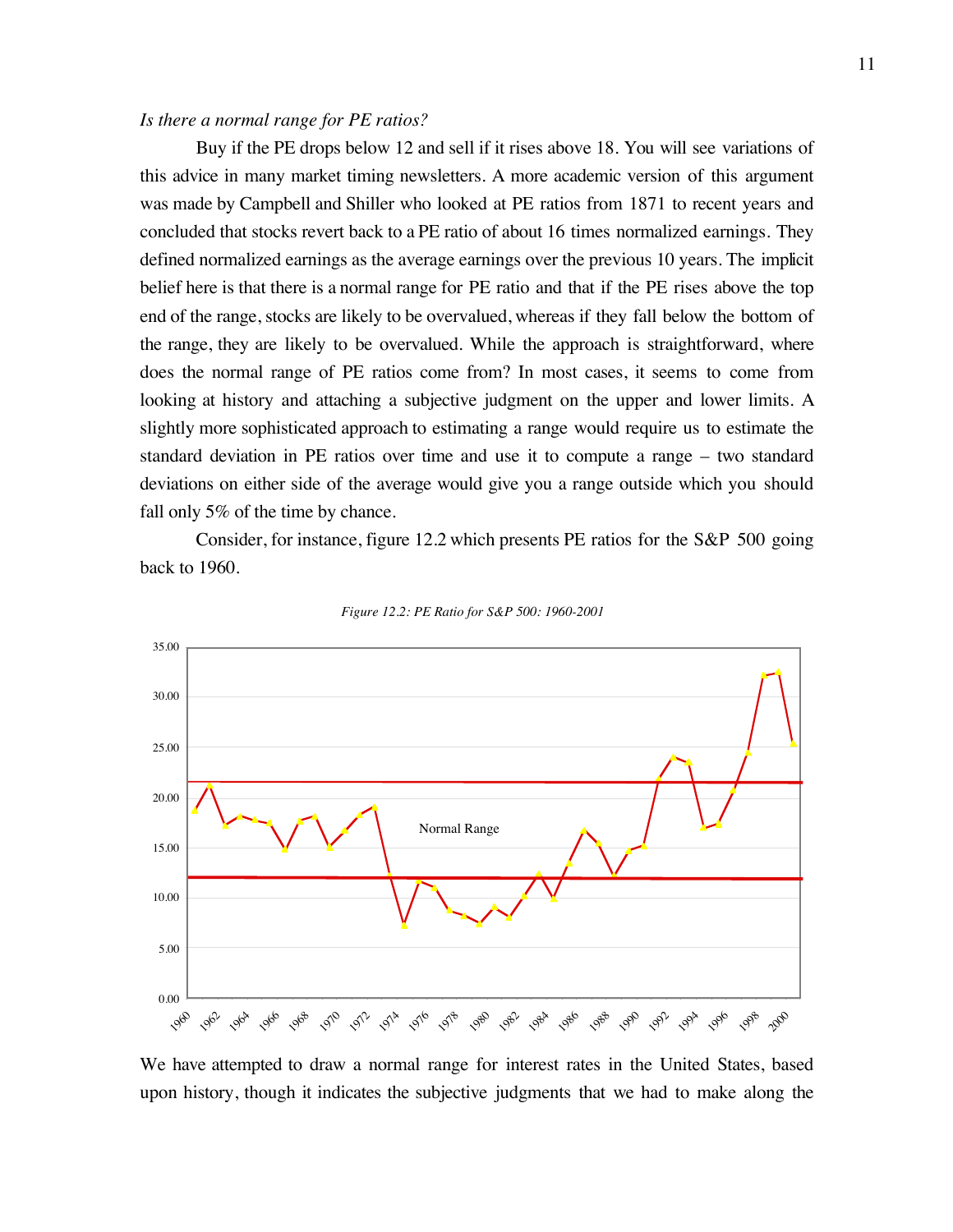way. Based upon our band, stocks would be considered as overvalued if they traded at a PE ratio greater than 22 or less than 12.

The limitations of this approach should be obvious. In addition to trusting history to repeat itself, we are making two other assumptions. The first is that we can identify a normal trading range by looking at historical data. As you can see from the graph, you will not get any consensus – someone else looking at this graph might end up with a different band for PE. The second assumption is that the fundamentals have not shifted significantly over time. If interest rates are much lower today than



PE ratio for the S&P 500 each year going back to 1960.

they have been historically, you would expect stocks to trade at much higher PE ratios than they have historically. How much higher? We will look at this question in more detail in the later parts of this chapter.

#### *Normal Range of Interest Rates*

Some analysts hypothesize that market interest rates move within a normal range. Under this hypothesis, when interest rates approach the high end of the range, they are more likely to decrease, and when they approach the low end of the range, they are more likely to increase. This hypothesis is corroborated by two pieces of evidence:

*1. Slope of the Yield Curve*: The yield curve, which reflects future expectations about interest rates, is more likely to be downward sloping when interest rates are high than when there are low. Thus, investors are more likely to expect interest rates to come down if they are high now and go up, if they are low now. Table 12.2 below summarizes the frequency of downward sloping yield curves as a function of the level of interest rates.9

## *Table 12.2: Yield Curves and the Level of Interest Rates 1-year Corporate Bond Rate Slope of Yield Curve*

|         |                       | Positive | Flat     | <b>Negative</b> |
|---------|-----------------------|----------|----------|-----------------|
|         | Above $4.40\%$        |          | O        | 20              |
| 1900-70 | $3.25\% - 4.40\%$     | 10       | 10       |                 |
|         | Below 3.25%           | 26       | $\theta$ |                 |
|         | 1971-2000 Above 8.00% | 4        |          |                 |
|         | <b>Below 8.00%</b>    | 15       |          |                 |

 $9$  Some of this table is extracted from Wood (1984).

 $\overline{a}$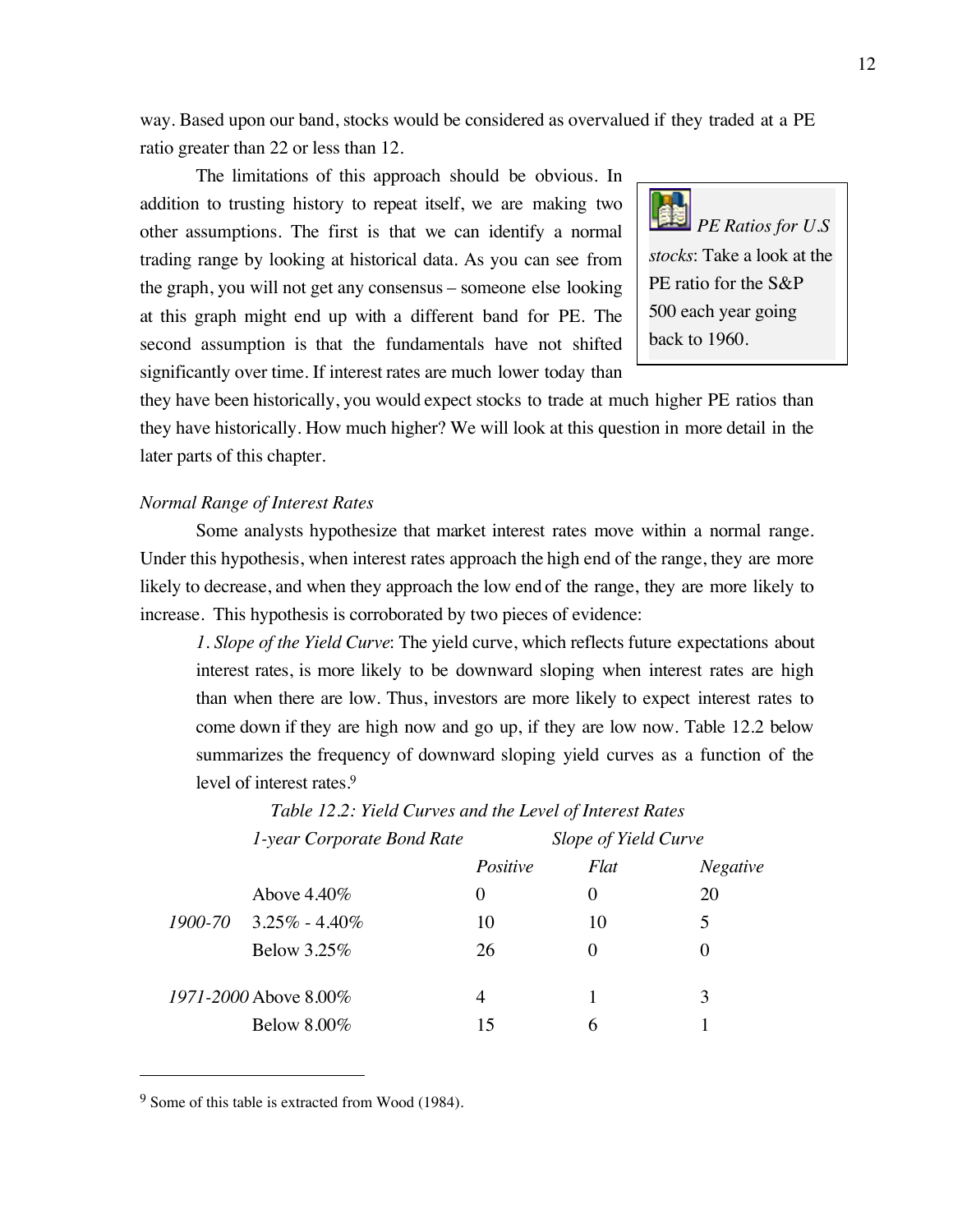This evidence is consistent with the hypothesis that maintains interest rates move within a normal range; when they approach the upper end (lower end) of the normal range, the yield curve is more likely to be downward sloping (upward sloping).

*2. Interest rate level and expected change*: More significantly, investors' expectations about future interest rate movements seem to be borne out by actual changes in interest rates. When changes in interest rates are regressed against the current level of interest rates, there is a negative and significant relationship between the level of the rates and the change in rates in subsequent periods, i.e., there is a much greater likelihood of a drop in interest rates next period if interest rates are high in this one, and a much greater chance of rates increasing in future periods if interest rates are low in this one. For instance, using treasury bond rates from 1970 to 1995 and regressing the change in interest rates ( $\Delta$  Interest Rate<sub>t</sub>) in each year against the level of rates at the end of the prior year (Interest Rate,  $_1$ ), we arrive at the following results:

 $\Delta$  Interest Rate<sub>t</sub> = 0.0139 - 0.1456 Interest Rate<sub>t-1</sub> R<sup>2</sup>  $R^2 = 0728$ (1.29) (1.81)

This regression suggests two things. One is that the change in interest rates in this period is negatively correlated with the level of rates at the end of the prior year; if rates were high (low), they were more likely to decrease (increase). Second, for every 1% increase in the level of current rates, the expected drop in interest rates in the next period increases by 0.1456%.

This evidence has to be considered with some caveats. The first is that the proportion of interest rate changes in future periods explained by the current level of rates is relatively small (about 7.28%); there are clearly a large number of other factors, most of which are unpredictable, that affect interest rate changes. The second is that the normal range of interest rates, which is based upon past experience, might shift if the underlying expectations of inflation change dramatically as they did in the 1970s in the United States. Consequently, many firms that delayed borrowing in the early part of that decade, because they thought that interest rates were at the high end of the range, found themselves facing higher and higher rates in each of the following years.

### *Hindsight is 20/20*

Market timing always seems simple when you look back in time. After the fact, you can always find obvious signals of market reversals – bull markets turning to bear markets or vice versa. Thus, in 2001, there were investors who looked back at 1999 and bemoaned the fact that they missed getting out of stocks when the market topped at the end of that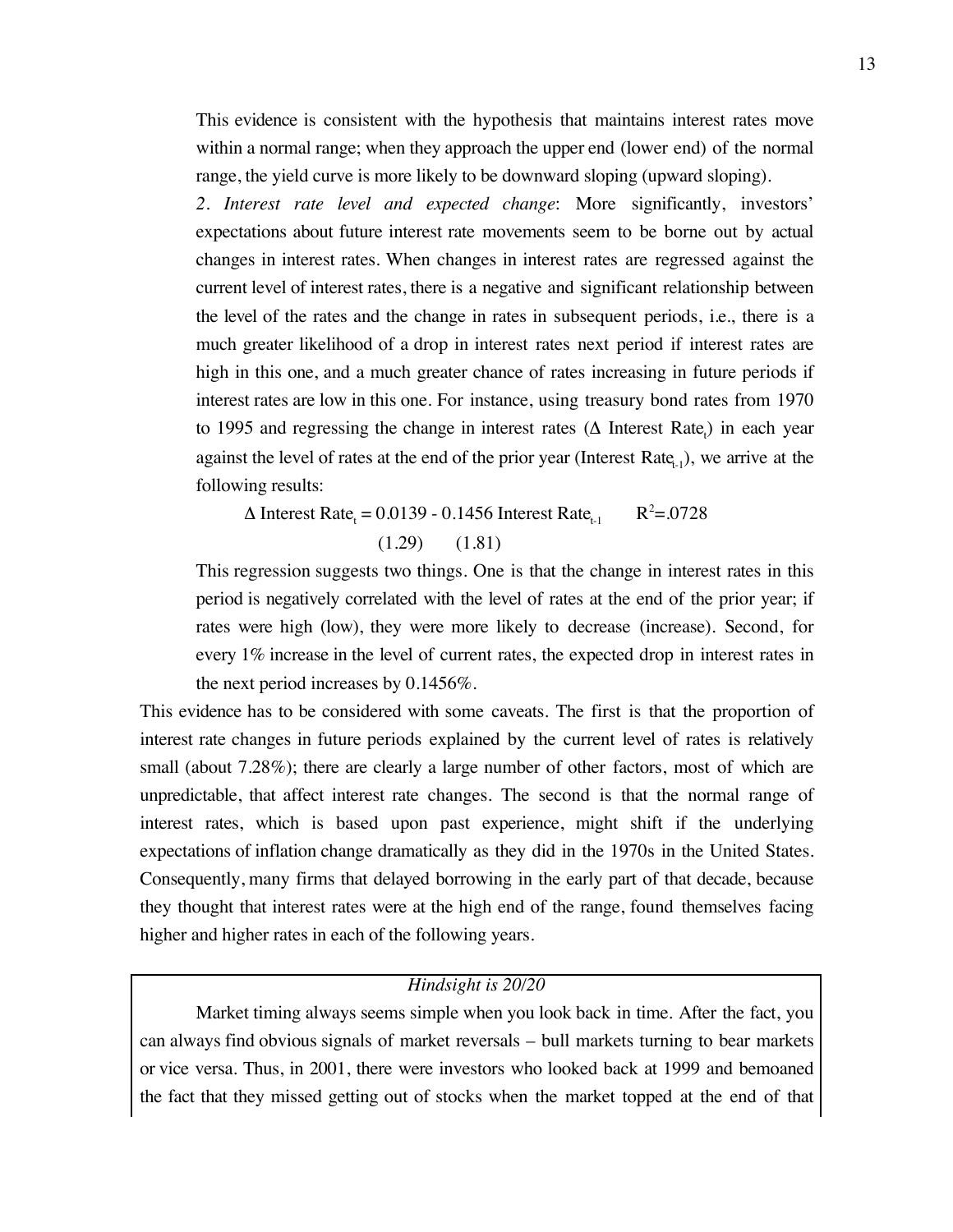year. At that time, though, the signs were not so obvious. There were analysts who argued that the market was overvalued and indicators that supported that point of view, but there were just as many analysts, if not more, who saw the market continuing to rise and had supporting models.

.In practice, there is almost never a consensus among investors on whether markets have hit bottom or peaked at the time that it occurs. It is an interesting fact that optimism about the future is greatest just as markets top out and the market mood is darkest just as markets turn around. To succeed at market timing, you cannot wait until a bottom has been established before buying or for a market top before selling. If you do, you will miss much of the subsequent payoff.

#### **Market Timing based upon Fundamentals**

Just as the prices of individual stocks must reflect their cashflows, growth potential and risk, entire markets (equity, bond and real asset) have to reflect the fundamentals of these assets. If they do not, you can argue that they are misvalued. In this section, we consider two ways in which we can bring fundamentals into market timing models. In the first, we try to develop market timing strategies based upon the level of fundamental variables – interest rates and economic growth, for instance. In the second, we try to extend the valuation techniques developed for individual stocks to markets.

#### *Fundamental Indicators*

You can try to time markets by developing simple signals based upon macro economic variables. In this section, we will consider some of these signals – some old and some new – that have been used by portfolio managers as market timing tools.

### *Short term Interest Rates*

Buy stocks when short-term rates (treasury bills) are low and sell them when short term rates are high, or so goes the conventional wisdom. But is there a basis to this advice? In table 12.3, we examine stock returns under four treasury bill scenarios –after a decline in rates of more than 1% over the prior year, a drop of between 0 and 1%, an increase in rates of less than 1% and an increase of more than 1% between 1928 and 2001.

|                          |     | In following year                                        |
|--------------------------|-----|----------------------------------------------------------|
| Change in T.Bill rate    |     | Number of years   % of up years   Average Annual returns |
| Drop by more than $1\%$  | 70% | 10.58%                                                   |
| Drop between 0 and $1\%$ | 75% | $13.17\%$                                                |

*Table 12.3: Stock Returns and Treasury Bill Rates*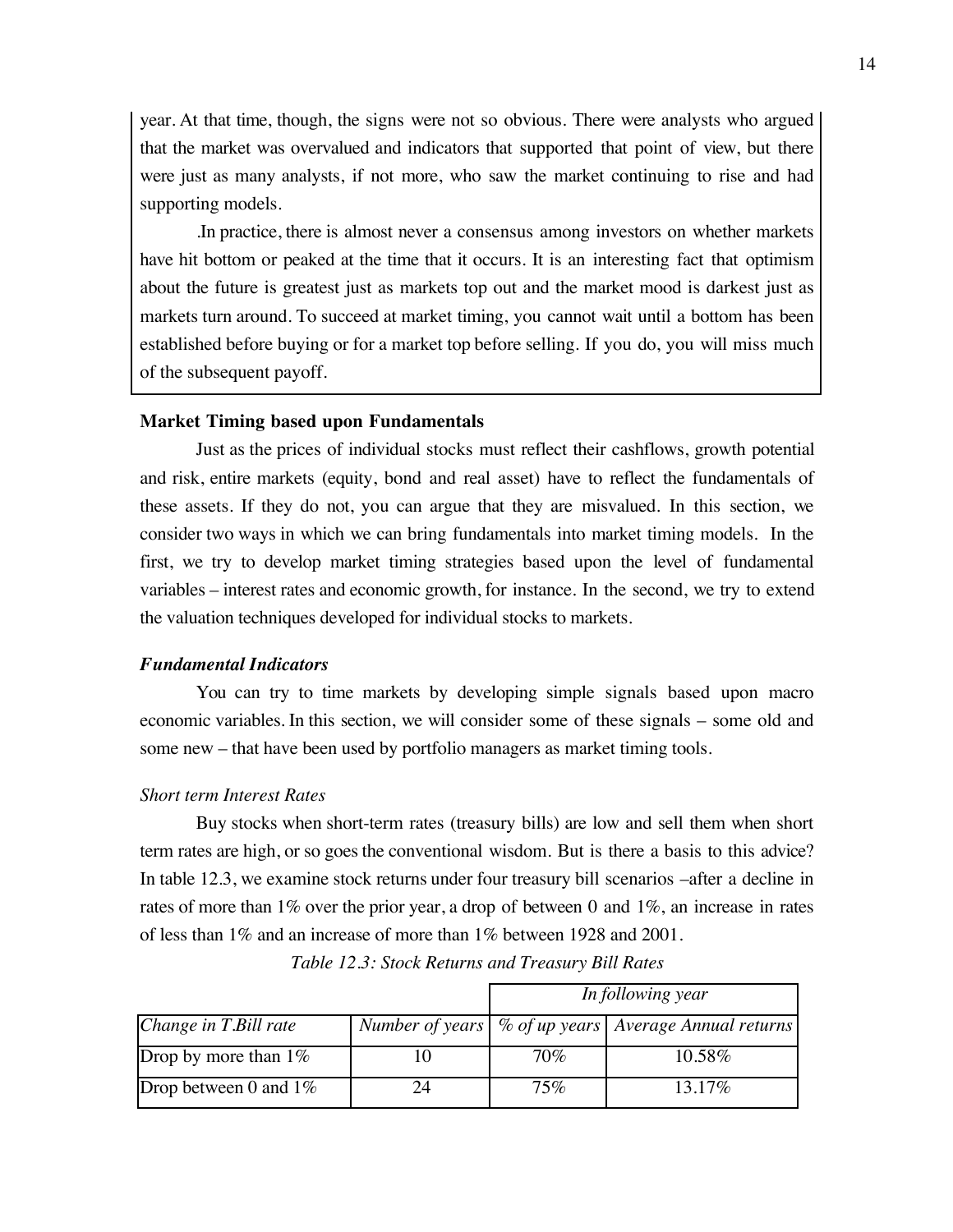| Increase between 0 and $1\%$ | 69.23%    | 94%   |
|------------------------------|-----------|-------|
| Incrase more than $1\%$      | 54%<br>61 | 8.90% |

In this case, there is surprisingly strong empirical evidence backing up the proposition that a drop in the treasury bill rate seems to predict high stock market returns. Generally speaking, markets are more likely to go up in years after the treasury bill rate has decreased and earn higher returns for investors.<sup>10</sup>

This result has been confirmed by a number of academic studies. In 2001, Ang and Baekart documented that treasury bill rates dominate other variables as a predictor of short term stock market movements. A 1989 study by Breen, Glosten and Jagannathan evaluated a strategy of switching from stock to cash and vice versa, depending upon the level of the treasury bill rate and conclude that such a strategy would have added about 2% in excess returns to an actively managed portfolio.

In a 2002 study that does raise cautionary notes about this strategy, Abhyankar and Davies examine the correlation between treasury bill rates and stock market returns in subperiods from 1929 to 2000. They find that almost all of the predictability of stock market returns comes from the 1950-1975 time period, and that short term rates have had almost no predictive power since 1975. They also conclude that short rates have more predictive power with the durable goods sector and with smaller companies than they do with the entire market.

In conclusion, then, you should be aware of how high or low short term rates are when you invest in the market, but the value of short term rates as a predictor of stock market movements has decreased over the last few decades. Its remaining predictive power seems to be restricted to the short term and to sub-sectors of the market.

### *Treasury Bond Rate*

 $\overline{a}$ 

Intuitively, it is the treasury bond rate – the long-term riskless rate – that should have a much stronger impact on stock prices, since it offers a direct alternative to investing in stocks for the long term. If you can make 8% investing risklessly in treasuries for the next 30 years, why would you settle for less when investing in stocks? Thus, we should expect to see stock prices go up if the treasury bond rate comes down and go down, if the rate goes up. Figure 12.3 presents a scatter plot of returns on stock returns each year and the T.Bond rate at the end of the prior year:

<sup>&</sup>lt;sup>10</sup> You could do a similar study using the level of treasury bill rates, but treasury bill rates were much lower prior to the second world war.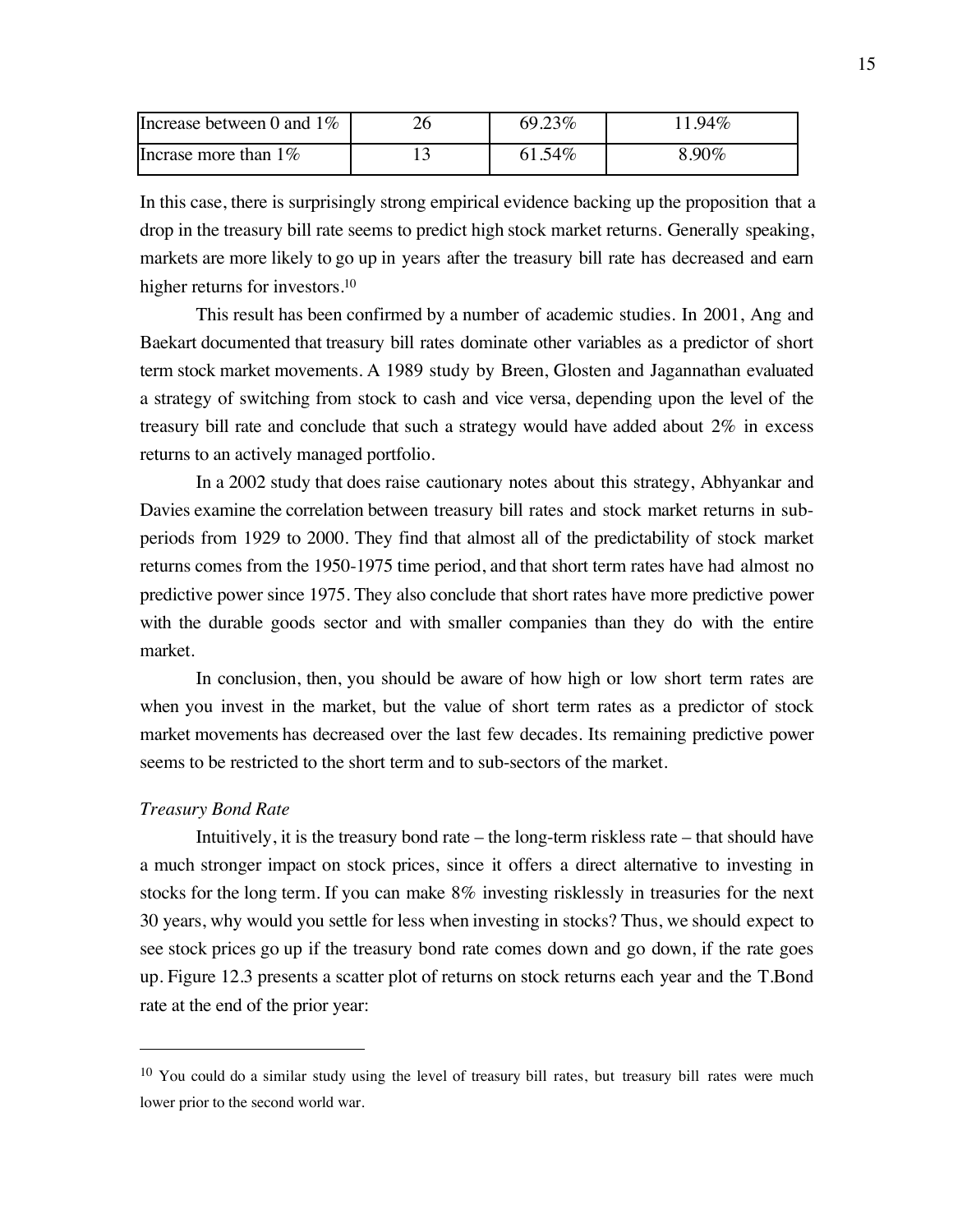

Figure 12.3: T.Bond Rates and Stock Returns

Return on the S&P

In 1981, for instance, the treasury bond rate at the start of the year was 14% and the return on the stock index during the year was 15%. In 1961, the treasury bond rate was 2% and the return on stocks during the year was  $-11\%$ . If there is a relationship between treasury bond rates at the start of a period and stock returns during the period, it is not strong enough to be obvious and there seems to be little support for the proposition that stock returns are high when interest rates are low and low when interest rates are high. In fact, stocks did very well in 1982, even though interest rates were very high at the beginning of the year and very badly in 1961, notwithstanding the fact that the treasury bond rate was only 2% at the end of the prior year.

This link between treasury bond rates and stock returns should become even stronger if we consider how much we can earn as a return on stocks. You could define this return narrowly as the dividend yield (dividends/current stock prices) or use a much broader measure, such as earnings yield, which looks at the overall earnings on the market as a percent of the current level of the index. The earnings yield is the inverse of the price earnings ratio and is used widely by market strategists. Rather than focus on the level of the treasury bond rate, market strategists often look at the difference between earnings yields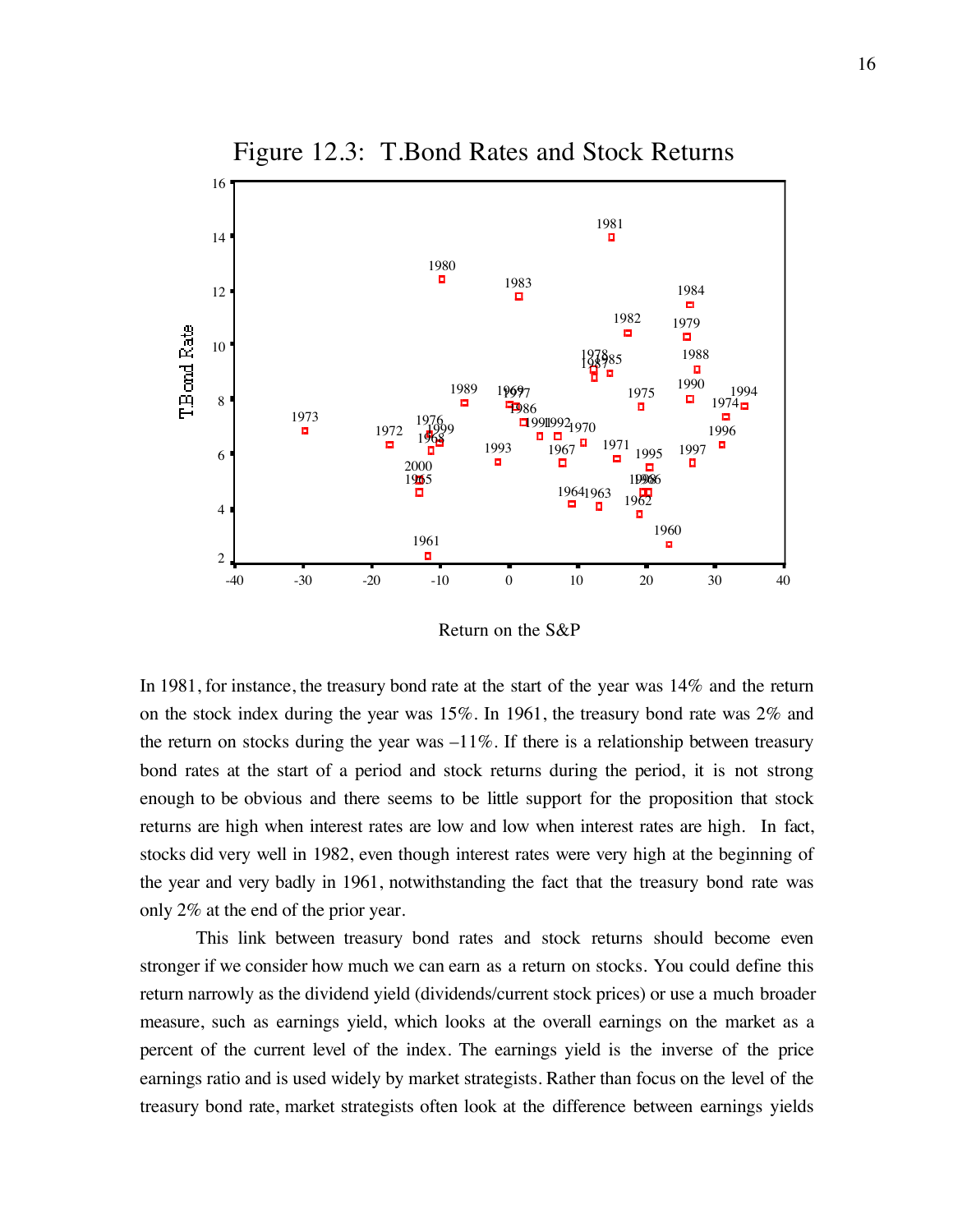and the treasury bond rate. In simpler terms, they believe that it is best to invest in stocks when earnings yields are high, relative to the treasury bond rate. In fact, there are some strategists who believe that stocks are over valued when the earnings yield is lower than the treasury bond rate. To examine this proposition, we looked at the difference between the earnings yield and the T.Bond rate at the end of every year from 1960 to 2000 and the returns on the S&P 500 in the following year (see table 12.4)

| Earnings yield - T.Bond | $\overline{\text{Number of}}$ |          | <b>Standard</b> |                 |            |
|-------------------------|-------------------------------|----------|-----------------|-----------------|------------|
| Rate                    | years                         | Average  | Deviation       | Maximum Minimum |            |
| $> 2\%$                 | 8                             | 11.33%   | 16.89%          | 31.55%          | $-11.81\%$ |
| $1 - 2\%$               | 5                             | $-0.38%$ | 20.38%          | 18.89%          | $-29.72\%$ |
| $0-1%$                  | $\overline{2}$                | 19.71%   | $0.79\%$        | 20.26%          | 19.15%     |
| $-1 - 0\%$              | 6                             | 11.21%   | 12.93%          | 27.25%          | $-11.36\%$ |
| $-2 - 1\%$              | 15                            | 9.81%    | 17.33%          | 34.11%          | $-17.37\%$ |
| $\lt -2\%$              | $\overline{\mathcal{L}}$      | 3.04%    | 8.40%           | 12.40%          | $-10.14\%$ |

*Table 12.4: Earnings Yield, T.Bond Rates and Stock Returns: 1960 –2001*

The relationship is tenuous at best. When the earnings yield exceeds the treasury bond rate by more than 2%, which has occurred in 8 out of the 41 years, the return on the S& P 500 in the following year has averaged 11.33%. However, the returns are almost as good when the earnings yield has lagged the treasury bond rate by zero to 1%. It is true that the annual returns are only 3.04% in the five years following periods when the earnings yield was lower than the treasury bond rate by more than 2%, but the annual returns were also negative in the 5 years when the earnings yield exceeded the treasury bond rate by 1-2%. Thus, there seems to be little historical support for using earnings yield and treasury bond rates to predict future stock market movements.

#### *Business Cycles*

As with treasury bonds, there is an intuitive link between the level of stock prices and economic growth. You would expect stocks to do much better in economic booms than during recessions. What makes this relationship tricky, however, is that market movements are based upon predictions of changes in economic activity in the future, rather than levels of activity. In other words, you may see stock prices rising in the depths of a recession, if investors expect the economy to begin recovering in the next few months. Alternatively, you may see stock prices drop even in the midst of robust economic growth, if the growth does not measure up to expectations. In figure 12.4, we have graphed the S&P 500 index and GDP growth going back to 1960: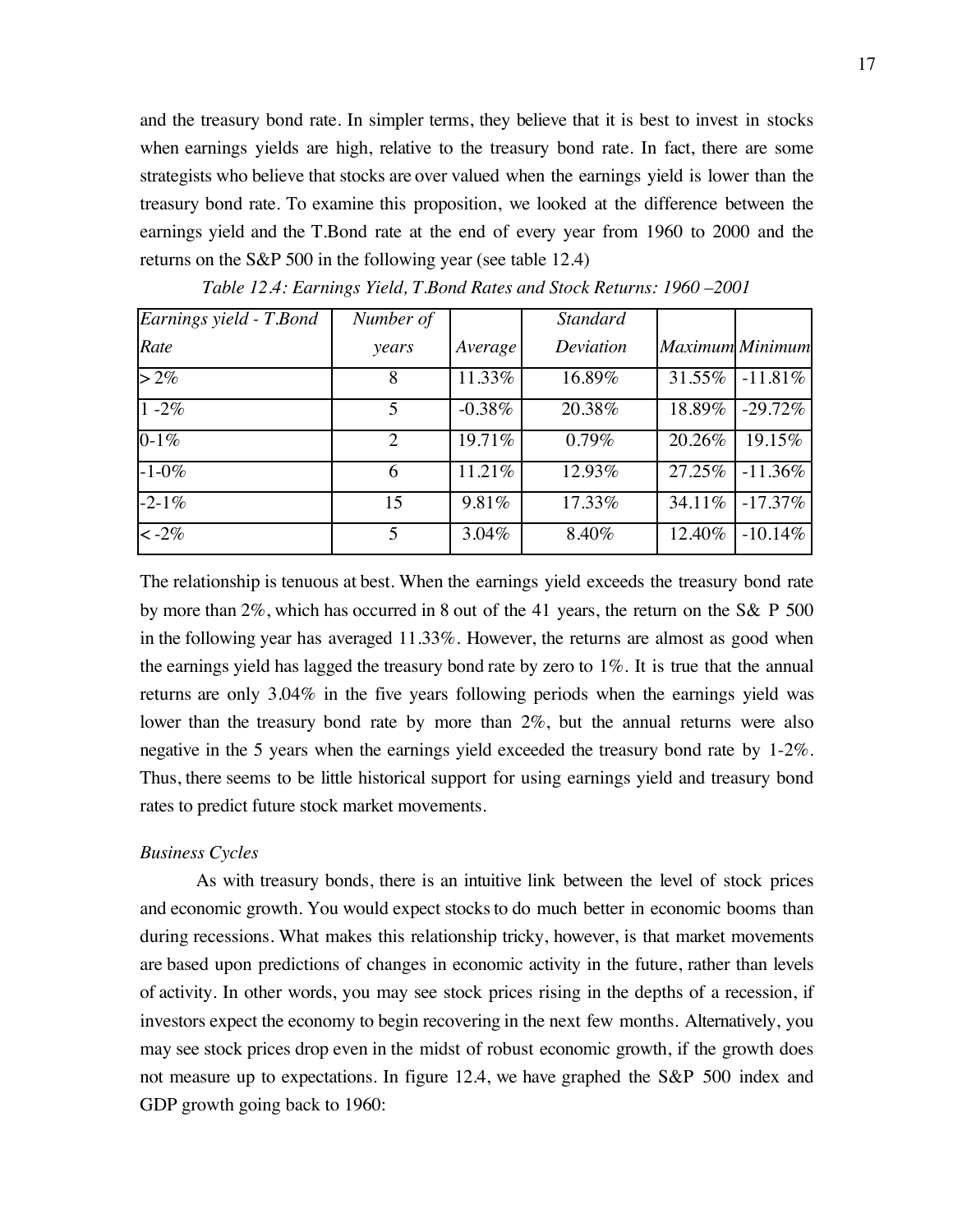

Figure 12.4: Real GDP Growth and Stock Retur

### Stock Return in year

There is a positive relationship between GDP growth during a year and stock returns during the year, but there is also a lot of noise in the relationship. Even if the relationship were strong enough to pass muster, you cannot use it for market timing unless you can forecast real economic growth. The real question then becomes whether you can make forecasts of future stock market movements after observing economic growth in the last year. To examine whether there is any potential payoff to investing after observing economic growth in the prior year, we looked at the relationship between economic growth in a year and stock returns in the following year, using data from 1929 to 2001 in table 12.5:

*Table 12.5:Real Economic Growth as a predictor of Stock Returns: 1960 – 2001*

|                   |           | Returns in Next Year |                       |             |            |  |
|-------------------|-----------|----------------------|-----------------------|-------------|------------|--|
| <b>GDP</b> Annual | Number of | Average              | Standard deviation in | <b>Best</b> | Worst      |  |
| Growth            | years     | Return               | returns               | Year        | Year       |  |
| $>5\%$            | 23        | 10.84%               | 21.37%                | $46.74\%$   | $-35.34\%$ |  |
| $3.5\% - 5\%$     | 22        | 14.60%               | 16.63%                | 52.56%      | $-11.85\%$ |  |
| $2 - 3.5\%$       | 6         | $12.37\%$            | 13.95%                | 26.64%      | $-8.81\%$  |  |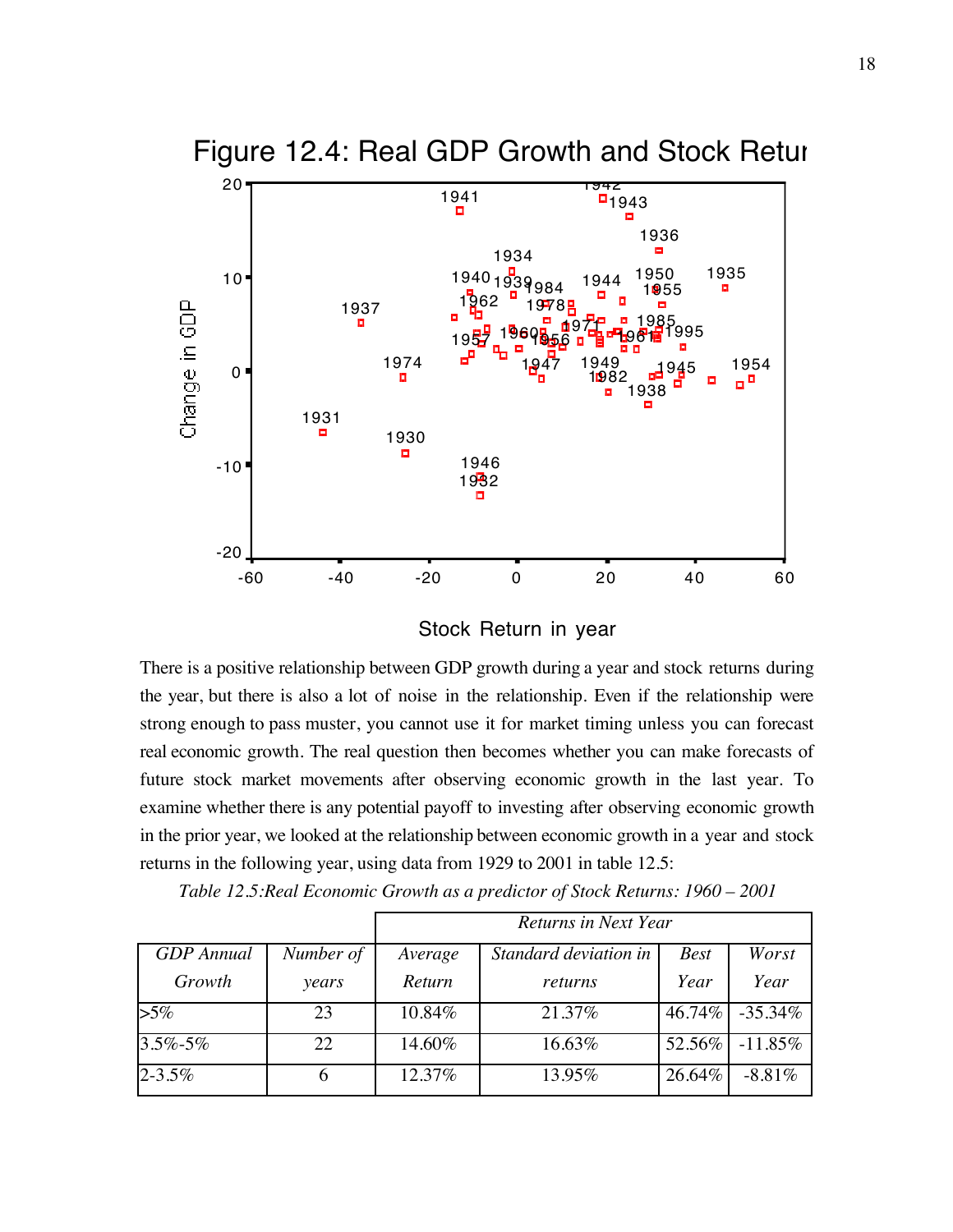| $0 - 2\%$  |               | 19.43% | 23.29% | $43.72\%$ | -10.46%    |
|------------|---------------|--------|--------|-----------|------------|
| $\leq 0\%$ |               | 9.94%  | 22.68% | 49.98%    | -43.84%    |
| All years  | $\mathcal{L}$ | 12.42% | 19.50% | 52.56%    | $-43.84\%$ |

There seems to be no clearly discernible relationship between returns next year and GDP growth this year. It is true that the years with negative GDP growth are followed by the lowest stock returns, but the average stock returns in this scenario are barely higher than the average returns you would have earned if you had bought after the best economic growth years (growth exceeds 5%).

If you can forecast future growth in the economy, it can be useful at two levels. One is in overall market timing, since you will steer more of your funds into stocks prior to better-than-expected economic growth and away from stocks when you foresee the economy slowing. You can also use the information to over invest in those sectors that are most sensitive to the economic cycle – automobile and housing stocks, for instance – if you believe that robust economic growth is around the corner.

#### *Intrinsic Value Models*

One way in which we can take the individual fundamentals that we considered in the last section and consolidate them into one market view is to do an intrinsic valuation of the entire market. What, you might ask, is an intrinsic valuation? Back in chapter 4, we consider how an individual stock can be valued using a discounted cash flow model as the present value of expected cashflows in the future. A market is composed of individual assets, and if individual assets can be valued using discounted cashflow models, we see no reason why the entire market cannot be valued as the present value of expected cashflows. In this section, we consider how best to extend discounted cashflow models to valuing the market, and the value that may be added from doing so.

#### *Extending DCF Models to the Market*

Consider, for instance, the dividend discount model that we introduced in chapter 4. We argued that the value of a stock can be written as the present value of the expected dividends from owning the stock, discounted back at the cost of equity. Extending this argument to an index, the value of an index can also be written as the present value of the expected dividends on the index. Thus, if the dividends on the entire stock index are expected to be \$40 next year, the expected growth rate in perpetuity is expected to be 4% and the cost of equity for the average risk stock is expected to be 9%, you could value the index as follows: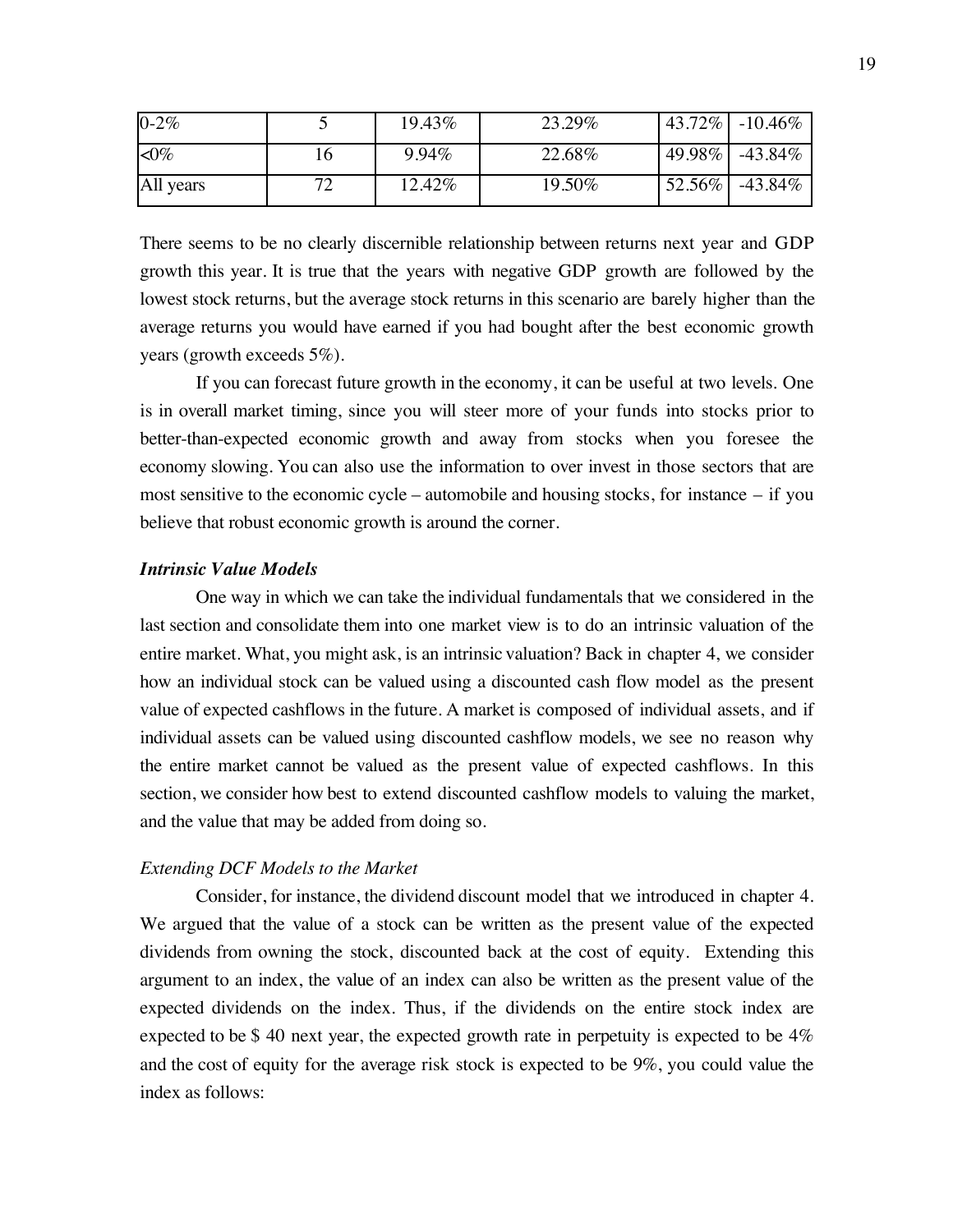Value of index  $=$  Expected dividends next year / (Cost of equity  $-$  Expected growth rate)  $= 40 / (.09 - .04) = 800$ 

As with an individual stock, this model can be extended to allow for high growth. Thus, if you expected dividends to grow 10% a year for the next 5 years and then expect the growth rate to drop to 4% in perpetuity, the value of the index can be computed in Table 12.6.

|                    | Dividends | Terminal value Present Value |          |
|--------------------|-----------|------------------------------|----------|
|                    | \$40.00   |                              | \$36.70  |
|                    | \$44.00   |                              | \$37.03  |
| 3                  | \$48.40   |                              | \$37.37  |
|                    | \$53.24   |                              | \$37.72  |
|                    | \$58.56   | \$1,218.13                   | \$829.76 |
| Value of Index $=$ | \$978.59  |                              |          |

*Table 12.6: Valuing an Index with High Growth*

Note that the dividends grow at 10% until year 5 and that the terminal value of the index is based upon a 4% growth rate forever.

Terminal value – 58.56  $(1.04)/(0.09-0.04) = $1,218.13$ 

We noted one limitation of dividend discount models is that companies may not pay out what they can afford to in dividends or may choose alternative ways of returning cash to stockholders (stock buybacks, for instance). You can modify this model by replacing dividends with potential dividends (free cashflows to equity for the index) or by augmenting dividends with stock buybacks on the index.

#### *Some Caveats*

While the building blocks for discounted cashflow valuation may remain the same for individual stocks and the markets, there are some cautionary notes that need to be added when valuing entire markets.

• While we allowed for the possibility of high growth in the last section, you should be much more cautious about assuming high growth, both in terms of the growth rate and how long high growth will continue - for a market than you would be for an individual stock, especially when the market is broadly based. Consider, for instance, the S&P 500. Since it includes the 500 companies with the largest market capitalization, arguing that earnings for these companies will grow at a rate much higher than the growth rate of the economy implies that the profit margins of these companies will increase over time. While this is feasible in the short term, especially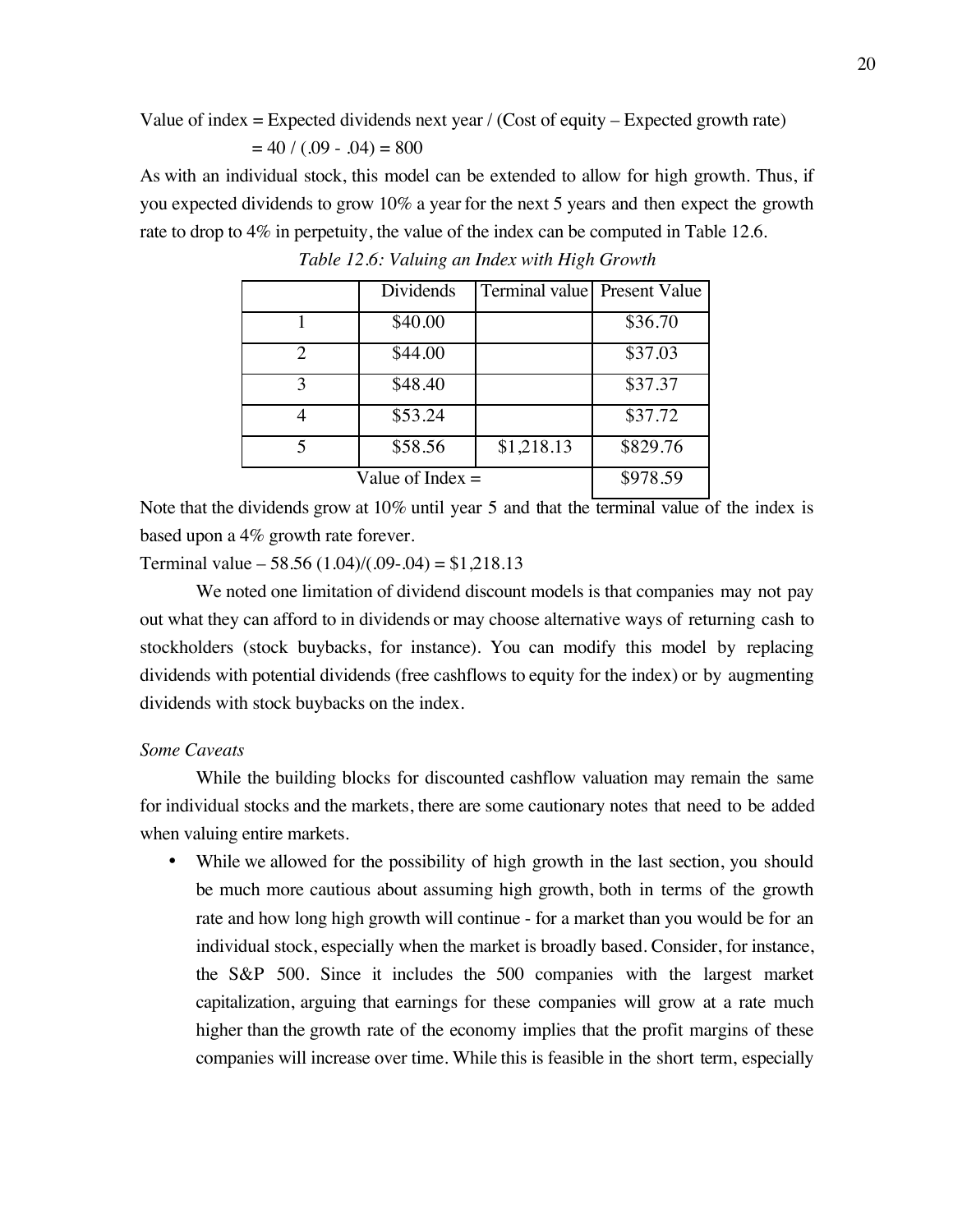if the economy is coming out of a recession or if firms are restructuring, we do not see how this can be sustained in the long term.

• The cost of equity that we are considering here is the cost of equity for the entire index. If we are considering a broadly based equity index, this cost of equity should reflect the riskless rate and the risk premium that investors demand for investing in equities as a class.

On the plus side, you should have less trouble forecasting earnings and dividends for an index than you should with individual stocks. After all, you have the luxury of diversification. In other words, you may over estimate earnings on some stocks and under estimate earnings on other stocks, but your overall measure of earnings can still be fairly precise.

Illustration 12.1: Valuing the S&P 500 using a dividend discount model: January 1, 2001

On January 1, 2001, the S&P 500 index was trading at 1320. The dividend yield on the index based upon dividends paid in 2000 was only 1.43%, but including stock buybacks (from 2000) increases the composite dividend yield (dividends + stock buybacks) to 2.50%. Analysts were estimating that the earnings of the stocks in the index would grow 7.5% a year for the next 5 years. Beyond year 5, the expected growth rate is expected to be 5%, the nominal growth rate in the economy. The



treasury bond rate was 5.1% and we will use a market risk premium of 4%, leading to a cost of equity of 9.1%:

Cost of equity =  $5.1\% + 4\% = 9.1\%$ 

The expected dividends (and stock buybacks) on the index for the next 5 years can be estimated from the current dividends and expected growth of 7.50%.

| Expected Dividends = $\$\frac{35.48}{\$}\$ \$38.14 |         |         | \$41.00 | \$44.07 | \$47.38 |
|----------------------------------------------------|---------|---------|---------|---------|---------|
| Present Value $=$                                  | \$32.52 | \$32.04 | \$31.57 | \$31.11 | \$30.65 |

Current dividends =  $2.50\%$  of  $1320 = 33.00$ 

The present value is computed by discounting back the dividends at 9.1%. To estimate the terminal value, we estimate dividends in year 6 on the index:

Expected dividends in year  $6 = $47.38 (1.05) = $49.74$ 

Terminal value of the index  $=$   $\frac{\text{Lapected Dividings}}{r-g} = \frac{\text{mJ3}}{0.091 - 0.05} = \$1213$ \$49.74 r - g Expected Dividends6 <sup>=</sup> <sup>=</sup>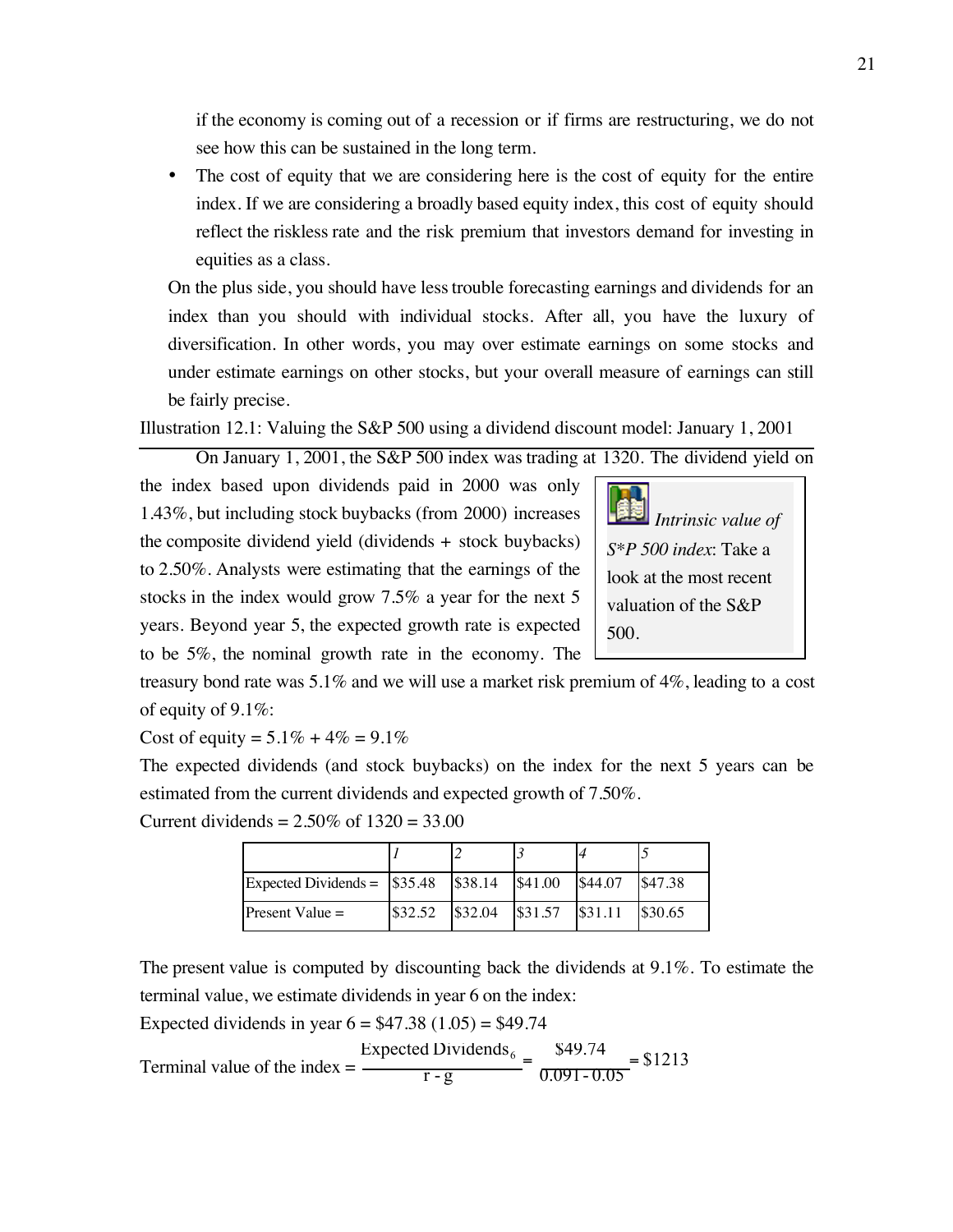Present value of Terminal value  $=$   $\frac{$1215}{$1.091^5}$  = \$785 \$1213  $\frac{5}{5}$  =

The value of the index can now be computed:

Value of index  $=$  Present value of dividends during high growth  $+$  Present value of terminal  $value = $32.52+32.04+31.57+\$31.11+ \$30.65+ \$785 = 943$ 

Based upon this, we would have concluded that the index was over valued at 1320.

#### *How well do intrinsic valuation models work?*

How well would a strategy of buying the index when it is intrinsically undervalued and selling when it is intrinsically overvalued do? It is difficult to answer this question because it depends upon the inputs you estimate for the intrinsic valuation model and your time horizon. Generally speaking, the odds of succeeding increase as the quality of your inputs improves and your time horizon lengthens. Eventually, markets seem to revert back to intrinsic value but eventually can be a long time coming.

There is, however, a significant cost associated with using intrinsic valuation models when they find equity markets to be overvalued. If you take the logical next step of not investing in stocks when they are overvalued, you will have to invest your funds in either other securities that you believe are fairly valued (such as short term government securities) or in other asset classes. In the process, you may end up out of the stock market for extended periods while the market is, in fact, going up. For instance, most intrinsic value models would have suggested that the equity market in the United States was overvalued starting in 1994. If you had followed through and not invested in equities until 2002 (when the models suggested that valuations were fair again), you would have lost far more (by not investing in the bull market between 1994 and 2000) than you would have gained (by not investing in the down markets of 2001 and 2002).

The problem with intrinsic value models is their failure to capture permanent shifts in attitudes towards risk or investor characteristics. This is because so many of the inputs for these models come from looking at the past. Thus, the risk premium used to come up with the cost of equity may have been estimated looking at historical data on stock and bond returns and dividends may reflect what companies did last year. If one or both have changed as a consequence of shifts in the market, you will get a misleading signal from intrinsic valuation models. In fact, many investors who used intrinsic value models bought stocks during the early 1970s as stock prices dropped and failed to take into account the seismic shifts created by the high inflation of that period.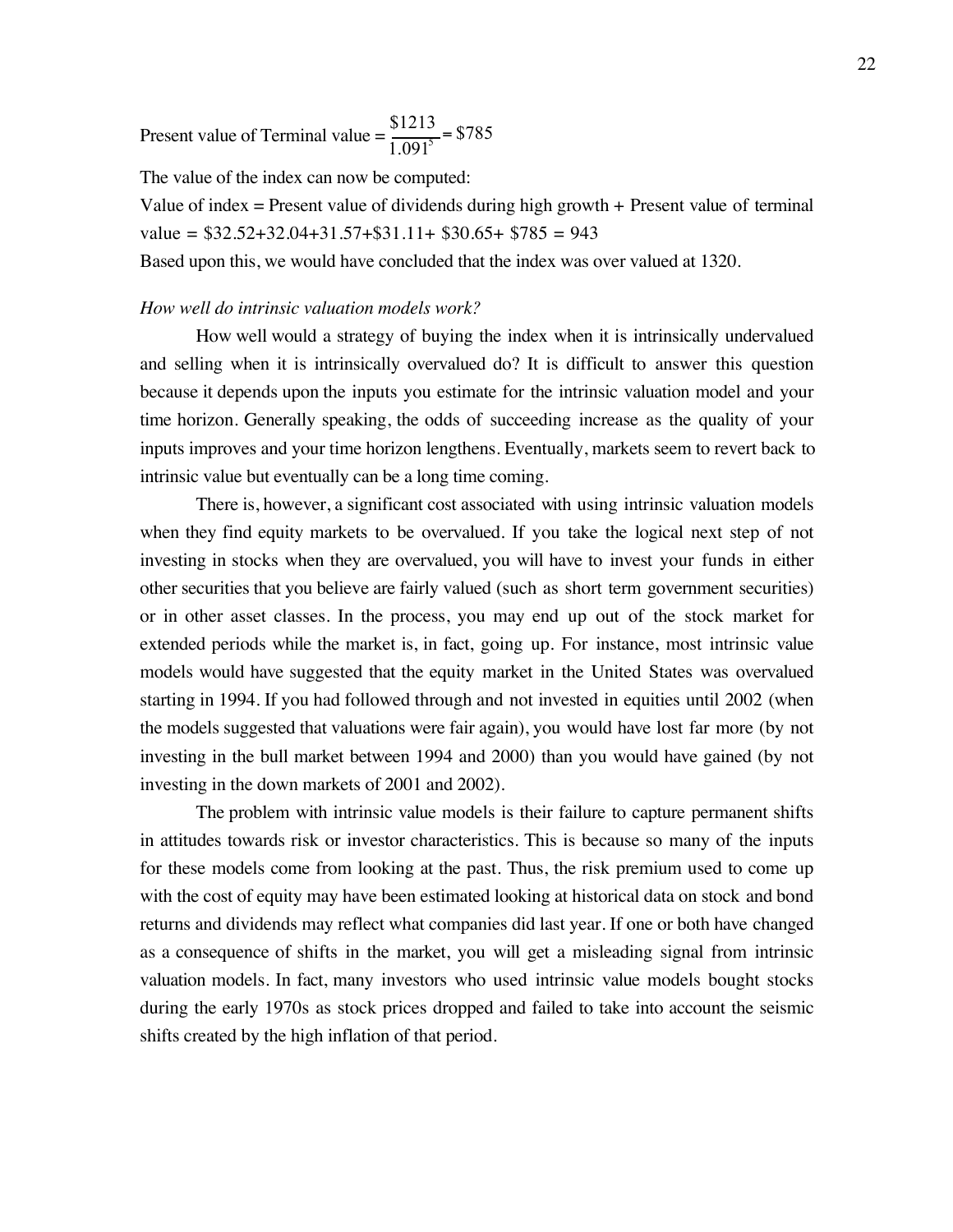#### *Relative Value Models*

In relative value models, you examine how markets are priced relative to other markets and to fundamentals. How is this different from intrinsic value models? While the two approaches shares some characteristics, this approach is less rigid, insofar as it does not require that you work within the structure of a discounted cashflow model. Instead, you either make comparisons of markets over time (the S&P in 2002 versus the S&P in 1990) or different markets at the same point in time (U.S. stocks in 2002 versus European stocks in 2002).

#### *Comparisons Across Time*

In its simplest form, you can compare the way stocks are priced today to the way they used to be priced in the past and draw conclusions on that basis. Thus, as we noted in the section on historic norms, many analysts argue that stocks today, priced at 25 times earnings, are too expensive because stocks historically have been priced at 15-16 times earnings.

While reversion to historic norms remains a very strong force in financial markets, we should be cautious about drawing too strong a conclusion from such comparisons. As the fundamentals (interest rates, risk premiums, expected growth and payout) change over time, the PE ratio will also change. Other things remaining equal, for instance, we would expect the following.

- An increase in interest rates should result in a higher cost of equity for the market and a lower PE ratio.
- A greater willingness to take risk on the part of investors will result in a lower risk premium for equity and a higher PE ratio across all stocks.
- An increase in expected growth in earnings across firms will result in a higher PE ratio for the market.

In other words, it is difficult to draw conclusions about PE ratios without looking at these fundamentals. A more appropriate comparison is therefore not between PE ratios across time, but between the actual PE ratio and the predicted PE ratio based upon fundamentals existing at that time.

Illustration 12.2: PE Ratios across time for the S&P 500

Figure 12.5 summarizes the Earnings/Price ratios for S&P 500, treasury bond rates and the difference between bond and bill rates at the end of each year from 1960 to 2000.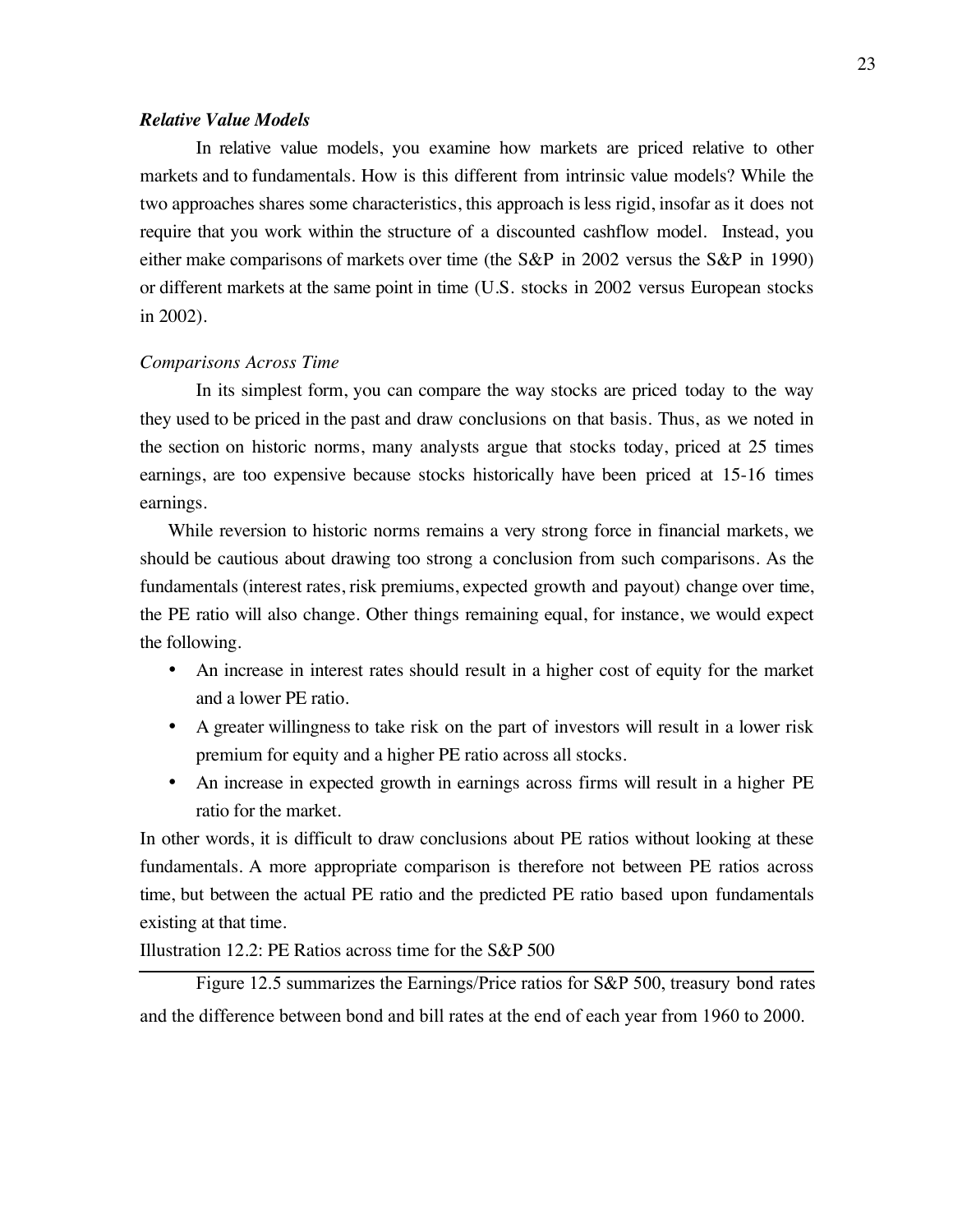

*Figure 12.5: S&P 500- Earnings Yield, T.Bond rate and Yield spread*

You do not need to be a statistician to note that earnings to price ratios are high (and PE ratios are low) when the treasury bond rates are high, and the earnings to price ratios decline when treasury bond rates drop. This strong positive relationship between E/P ratios and T.Bond rates is evidenced by the correlation of 0.6854 between the two variables. In addition, there is evidence that the term structure also affects the E/P ratio. In the following regression, we regress E/P ratios against the level of T.Bond rates and the yield spread (T.Bond - T.Bill rate), using data from 1960 to 2000.

 $E/P = 0.0188 + 0.7762$  T.Bond Rate - 0.4066 (T.Bond Rate-T.Bill Rate)  $R^2 = 0.495$  $(1.93)$   $(6.08)$   $(-1.37)$ 

Other things remaining equal, this regression suggests that

- Every  $1\%$  increase in the T.Bond rate increases the E/P ratio by 0.7762%. This is not surprising but it quantifies the impact that higher interest rates have on the PE ratio.
- Every 1% increase in the difference between T.Bond and T.Bill rates reduces the E/P ratio by 0.4066%. Flatter or negative sloping term yield curves seem to correspond to lower PE ratios and upwards sloping yield curves to higher PE ratios. While, at first sight, this may seem surprising, the slope of the yield curve, at least in the United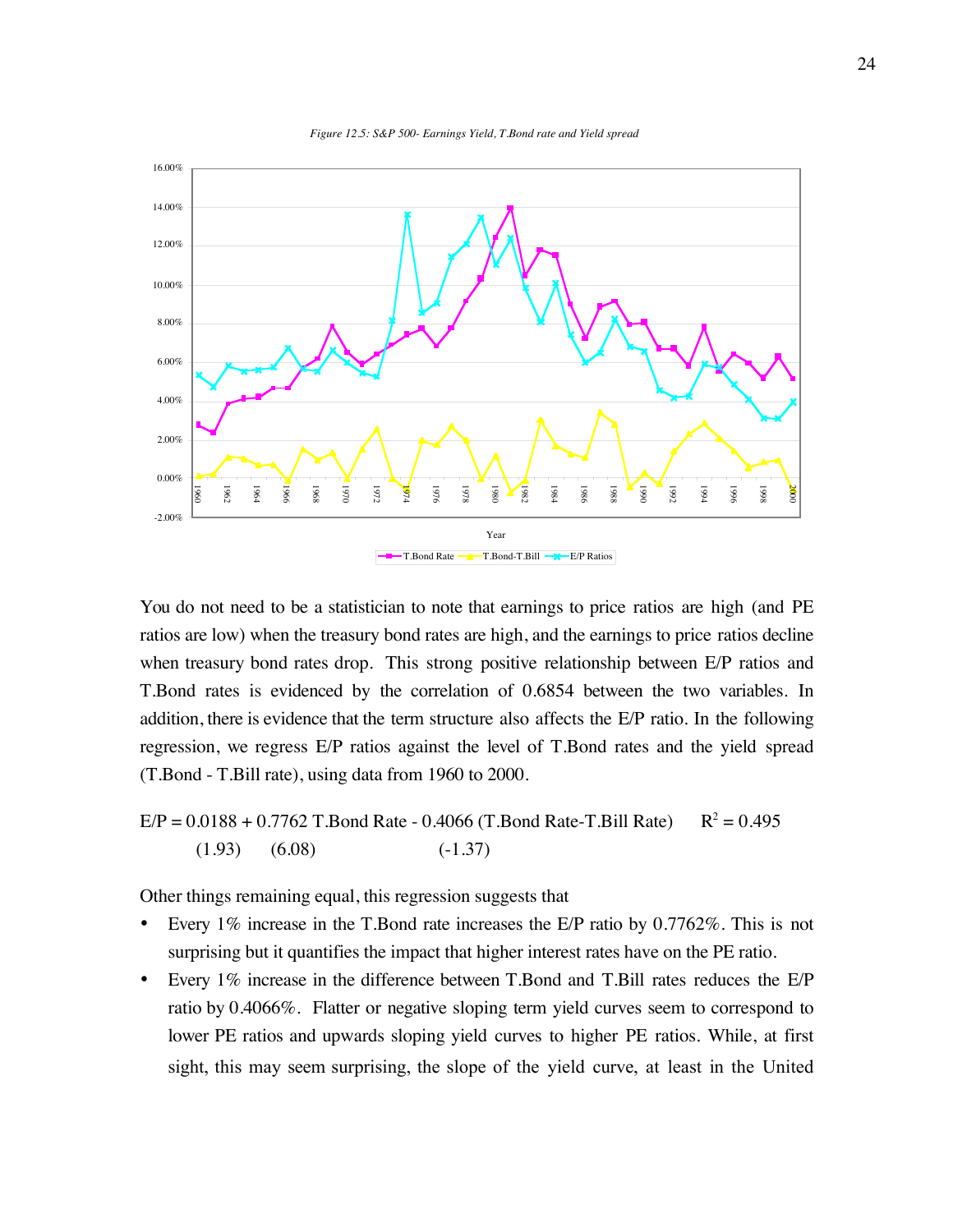States, has been a leading indicator of economic growth with more upward sloped curves going with higher growth.

Based upon this regression, we predict E/P ratio at the beginning of 2001, with the T.Bill rate at 4.9% and the T.Bond rate at 5.1%.

 $E/P2000 = 0.0188 + 0.7762 (0.051) - 0.4066 (0.051 - 0.049) = 0.0599$  or 5.99%

$$
PE_{2000} = \frac{1}{E/P_{2000}} = \frac{1}{0.0599} = 16.69
$$

Since the S&P 500 was trading at a multiple of 25 times earnings in early 2001, this would have indicated an over valued market. This regression can be enriched by adding other variables, which should be correlated to the priceearnings ratio, such as expected growth in GNP and payout ratios, as independent variables. In fact, a fairly strong argument can be made that the influx of technology stocks



into the S&P 500 over the last decade, the increase in return on equity at U.S. companies over the same period and a decline in risk premiums could all explain the increase in PE ratios over the period.

#### *Comparisons across Markets*

Comparisons are often made between price-earnings ratios in different countries with the intention of finding undervalued and overvalued markets. Markets with lower PE ratios are viewed as under valued and those with higher PE ratios are considered over valued. Given the wide differences that exist between countries on fundamentals, it is clearly misleading to draw these conclusions. For instance, you would expect to see the following, other things remaining equal:

- Countries with higher real interest rates should have lower PE ratios than countries with lower real interest rates.
- Countries with higher expected real growth should have higher PE ratios than countries with lower real growth.
- Countries that are viewed as riskier (and thus command higher risk premiums) should have lower PE ratios than safer countries

Countries where companies are more efficient in their investments (and earn a higher return on these investments) should trade at higher PE ratios.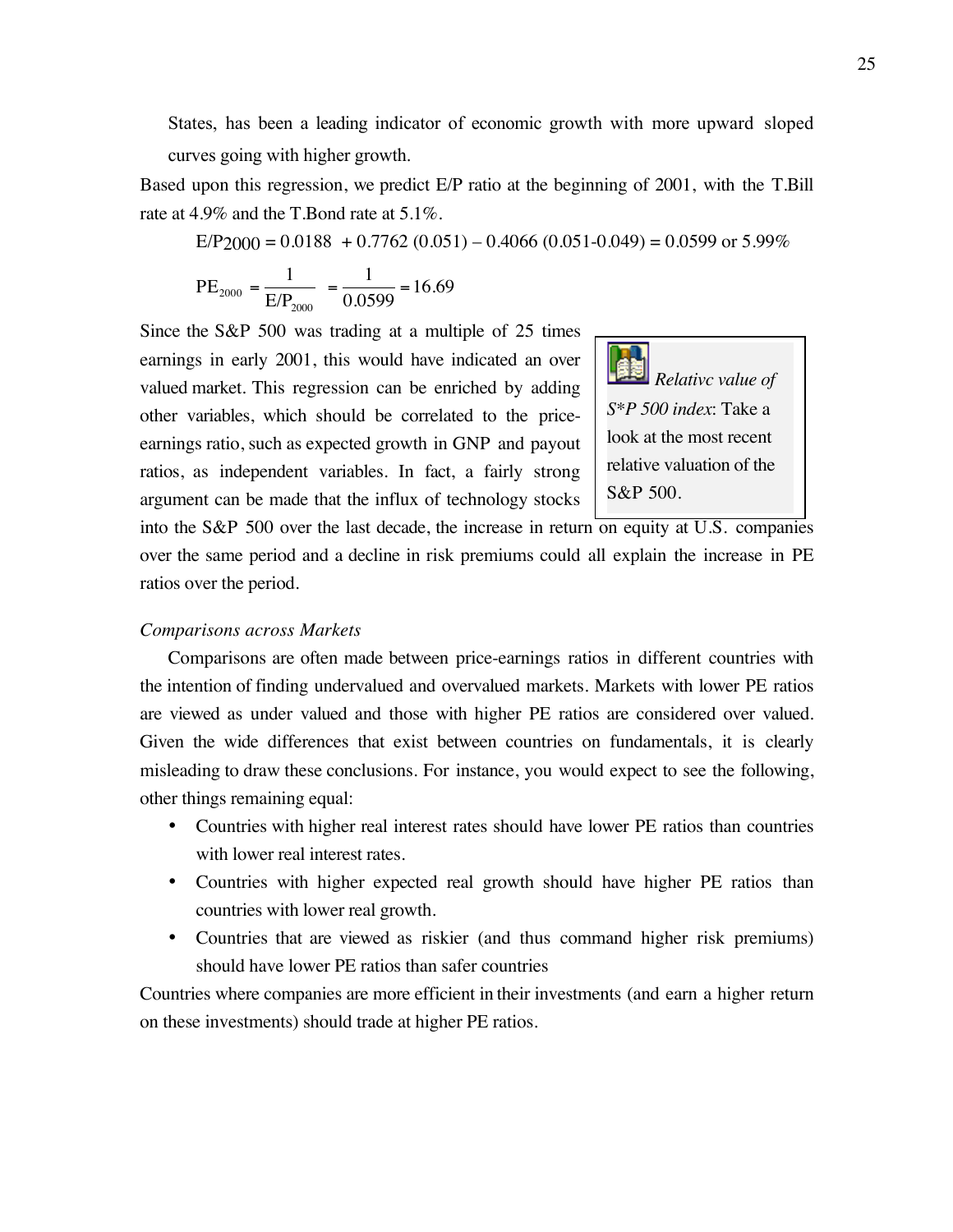Illustration 12.3: Comparing PE ratios across markets

Table 12.7 summarizes PE ratios across different countries in July 2000, together with dividend yields and interest rates (short term and long term) at the time.

| Country              | PE    | Dividend Yield | $2$ -yr rate | $10$ -yr rate | $10yr - 2yr$ |
|----------------------|-------|----------------|--------------|---------------|--------------|
| UK                   | 22.02 | 2.59%          | 5.93%        | 5.85%         | $-0.08%$     |
| Germany              | 26.33 | 1.88%          | 5.06%        | 5.32%         | 0.26%        |
| France               | 29.04 | 1.34%          | 5.11%        | 5.48%         | $0.37\%$     |
| Switzerland          | 19.6  | 1.42%          | 3.62%        | 3.83%         | 0.21%        |
| Belgium              | 14.74 | 2.66%          | 5.15%        | 5.70%         | $0.55\%$     |
| Italy                | 28.23 | 1.76%          | 5.27%        | 5.70%         | $0.43\%$     |
| Sweden               | 32.39 | $1.11\%$       | 4.67%        | 5.26%         | $0.59\%$     |
| Netherlands          | 21.1  | 2.07%          | 5.10%        | 5.47%         | 0.37%        |
| Australia            | 21.69 | 3.12%          | 6.29%        | 6.25%         | $-0.04\%$    |
| Japan                | 52.25 | 0.71%          | 0.58%        | 1.85%         | 1.27%        |
| <b>United States</b> | 25.14 | 1.10%          | 6.05%        | 5.85%         | $-0.20%$     |
| Canada               | 26.14 | $0.99\%$       | 5.70%        | 5.77%         | $0.07\%$     |

*Table 12.7: PE Ratios for Developed Markets – July 2000*

A naive comparison of PE ratios suggests that Japanese stocks, with a PE ratio of 52.25, are overvalued, while Belgian stocks, with a PE ratio of 14.74, are undervalued. There is, however, a strong negative correlation between PE ratios and 10-year interest rates  $(-0.73)$ and a positive correlation between the PE ratio and the yield spread (0.70). A cross-sectional regression of PE ratio on interest rates and expected growth yields the following. PE Ratio =  $42.62 - 360.9$  (10-year rate) + 846.6 (10-year rate–2-year rate)  $R^2 = 59\%$ 

 $(2.78)$   $(-1.42)$   $(1.08)$ 

The coefficients are of marginal significance, partly because of the small size of the sample. Based upon this regression, the predicted PE ratios for the countries are shown in Table 12.8.

*Table 12.8:Predicted PE Ratios for Developed Markets – July 2000*

| Country |       |       | Actual PE   Predicted PE   Under or Over Valued |
|---------|-------|-------|-------------------------------------------------|
|         | 22.02 | 20.83 | 5.71%                                           |
| Germany | 26.33 | 25.62 | $2.76\%$                                        |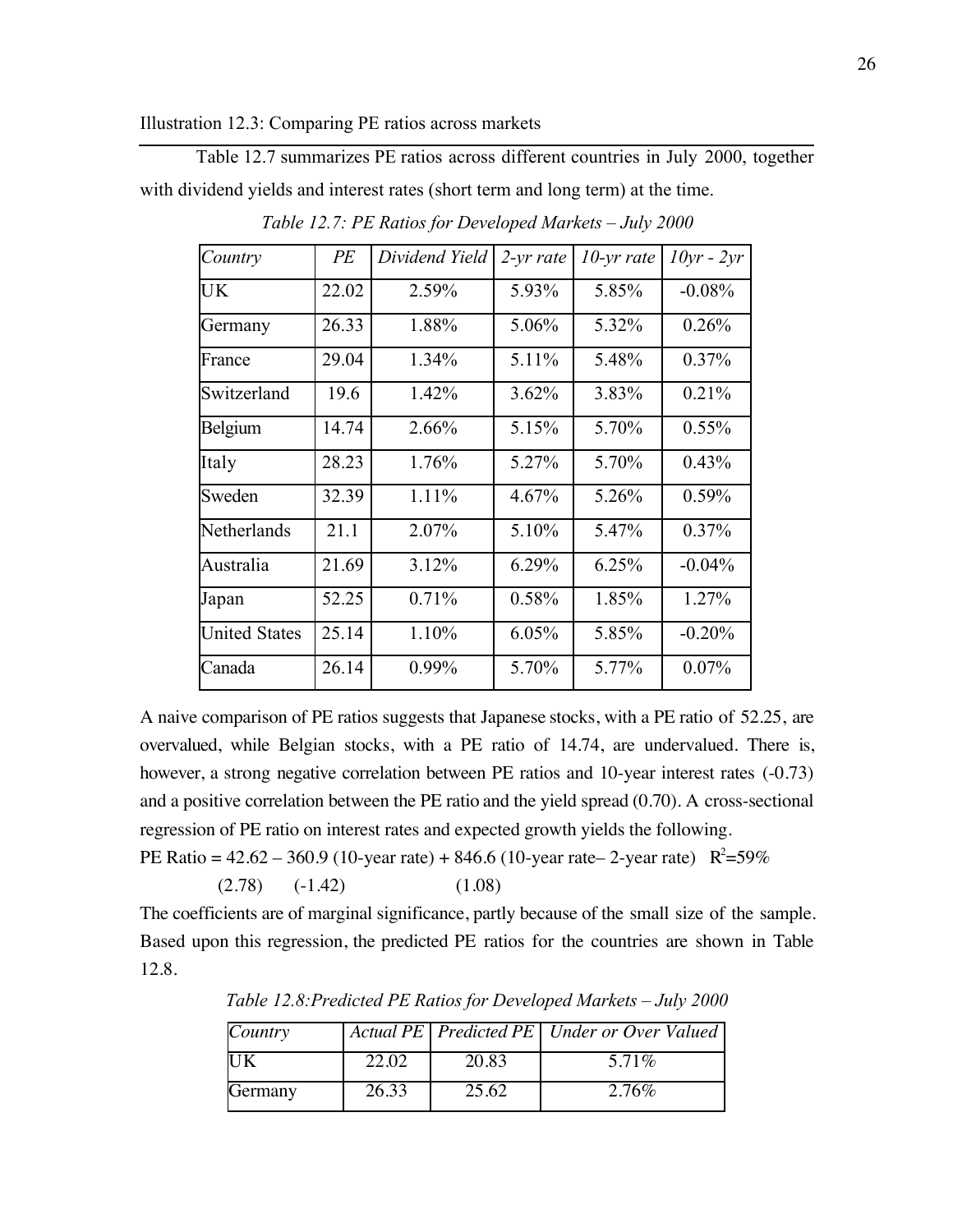| France               | 29.04 | 25.98 | 11.80%     |
|----------------------|-------|-------|------------|
| Switzerland          | 19.6  | 30.58 | $-35.90\%$ |
| Belgium              | 14.74 | 26.71 | $-44.81\%$ |
| Italy                | 28.23 | 25.69 | 9.89%      |
| Sweden               | 32.39 | 28.63 | 13.12%     |
| Netherlands          | 21.1  | 26.01 | $-18.88\%$ |
| Australia            | 21.69 | 19.73 | 9.96%      |
| Japan                | 52.25 | 46.70 | 11.89%     |
| <b>United States</b> | 25.14 | 19.81 | 26.88%     |
| Canada               | 26.14 | 22.39 | 16.75%     |

From this comparison, Belgian and Swiss stocks would be the most undervalued, while U.S. stocks would have been most over valued.

## *Illustration 12.7: An Example with Emerging Markets*

This example is extended to examine PE ratio differences across emerging markets at the end of 2000. In table 12.9, the country risk factor is estimated, for the emerging markets.<sup>11</sup> It is scaled from zero (safest) to one hundred (riskiest).

| $\overline{Country}$ | <b>PE</b> Ratio | <b>Interest Rates</b> | <b>GDP</b> Real Growth | <b>Country Risk</b> |
|----------------------|-----------------|-----------------------|------------------------|---------------------|
| Argentina            | 14              | 18.00%                | 2.50%                  | 45                  |
| <b>Brazil</b>        | 21              | 14.00%                | 4.80%                  | 35                  |
| Chile                | 25              | 9.50%                 | 5.50%                  | 15                  |
| <b>Hong Kong</b>     | 20              | 8.00%                 | $6.00\%$               | 15                  |
| India                | $\overline{17}$ | 11.48%                | 4.20%                  | 25                  |
| Indonesia            | 15              | 21.00%                | 4.00%                  | 50                  |
| Malaysia             | $\overline{14}$ | 5.67%                 | 3.00%                  | 40                  |
| Mexico               | 19              | 11.50%                | 5.50%                  | 30                  |
| Pakistan             | $\overline{14}$ | 19.00%                | 3.00%                  | 45                  |
| Peru                 | 15              | 18.00%                | 4.90%                  | 50                  |
| Phillipines          | 15              | 17.00%                | 3.80%                  | 45                  |
| Singapore            | 24              | 6.50%                 | 5.20%                  | 5                   |
|                      |                 |                       |                        |                     |

*Table 12.9: PE Ratios and Key statistics: Emerging Markets*

<sup>11</sup> These estimates come the Economist.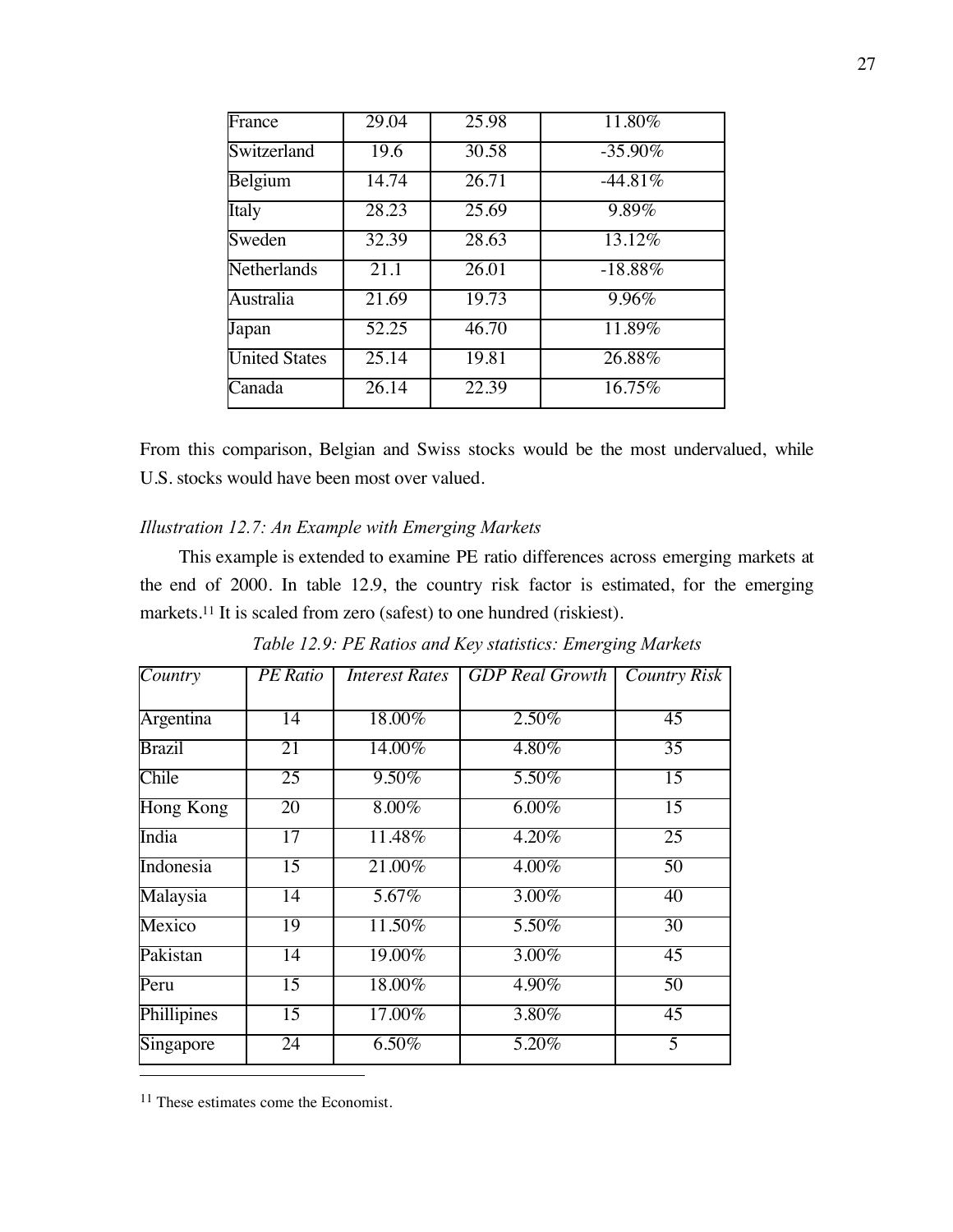| South Korea |                | 10.00% | 4.80% | 25 |
|-------------|----------------|--------|-------|----|
| Thailand    |                | 12.75% | 5.50% | 25 |
| Turkey      | $\overline{2}$ | 25.00% | 2.00% | 35 |
| Venezuela   | 20.            | 15.00% | 3.50% |    |

*Interest Rates: Short term interest rates in these countries*

The regression of PE ratios on these variables provides the following –

PE = 
$$
16.16 - 7.94
$$
 Interest Rates + 154.40 Real Growth - 0.112 Country Risk  $R^2 = 74\%$ 

$$
(3.61) (-0.52) \t(2.38) \t(-1.78)
$$

Countries with higher real growth and lower country risk have higher PE ratios, but the level of interest rates seems to have only a marginal impact. The regression can be used to estimate the price earnings ratio for Turkey.

Predicted PE for Turkey =  $16.16 - 7.94 (0.25) + 154.40 (0.02) - 0.112 (35) = 13.35$ At a PE ratio of 12, the market can be viewed as slightly under valued.

## *Determinants of Success*

Can you time markets by comparing stock prices now to prices in the past or to how stocks are priced in other markets? Though you can make judgments about market under or overvaluation with these comparisons, there are two problems with this analysis.

- Since you are basing your analysis by looking at the past, you are assuming that there has not been a significant shift in the underlying relationship. As Wall Street would put it, paradigm shifts wreak havoc on these models.
- Even if you assume that the past is prologue and that there will be reversion back to historic norms, you do not control this part of the process. In other words, you may find stocks to be over valued on a relative basis, but they become more over valued over time. In other words, convergence is neither timed nor even guaranteed.

How can you improve your odds of success? First, you can try to incorporate into your analysis those variables that reflect the shifts that you believe have occurred in markets. For instance, if you believe that the influx of pension fund money into the equity markets over the last two decades has changed the fundamental pricing relationship, you can include the percent of stock held by pension funds into your regression. Second, you can have a longer time horizon, since you improve your odds on convergence.

*The Information Lag with Fundamentals*

*Relative valuation of emerging markets*: Take a look at the most recent relative valuation across emerging markets.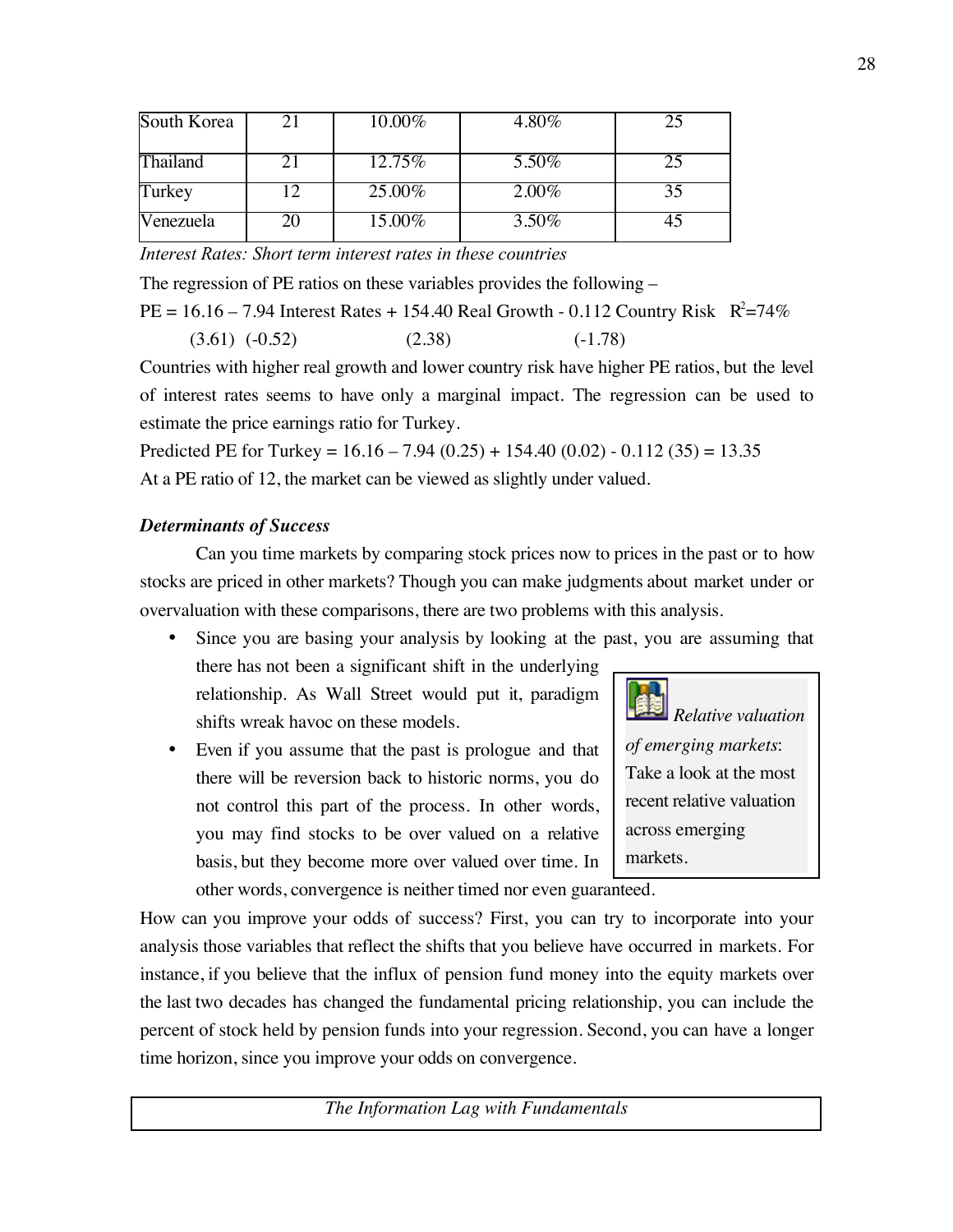If you are considering timing the market using macroeconomic variables such as inflation or economic growth, you should also take into account the time lag before you will get this information. Consider, for instance, a study that shows that there is high positive correlation between GDP growth in a quarter and the stock market's performance in the next. An obvious strategy would be to buy stocks after a quarter of high GDP growth and sell after a quarter of negative or low GDP growth. The problem with the strategy is that the information on GDP growth will not be available to you until you are two months into the next quarter.

If you use a market variable such as the level of interest rates or the slope of the yield curve to make your market forecasts, you are in better shape since this information should be available to you contemporaneously with the stock market. In building these models, you should be careful and ensure that you are not building a model where you will have to forecast interest rates in order to forecast the stock market. To test for a link between the level of interest rates and stock market movements, you would look at the correlation between interest rates at the beginning of each year and stock returns over the year. Since you can observe the former before you make your investment decision, you would have the basis for a viable strategy if you find a correlation between the two. If you had run the test between the level of interest rates at the end of each year and stock returns during the year, implementing an investment strategy even if you find a correlation would be problematic since you would have to forecast the level of interest rates first.

## **The Evidence on Market Timing**

While we have looked at a variety of ways in which investors try to time markets from technical indicators to fundamentals, we have not asked a more fundamental question: Do those who claim to time markets actually succeed? In this section, we consider a broad range of investors who try to time markets and examine whether they succeed.

#### **Mutual Fund Managers**

Most equity mutual funds do not lay claims to market timing, but, in our view, they do try to time markets at the margin. We will begin by looking at whether they succeed on average. There are some mutual funds that claim market timing as their primary skill and these funds are called tactical asset allocation funds. We will look at the track records of these funds and pass judgment on whether their claims hold up.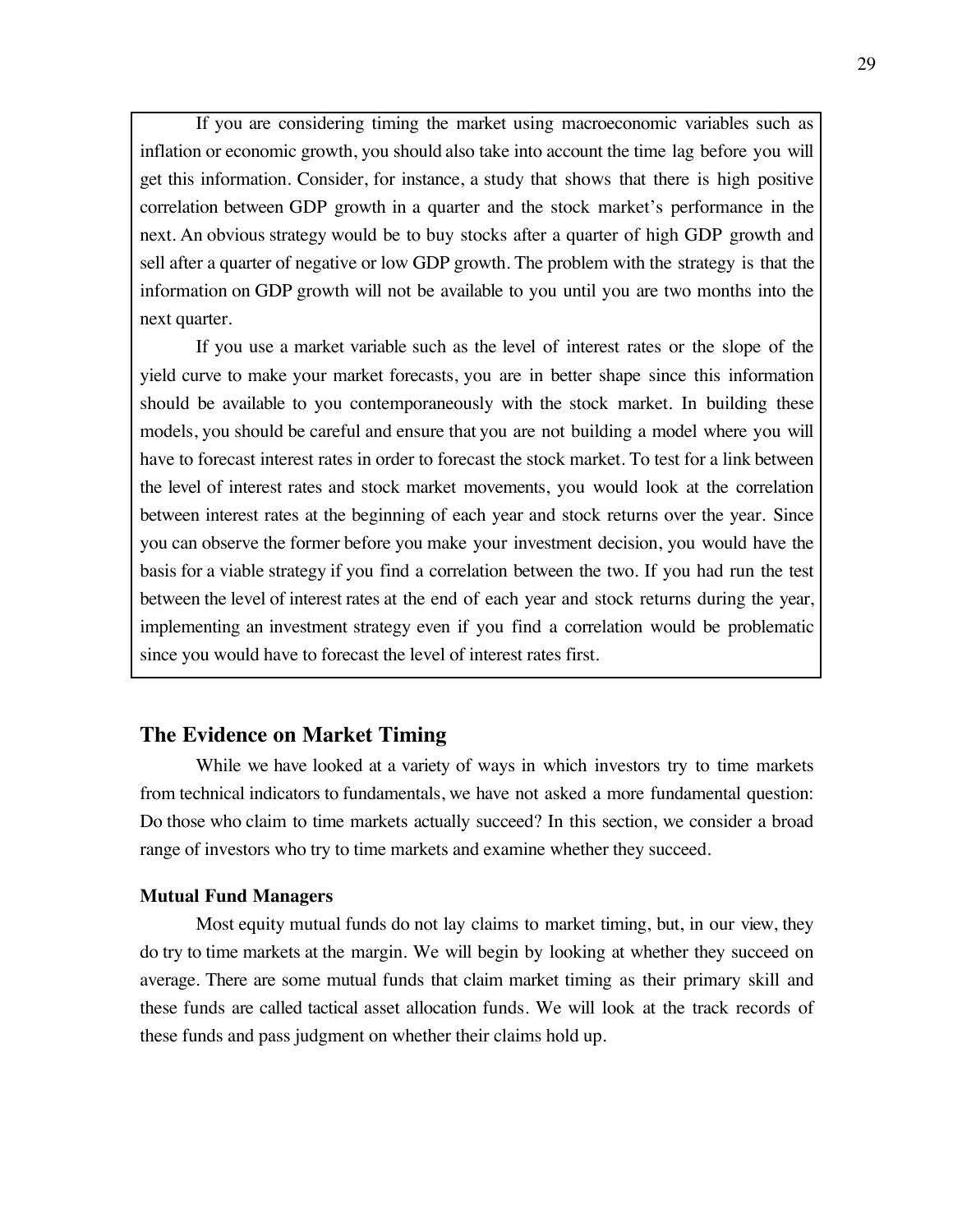#### *Overall Evidence*

How do we know that mutual funds try to time markets? While all equity mutual funds need to hold some cash – investments in treasuries and commercial paper – to meet redemption needs and for day-to-day operations, they collectively hold much more cash than is necessary. In fact, the only explanation for the cash balances that we observe at equity mutual funds is that mutual funds use them to signal their views of future market movements – they hold more cash when they are bearish and less cash when they are bullish. In figure 12.6 below, we present the average cash balance at mutual funds, each from 1980 to 2001 and the returns on the S&P 500 each year.





#### Source: Investment Company Institute

Note that the cash balances seem to increase after bad years for the market and decrease after good years, but there is little predictive power in the level of cash holdings. The question of whether mutual funds are successful at market timing has been examined widely in the literature going back four decades. A study in 1966 by Treynor and Mazuy suggested that we look at whether the betas of funds increase when the market return is large in absolute terms by running a regression of the returns on a fund against both market and squared market returns:

$$
R_{\text{Fund, Period t}} = a + b \text{ Return}_{\text{Market, t}} + c \text{ Return}_{\text{Market, t}}^2
$$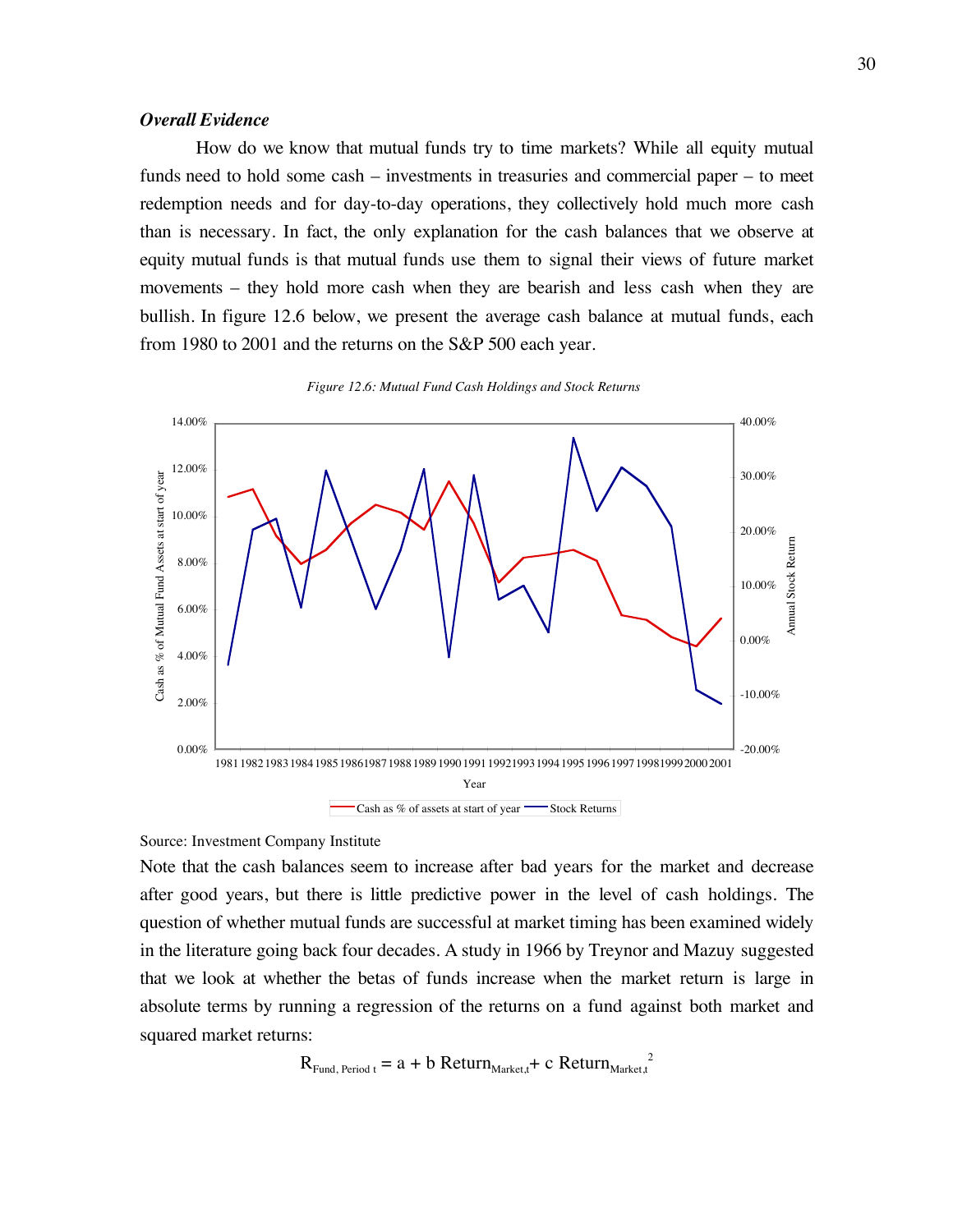If a fund manager has significant market timing abilities, they argued, the coefficient "c" on squared returns should be positive. This approach, when tested out on actual mutual fund returns, yields negative values for the coefficient on squared returns, indicating negative market timing abilities rather than positive ones. In 1981, Merton and Henrikkson modified this equation to consider whether funds earned higher returns in periods when the market was positive, and found little evidence of market timing as well.

### *Tactical Asset Allocation and other Market timing Funds*

In the aftermath of the crash of 1987, a number of mutual funds sprung up claiming that they could have saved investors the losses from the crash by steering them out of equity markets prior to the crash. These funds were called tactical asset allocation funds and made no attempt to pick stocks. Instead, they argued that they could move funds between stocks, treasury bonds and treasury bills in advance of major market movements and allow investors to earn high returns. Since 1987, though, the returns delivered by these funds has fallen well short of their promises. Figure 12.7 compares the returns on a dozen large tactical asset allocation funds over 5-year and 10-year periods (1987-97) to both the overall market and to fixed mixes – 50% in both stocks and bonds, and 75% stocks/25% bonds. We call the last two couch potato mixes, reflecting the fact that we are making no attempt to time the market.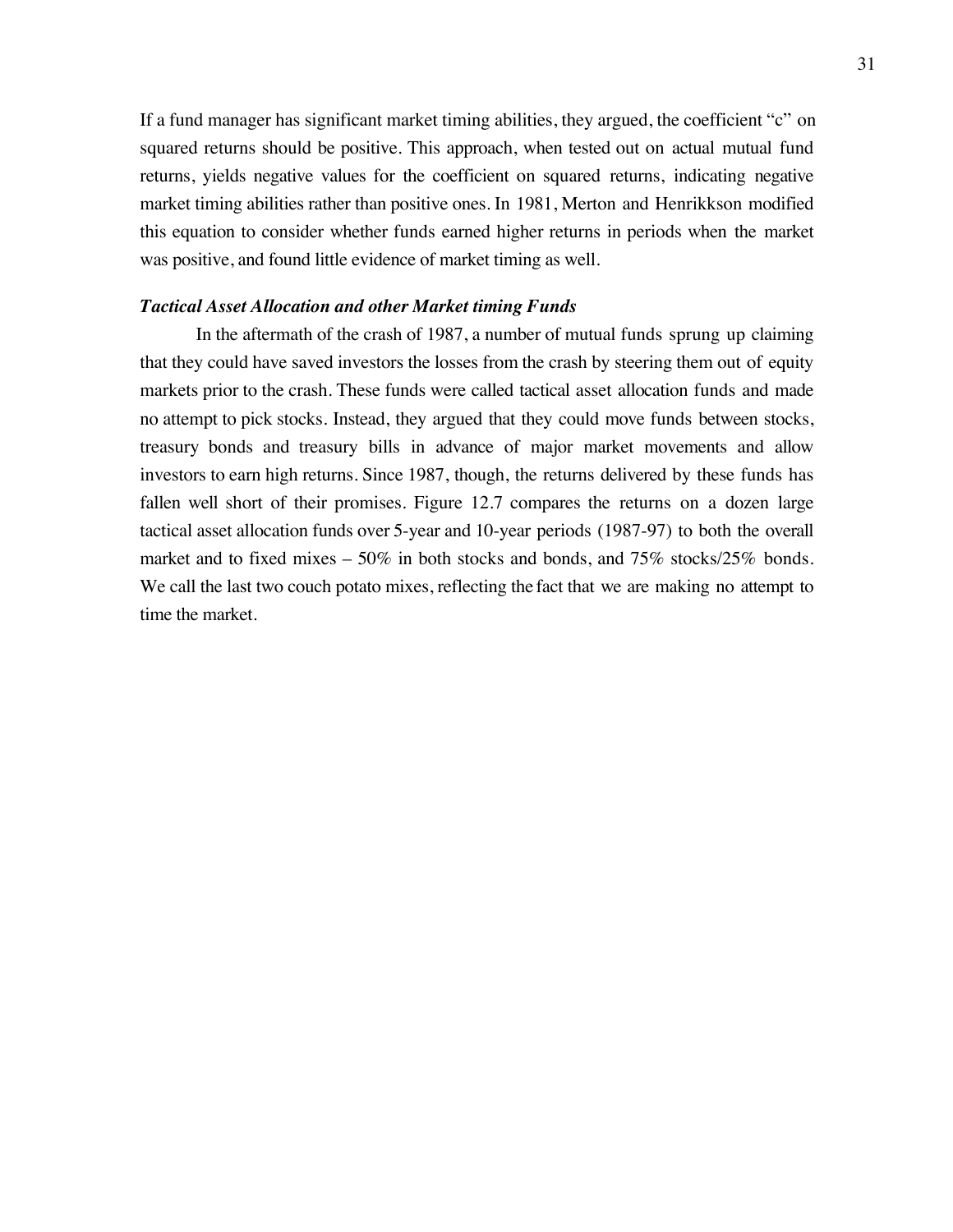#### *Figure 12.7*



#### *Performance of Unsophisticated Strategies versus Asset Allocation Funds*

#### Source: Money Magazine

One critique of this study may be its focus on a few tactical asset allocation funds. In 1998, Becker, Ferson, Myers and Schill examined a much larger sample more than 100 asset allocation funds between 1990 and 1995 and also find little evidence of success at market timing at these funds.

#### **Investment Newsletters**

There are hundreds of investment newsletters that investors subscribe to for sage advice on investing. Some of these investment newsletters are centered on suggesting individual stocks for investors but some are directed towards timing the market. For a few hundred dollars, we are told, we too can be privy to private signals of market movements.

Campbell and Harvey (1996) examined the market timing abilities of investment newsletters by examining the stock/cash mixes recommended in 237 newsletters from 1980 to 1992. If investment newsletters are good market timers, you should expect to see the proportion allocated to stocks increase prior to the stock market going up. When the returns earned on the mixes recommended in these newsletters is compared to a buy and hold strategy, 183 or the 237 newsletters (77%) delivered lower returns than the buy and hold strategy. One measure of the ineffectuality of the market timing recommendations of these investment newsletters lies in the fact that while equity weights increased 58% of the time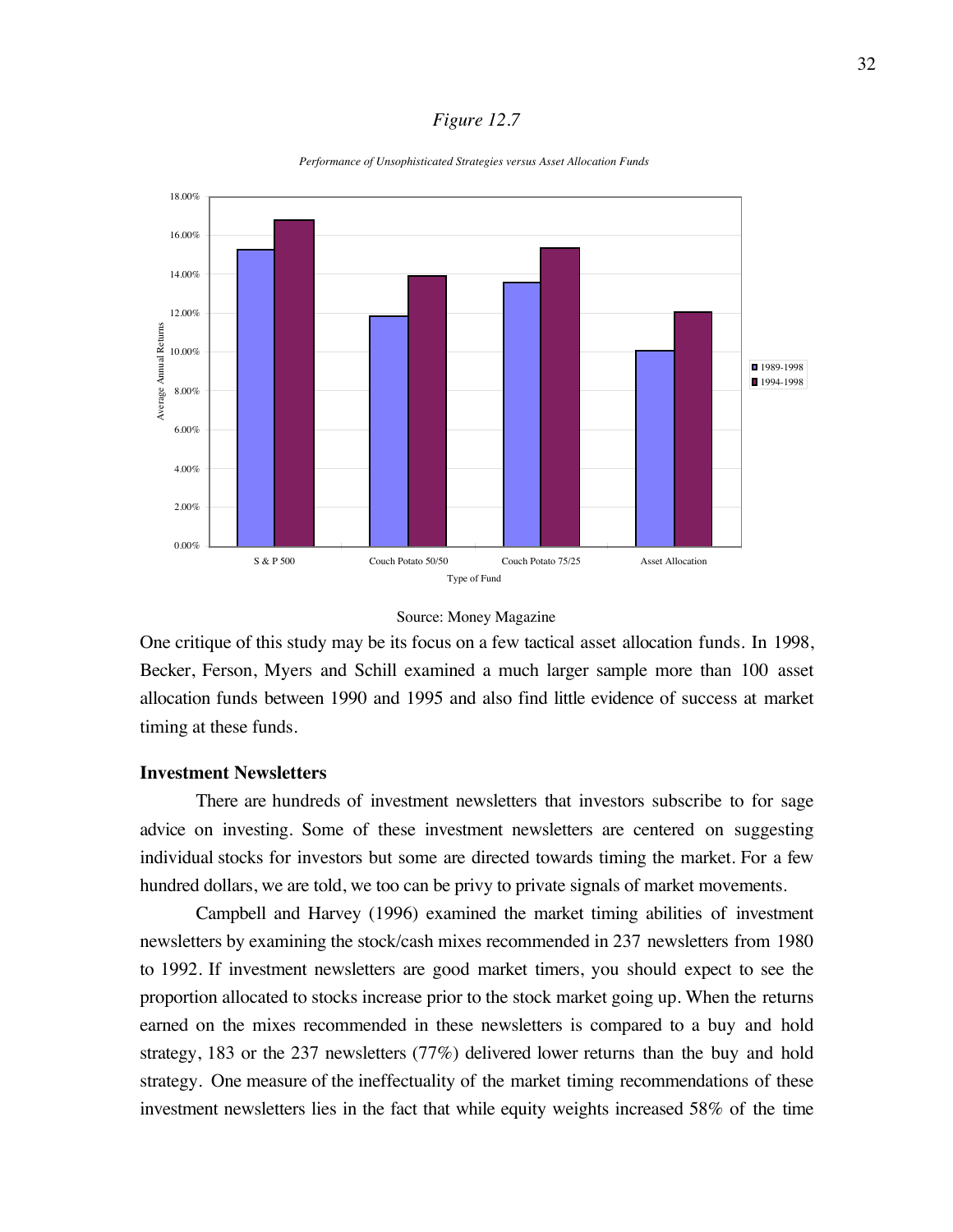before market upturns, they also increased by 53% before market downturns. There is some evidence of continuity in performance, but the evidence is much stronger for negative performance than for positive. In other words, investment newsletters that give bad advice on market timing are more likely to continue to give bad advice than are newsletters that gave good advice to continue giving good advice.12

The only hopeful evidence on market timing comes from a study of professional market timers who are investment advisors. These timers provide explicit timing recommendations only to their clients, who then adjust their portfolios accordingly - shifting money into stocks if they are bullish and out of stocks if they are bearish. A study by Chance and Hemler (2001) looked at 30 professional market timers who were monitored by MoniResearch Corporation, a service monitors the performance of such advisors, and found evidence of market timing ability. It should be noted that the timing calls were both short term and frequent. One market timer had a total of 303 timing signals between 1989 and 1994, and there were, on average, about 15 signals per year across all 30 market timers. Notwithstanding the high transactions costs associated with following these timing signals, following their recommendations would have generated excess returns for investors.13

#### **Market Strategists**

 $\overline{a}$ 

The market strategists at major investment banks represent perhaps the most visible symbols of market timing. Their prognostications about the market are widely disseminated not only by their investment banks but also by the media. Abby Cohen (Goldman Sachs), Jeff Applegate (Lehman Brothers) and Byron Wien (Morgan Stanley) are all widely known. While much of what market strategists say about markets cannot be easily categorized as bullish or bearish– good market strategists are difficult to pin down when it comes to explicit forecasts – they also make specific recommendations on preferred asset allocation mixes that are presented in the Wall Street Journal. Table 12.10 provides the asset allocation mixes recommended by major investment banks in June 2002.

*Table 12.10: Asset Allocation Mixes – Investment Bank Strategists*

| Firm         | Strategist  | Stocks Bonds Cash |  |
|--------------|-------------|-------------------|--|
| A.G. Edwards | Mark Keller | 65\% 20\% 15\%    |  |

 $12$  A good market timing newsletter is likely to repeat its success about 50% of the time. A poor market timing newsletter has a 70% chance of repeating its poor performance.

<sup>&</sup>lt;sup>13</sup> The study looked at excess returns after transactions costs but before taxes. By its very nature, this strategy is likely to generate large tax bills, since almost all of your gains will be taxed at the ordinary tax rate.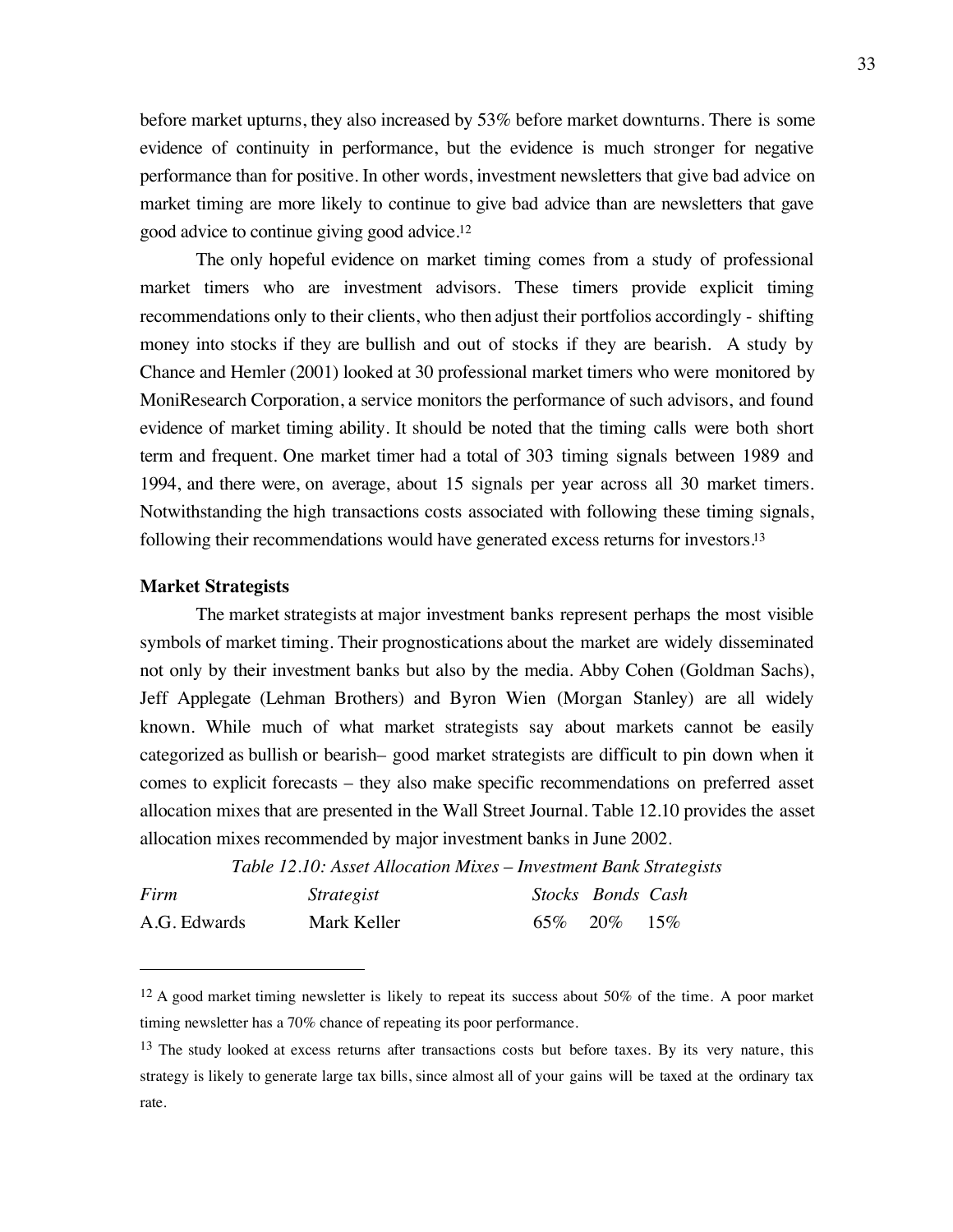| <b>Banc of America</b>                 | <b>Tom McManus</b>      | 55%    | 40%    | $5\%$ |
|----------------------------------------|-------------------------|--------|--------|-------|
| Bear Stearns & Co.                     | Liz MacKay              | 65%    | 30%    | 5%    |
| <b>CIBC World Markets Subodh Kumar</b> |                         | 75%    | 20%    | $2\%$ |
| Credit Suisse                          | Tom Galvin              | 70%    | 20%    | 10%   |
| Goldman Sach & Co. Abby Joseph Cohen   |                         | 75%    | 22%    | $0\%$ |
| J.P. Morgan                            | Douglas Cliggott        | 50%    | 25%    | 25%   |
| Legg Mason                             | <b>Richard Cripps</b>   | $60\%$ | $40\%$ | $0\%$ |
| Lehman Brothers                        | Jeffrey Applegate       | 80%    | 10%    | 10%   |
| Merrill Lynch $& Co.$                  | Richard Bernstein       | 50%    | 30%    | 20%   |
| Morgan Stanley                         | <b>Steve Galbraith</b>  | 70%    | 25%    | $5\%$ |
| Prudential                             | <b>Edward Yardeni</b>   | 70%    | 30%    | $0\%$ |
| <b>Raymond James</b>                   | <b>Jeffrey Saut</b>     | 65%    | 15%    | 10%   |
| Salomon Smith                          | John Manley             | 75%    | 20%    | $5\%$ |
| <b>UBS</b> Warburg                     | <b>Edward Kerschner</b> | 80%    | 20%    | $0\%$ |
| Wachovia                               | Rod Smyth               | 75%    | 15%    | $0\%$ |

How do these allocation mixes yield market predictions? One way is to look at the percent allocated to stocks. More bullish market strategists will recommend a larger proportion of the portfolio be invested in stocks, whereas bearish strategists will overweight cash and bonds. The other is to look at changes in holdings recommended by the same strategist from period to period – an increase in the proportion allocated to stocks would indicate more bullishness. On both dimensions, the market timing skills of strategists are questionable. The Wall Street Journal, in addition to reporting the asset allocation mixes of strategists also compares the returns that would have been generated by following each bank's allocation advice to the returns you would have made by being fully invested in stocks over 1-year, 5-year and 10-year periods. To counter the argument that it is unfair to compare a 100% equity portfolio to a asset allocation mix, the Journal also reports on the returns on a robot mix – a fixed allocation across stocks, bonds and bills. Figure 12.8 summarizes the returns on all three, as well as the returns you would have earned by following the strategist who had the best mixes over the period and the one with the worst mixes: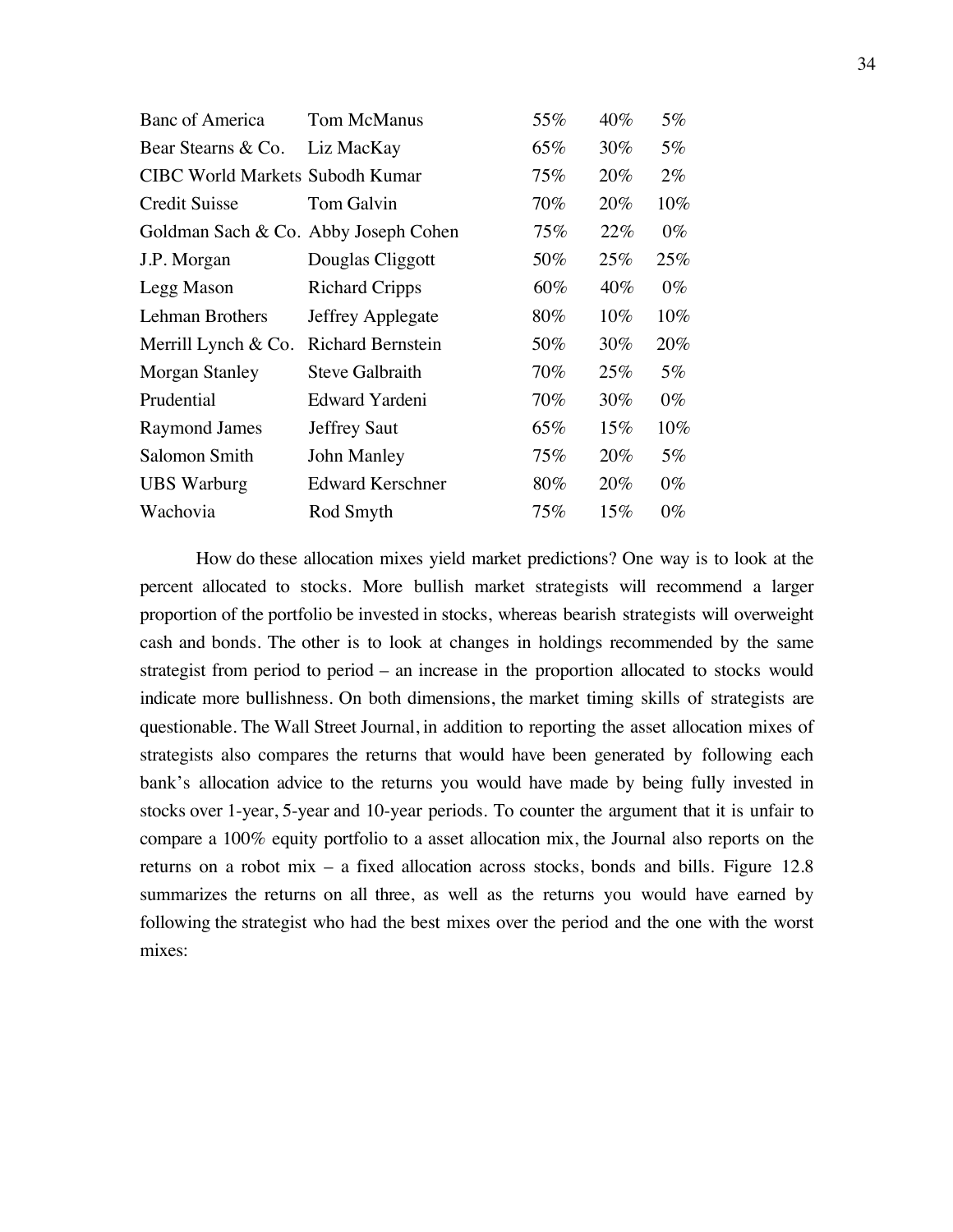### *Figure 12.8*



#### *Annual Return from Market Strategists' Mixes: 1992-2001*

#### Source: Wall Street Journal

Note that the returns on the robot mix are higher than the average returns generated by following the average market strategists. Of the 16 banks that the Wall Street Journal tracks, only 5 would have generated returns higher than the robot mix over the period and even those would have well within a statistical margin for error. Finally, even the best strategist's asset mix would have underperformed a strategy of being fully invested in stocks. Overall, the evidence indicates that the market timing skills of leading market strategies are vastly overstated.

## *Market Timers: From Livermore to Acampora*

Market timers are the meteors of the investment universe. While they attract a great deal of attention when they shine, they fade quickly. Looking at the high profile market timers (Market Gurus) over time, from Jesse Livermore in the early part of this century to Ralph Acampora, Prudential's flamboyant market strategist, in the 1990s, we find a diverse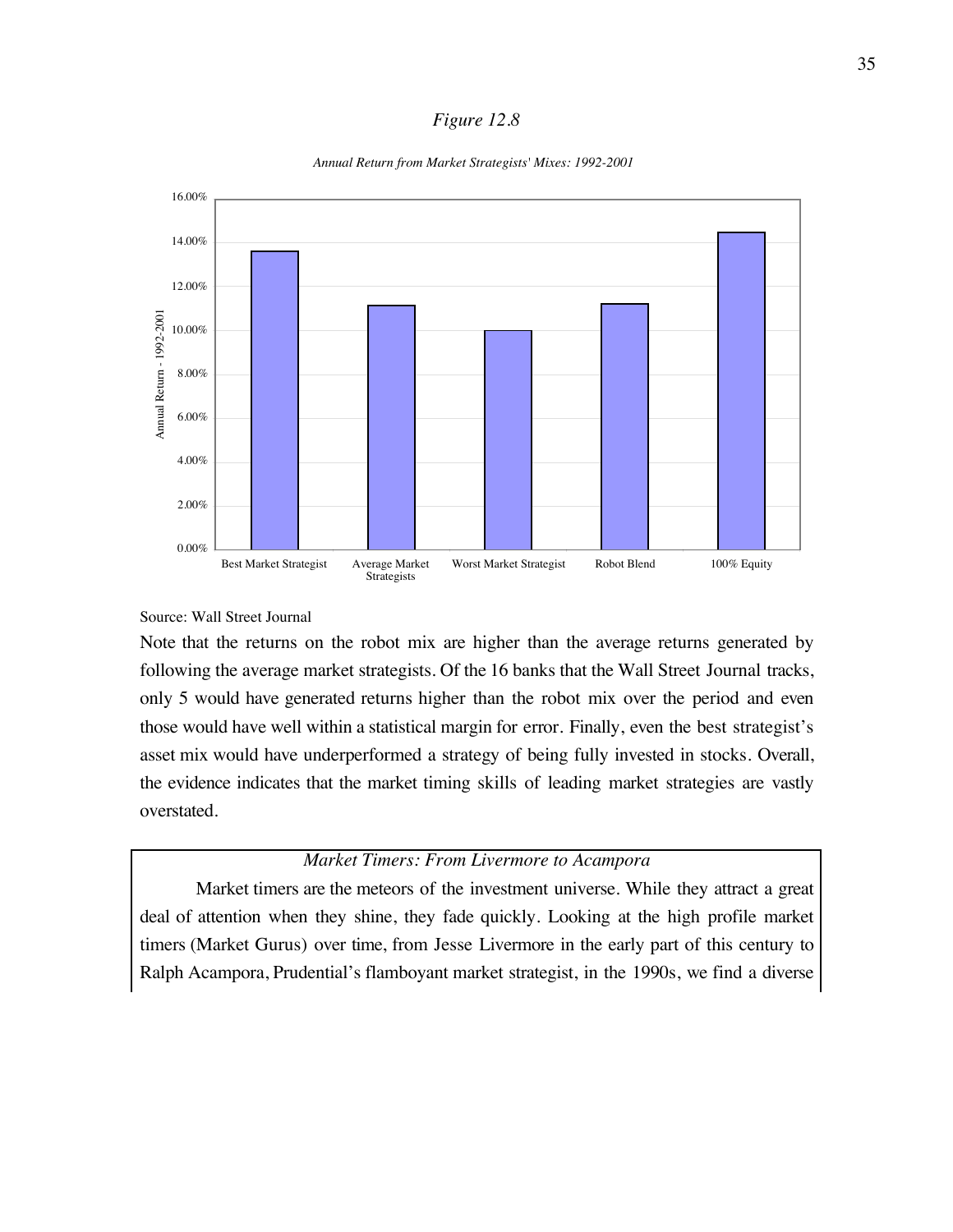group.14 Some were chartists, some used fundamentals and some were mysterious about their methods, but there are three common characteristics that they seem to share:

- 1. A capacity to see the world in black and white: Market gurus do not prevaricate. Instead, they make bold statements that seem outrageous when they make them about where the market will be 6 months or a year from now. Acampora, for instance, made his reputation with his call that the Dow would hit 7000 when it was at 3500.
- 2. A correct call on a big market move: All market timers make their reputation by calling at least one big market move. For Livermore, it was the market crash of 1929 and for Acampora, it was the bull market of the 1990s.
- 3. Outside personalities: Market gurus are born showmen (or show women), who use the media of their time as megaphones to publicize not only their market forecasts but the news of their successes. In fact, part of their success can be attributed to their capacity to make other investors act on their predictions, making these predictions, at least in the near term, self-fulfilling prophecies.

So why do great market gurus stumble? The very same factors that contribute to their success seem to underlie their failures. Their absolute conviction in their market timing abilities and their past successes seems to feed into more outrageous calls that ultimately destroy their reputations. Joe Granville, one of the market gurus of the late 1970s, for instance, spent all of the eighties recommending that people sell stocks and buy gold and his newsletter was ranked the worst, in terms of performance, for the decade.

# **Market Timing Strategies**

 $\overline{a}$ 

If you can time markets, how can you take advantage of this skill? There are at least four ways you can do this, with varying degrees of risk associated with each. The first way is to adjust your mix of assets, allocating more than you normally would (given your time horizon and risk preferences) to markets that you believe are under valued and less than you normally would to markets that are overvalued. The second approach is to switch investment styles and strategies to reflect expected market performance. The third is to shift your funds within the equity market from sector to sector, depending upon your expectations of future economic and market growth. The fourth and most risky way to time markets is to speculate on market direction, using either financial leverage (debt) or derivatives to magnify profits.

<sup>&</sup>lt;sup>14</sup> One of the best books on Livermore is the classic "Reminiscences of a Stock Market Operator" by Edwin LeFevre.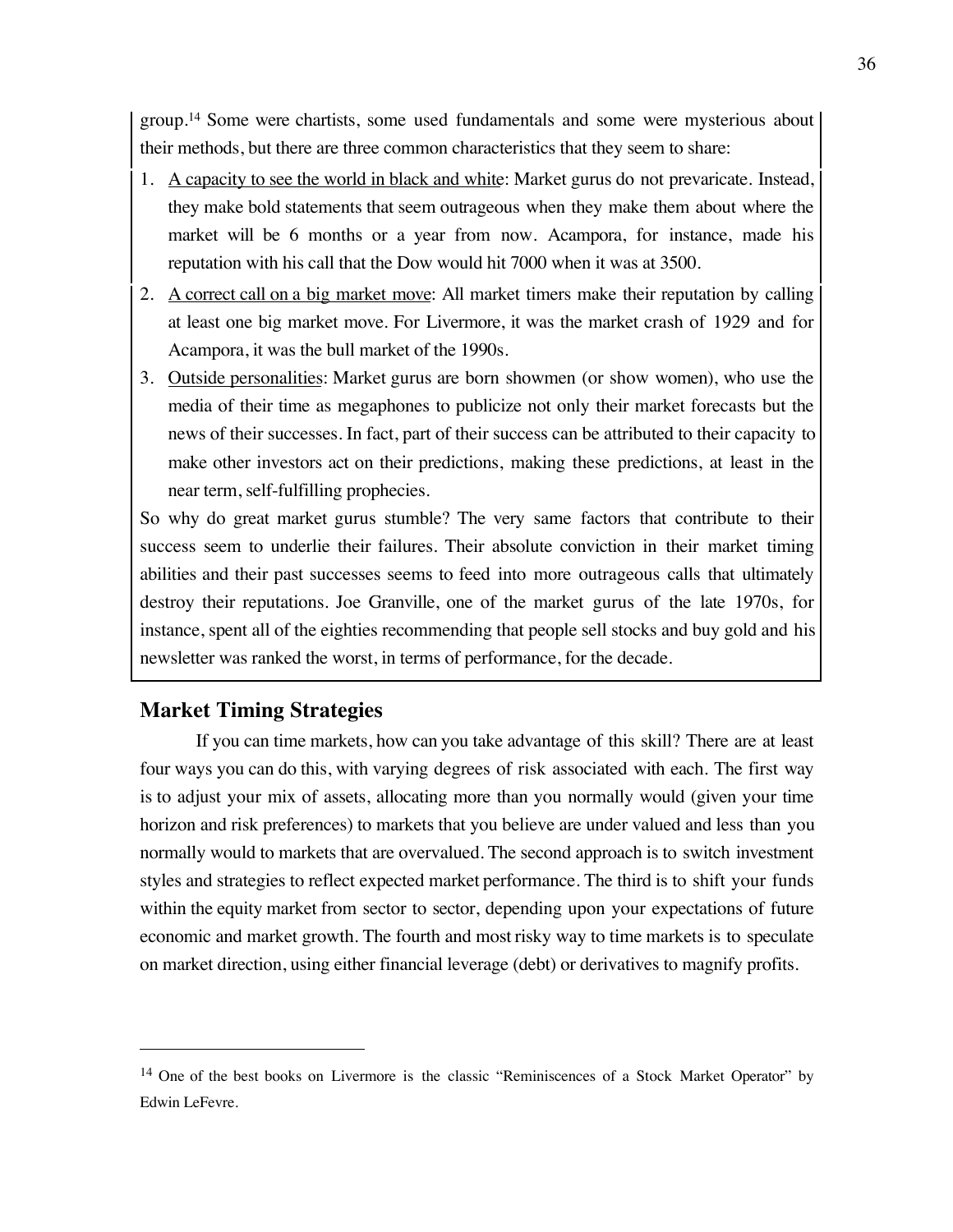#### **Asset Allocation**

The simplest way of incorporating market timing into investment strategies is to alter the mix of assets – stocks, cash, bonds and other assets – in your portfolio. In fact, we judged the capacity of mutual fund managers and investment newsletters to time the market by looking at whether changes that they recommended in the asset allocation mix were useful predictors or future market movements. The limitation of this strategy is that you will shift part or all of your funds out of equity markets if you believe that they are over valued and can pay a significant price if the stock market goes up. If you adopt an all or nothing strategy, shifting 100% into equity if you believe that the market is under valued and 100% into cash if you believe that it is overvalued, you increase the cost of being wrong.

### **Style Switching**

 $\overline{a}$ 

There are some investment strategies that do well in bull markets and others that do better in bear markets. If you can identify when markets are overvalued or undervalued, you could shift from one strategy to another or even from one investment philosophy to another just in time for a market shift.

For instance, in our discussion of growth versus value strategies in chapter 9, we noted the research done by Richard Bernstein which showed that growth investing does better that value investing when earnings growth is low for the entire market and that value investing beats growth investing when earnings growth is high. Bernstein also notes that growth investing tends to do much better when the yield curve is flat or downward sloping. In a related result, Pradhuman presents evidence that small cap investing yields higher returns than value investing when inflation is high and bond default spreads are low. You could take advantage of your market timing skills to shift from growth to value investing if you believe that markets are over valued and headed for a correction, or from value to growth investing if you consider them undervalued and likely to increase. In a paper that examines the payoff to style timing, Kao and Shumaker estimate the returns an investor would have made if she had switched with perfect foresight from 1979 to 1997 from value to growth stocks and back for both small cap and large cap stocks.15 The annual returns from a perfect foresight strategy each year would have been 20.86% for large cap stocks and 27.30% for small cap stocks. In contrast, the annual return across all stocks was only 10.33% over the period.

<sup>15</sup> See "Equity Style Timing" by Kao and Shumaker, Financial Analysts Journal, Jan/Feb 1999, v55,37- 48.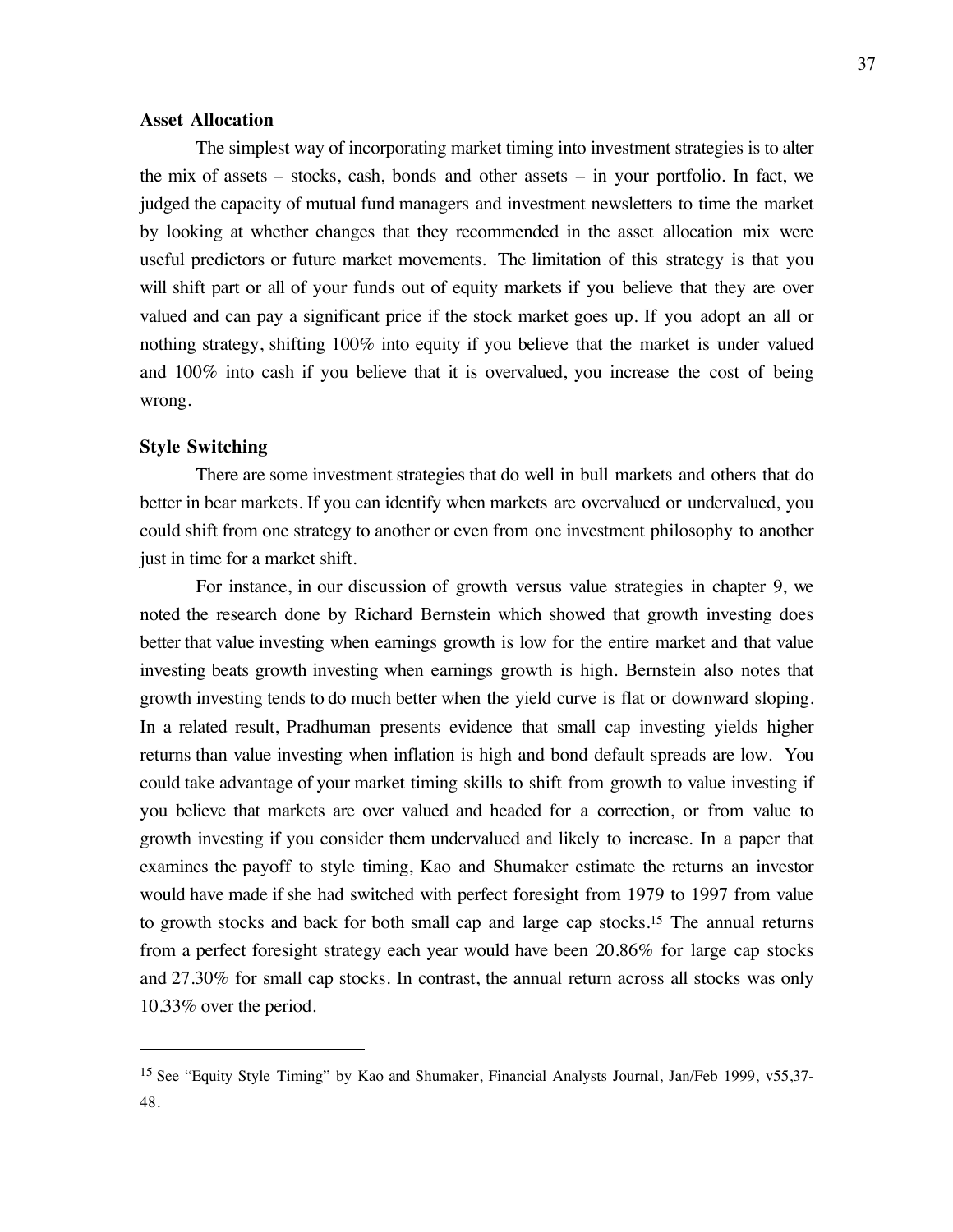While this strategy looks promising, there may less to it than meets the high. In addition to the higher transactions costs and taxes that come with switching from one investment style to another, you also have the problem that most switches occur after the fact, reflecting not market timing skills but reaction to market performance. Thus, value investors seem to switch to growth investing after a market slowdown has occurred and not in advance of a slow down and growth investors switch to value investing well into a bull market. If, in fact, you do have skills as a market timer that make you confident enough to switch investment styles, you could argue that you would get a much bigger payoff by speculating, using index futures or options.

#### **Sector Rotation**

There are some investors who believe that staying out of the market, because of their views on the market is either too costly (because of the possibility that they could be wrong) or not feasible (because they are required to invest in the market). They may be able to parlay their market timing skills into superior returns by switching across sectors of the market as their views of the market changes. Thus, if they believe that the market will increase in the coming periods, due to stronger than expected real

*Best performing and worst performing sectors*: Take a look at the 5 best performing

and worst performing

sectors of the last year. economic growth, they may switch into cyclical sectors. Alternatively, if their view is that interest rates will go up in the coming year and that this will cause the market to drop, they may switch out of financial stocks into companies that are less sensitive to interest rates

(consumer products).

While there are undoubtedly differences across sector rotation models, Stovall provides an excellent summary of the conventional wisdom on which sectors do best at each stage of the market in his book on sector rotation. Figure 12.9, which is extracted from this book, is presented below: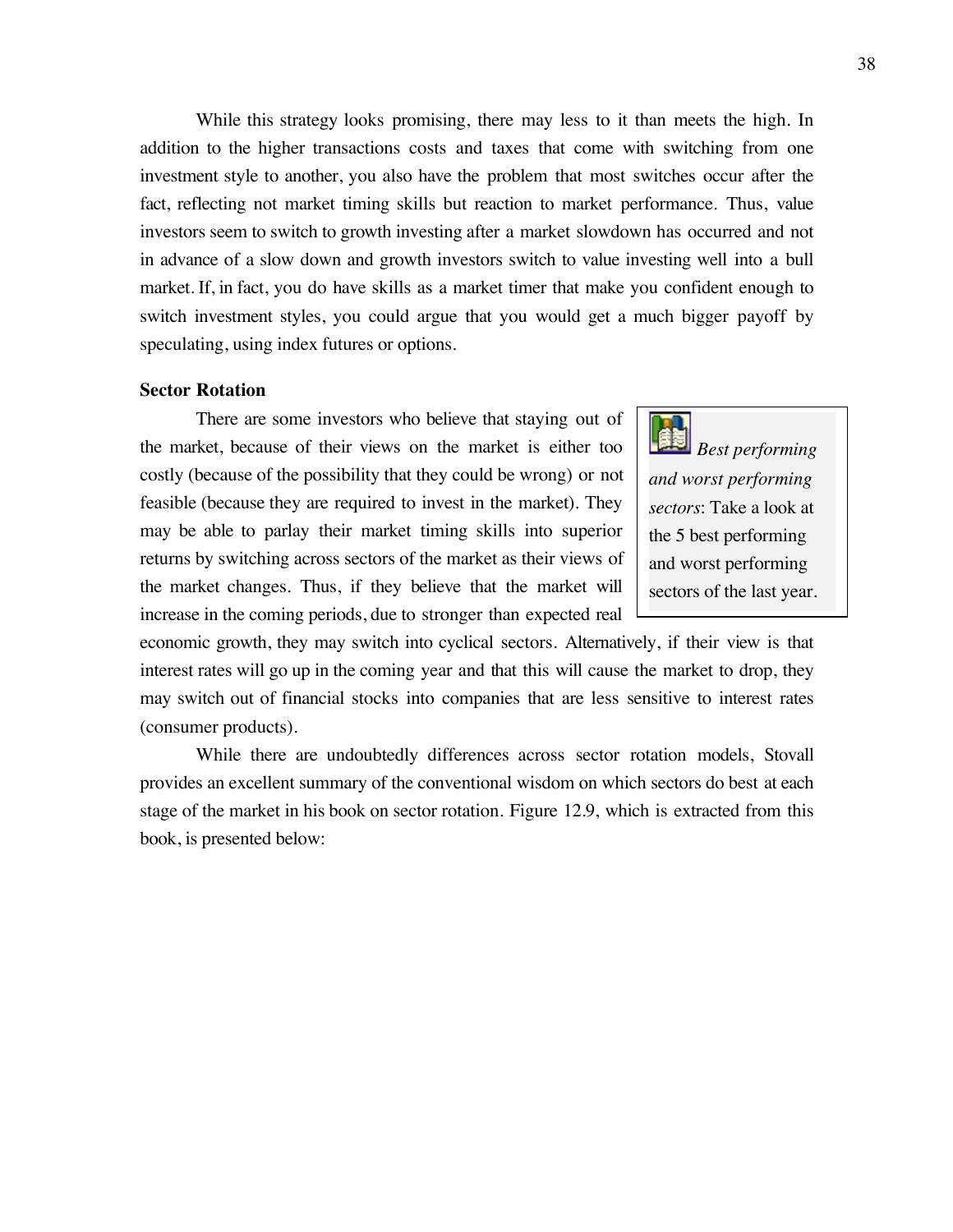

*Figure 12.9: Sector Rotation - Sector Emphasis as a function of Market Cycle*

Source: Stovall

 $\overline{a}$ 

Note that the market lead is captured by the fact that the market both bottoms out and peaks before the economy. Your sector bets reflect this leading effect. You invest in cyclicals as the economy enters a recession (and the market hits bottom) and you shift into industrial and energy companies as the economy improves. If you can pick the right sectors to invest in each period, you would undoubtedly earn very high returns. For instance, a strategy where you would have invested in only the best performing sectors each year from 1970 to 1977 instead of the S&P 500 would have generated excess returns of 289%.16 While this may not be feasible, investing in sectors that have done well in recent periods seems to provide at least short-term excess returns to investors. 17

Building on the last point, sector rotation is not always based upon market timing views. There are some investors who use the stock selection approaches described in earlier chapters to pick sectors to invest in. For instance, investors who believe in price momentum may invest in sectors that have done well in the recent past, whereas those who are contrarians may invest in the sectors that delivered the worst performance in prior periods.

<sup>16</sup> See James Farreell, Jr., " Homogeneous Stock Groupings: Implications for Portfolio Management" in Guide to Portfolio Management.

<sup>&</sup>lt;sup>17</sup> Sorensen and Burke (1986) report superior returns for at least two quarters from investing in industry groups that have done well in recent periods.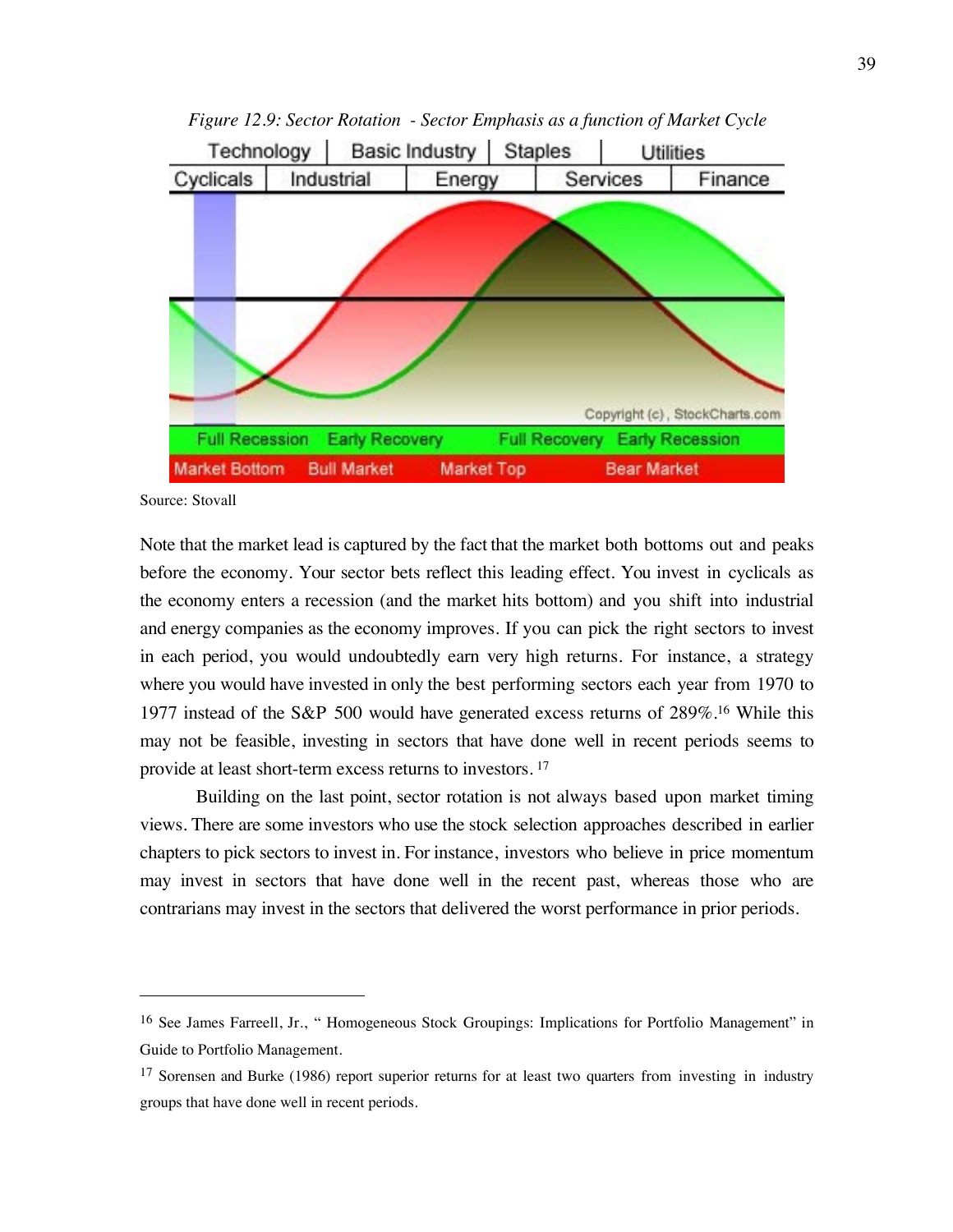### **Speculation**

The most direct way to take advantage of your market timing abilities is to buy assets in a market that you believe is under valued and sell assets in one that you believe is over valued. In the last decade, this is the strategy that has been adopted by market timing hedge funds to trade across equity, bond and currency markets to take advantage of what they see as potential mispricing, with varying degrees of success. Success can generate large returns because your have relatively little equity invested and because you benefit from both sides of the transactions – the under valued markets increasing and the over valued markets decreasing.

What can go wrong? The high leverage implicit in strategies where you buy some investments and sell short others exaggerates the effects of both success and failure. Thus, while the payoff to predicting markets is very large, the cost of failure is also very large. Whether you should adopt a speculative strategy based upon market timing is entirely dependent upon how confident you are about your predictions. The more confidence you have in your market timing abilities, the more leverage you can use in your strategies. Reviewing the empirical evidence on the performance of market timing strategies, it is quite clear that there are very few strategies that yield high success rates in equity markets. In contrast, though, there seem to be strategies that work a high percentage of the time in the currency and commodity markets, It should come as no surprise, therefore, that some of the biggest successes of hedge funds have come in these markets. Even in these markets, though, as the number of hedge funds increases, the potential for excess returns decreases.

## **Connecting Market Timing to Security Selection**

Can you be a market timer and a security selector? We don't see why not, since they are not mutually exclusive philosophies. In fact, the same beliefs about markets that led you to become a security selector may also lead you to become a market timer. For example, if you believe that markets over react to new information, you may buy stocks after big negative earnings surprises but you may also buy the entire market, after negative economic or employment reports. In fact, there are many investors who combine asset allocation and security selection in a coherent investment strategu.

There are, however, two caveats to an investment philosophy that includes this combination. First, to the extent that you have differing skills as a market timer and as a security selector, you have to gauge where your differential advantage lies, since you have limited time and resources to direct towards your task of building a portfolio. Second, you may find that your attempts at market timing are under cutting your asset selection and that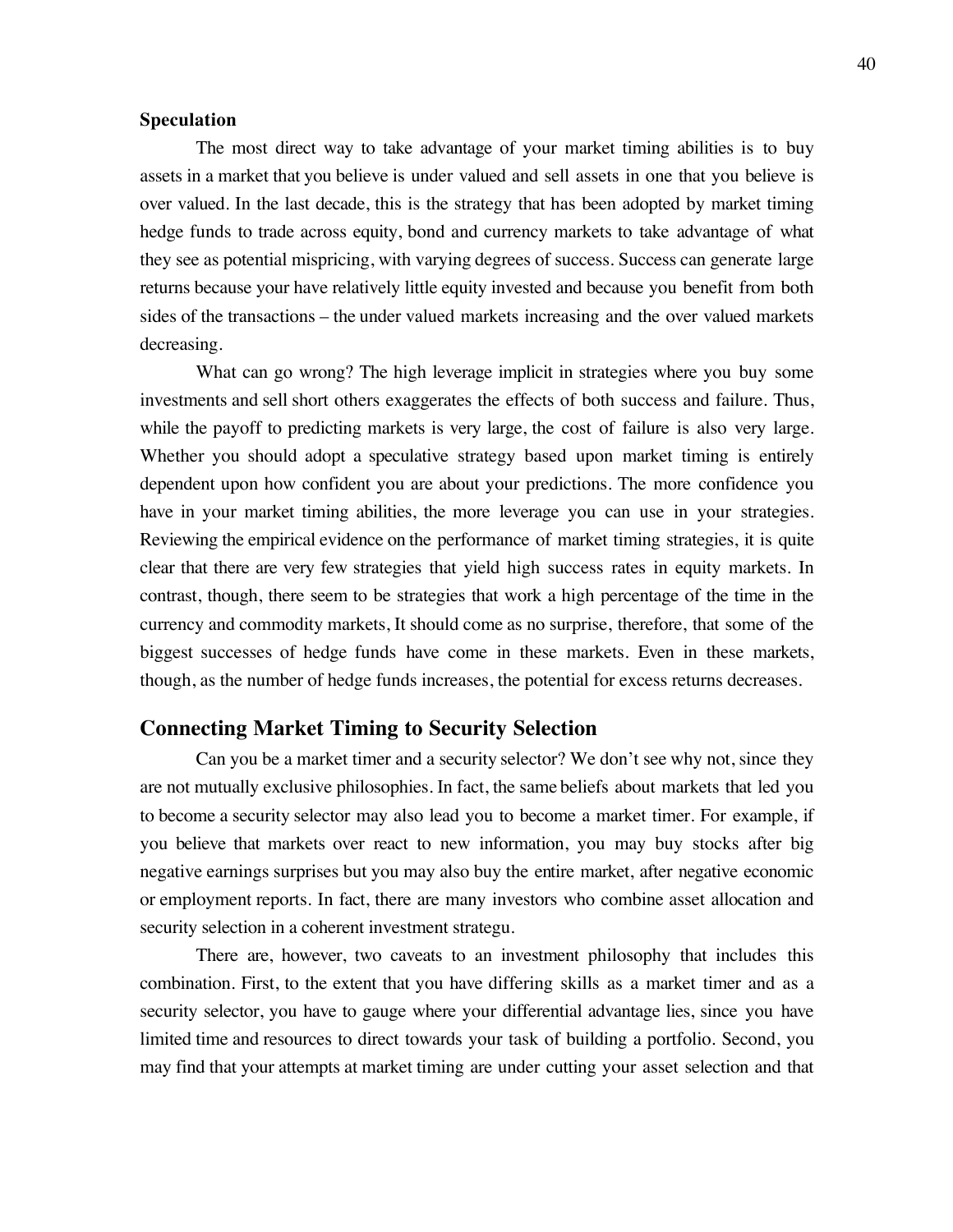your overall returns suffer as a consequence. If this is the case, you should abandon market timing and focus exclusively on security selection.

## **Conclusion**

Everyone wants to time markets, and it is not difficult to see the reasons for the allure. A successful market timer can deliver very high returns, with relatively little effort. The cost of market timing, though, is high both in terms of transactions costs (higher turnover ratios and tax bills) and opportunity costs (staying out of the market in years in which the market goes up). In fact, you need to be right about two-thirds of the time for market timing to pay off.

If you do decide to time markets, you have a wide range of market timing tools. Some are non-financial and range from the spurious like the Super Bowl indicator (whose correlation with the market is pure chance) to feel-good indicators (that measure the mood of people and thus the level of the market) to hype indicators (such as cocktail party chatter). Some market timing is centered around the macroeconomic variables that affect stocks prices – interest rates and economic growth – with the intuitive argument that you buy stocks when interest rates are low and in advance of robust economic growth. While the intuition may be impeccable, markets are tough to time because they are based upon predictions of these variables. Thus, high economic growth, by itself, may not lead to higher stock prices, if the growth was less than anticipated. One way to incorporate forecasted growth and risk into the analysis is to estimate the intrinsic value of the market  $-$  i.e., value the market as the present value of the expected cashflows you would get from investing in it. While this may yield good long term predictions, a better way of getting short term predictions may be an assessment of the value of the market, relative to its own standing in prior years and to other markets.

While the menu may be varied when it comes market timing strategies, there is little evidence of actual market timing success, even when we focus on those who claim to have the most expertise at it. Collectively, mutual funds seem to exhibit reverse market timing skills, at worst, and neutral market timing skills, at best, switching out of stocks (and into cash) just before big up movements in the markets and doing the reverse before stock price declines. Even those mutual funds that market themselves as market timers– the asset allocation funds – do not add any value from market timing. The asset allocation advice that comes from investment newsletters and market strategists also seems to suffer from the same problem of no payoffs.

If you believe that are the exception to this general rule of failure and that you can time markets, you can do it with varying degrees of gusto. The simplest strategy is to alter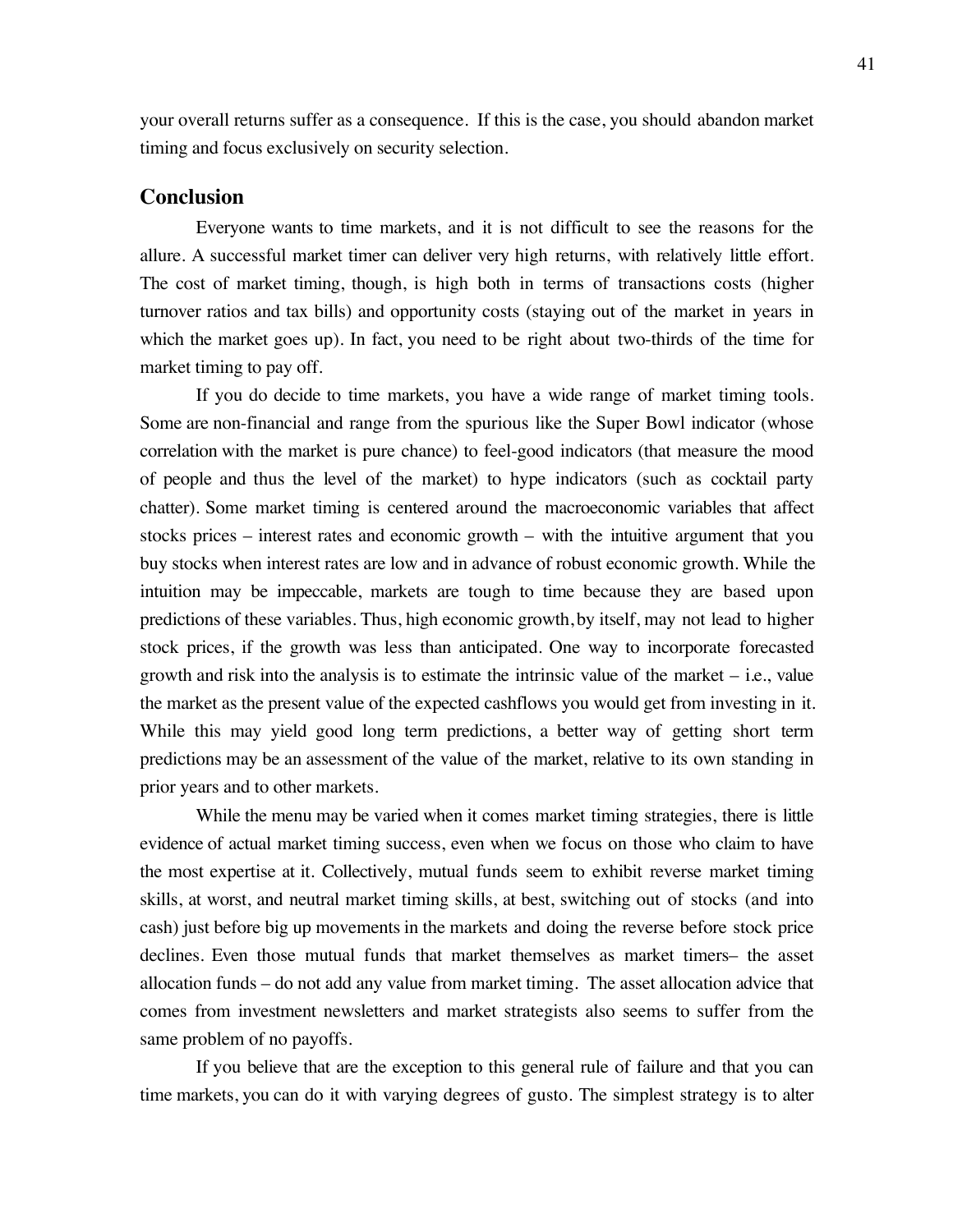your asset allocation mix to reflect your market views, but this may require you to be out of stocks for extended periods. If you want to be fully invested in equities, you can try to switch investment styles ahead of market moves, moving from value investing (in periods of high earnings growth) to growth investing (if growth levels off) or shift your money across sectors of the market. Finally, if you have enough faith in your market timing abilities to pull it off, you can buy under valued and sell over valued markets, and make significant profits when they converge. The risk, of course, is that they will diverge and that you will see your portfolio suffer as a consequence.